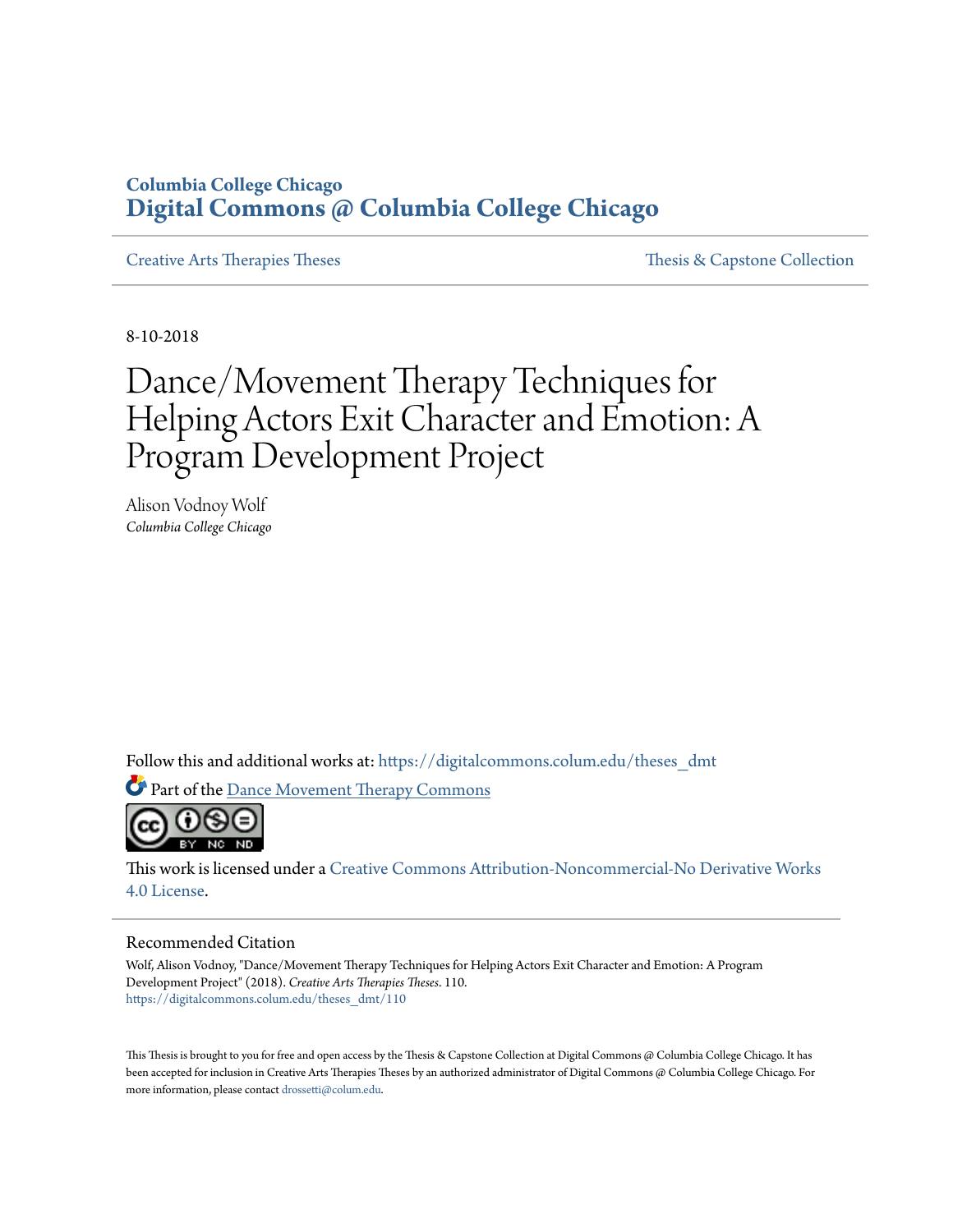# DANCE/MOVEMENT THERAPY TECHNIQUES FOR HELPING ACTORS EXIT CHARACTER AND EMOTION: A PROGRAM DEVELOPMENT PROJECT

Alison Vodnoy Wolf

Thesis submitted to the faculty of Columbia College Chicago

in partial fulfillment of the requirements for

Master of Arts

in

Dance/Movement Therapy & Counseling

Department of Creative Arts Therapies

August 2, 2018

Full program has been redacted for copyright protection

Committee:

Susan Imus, MA, BC-DMT, LCPC, GL-CMA Chair, Dance/Movement Therapy and Counseling

Laura Downey, MA, BC-DMT, LPC, GL-CMA Research Coordinator

Susan Imus, MA, BC-DMT, LCPC, GL-CMA Thesis Advisor

Deanna Roberts, MA, BC-DMT, LCPC, GL-CMA Reader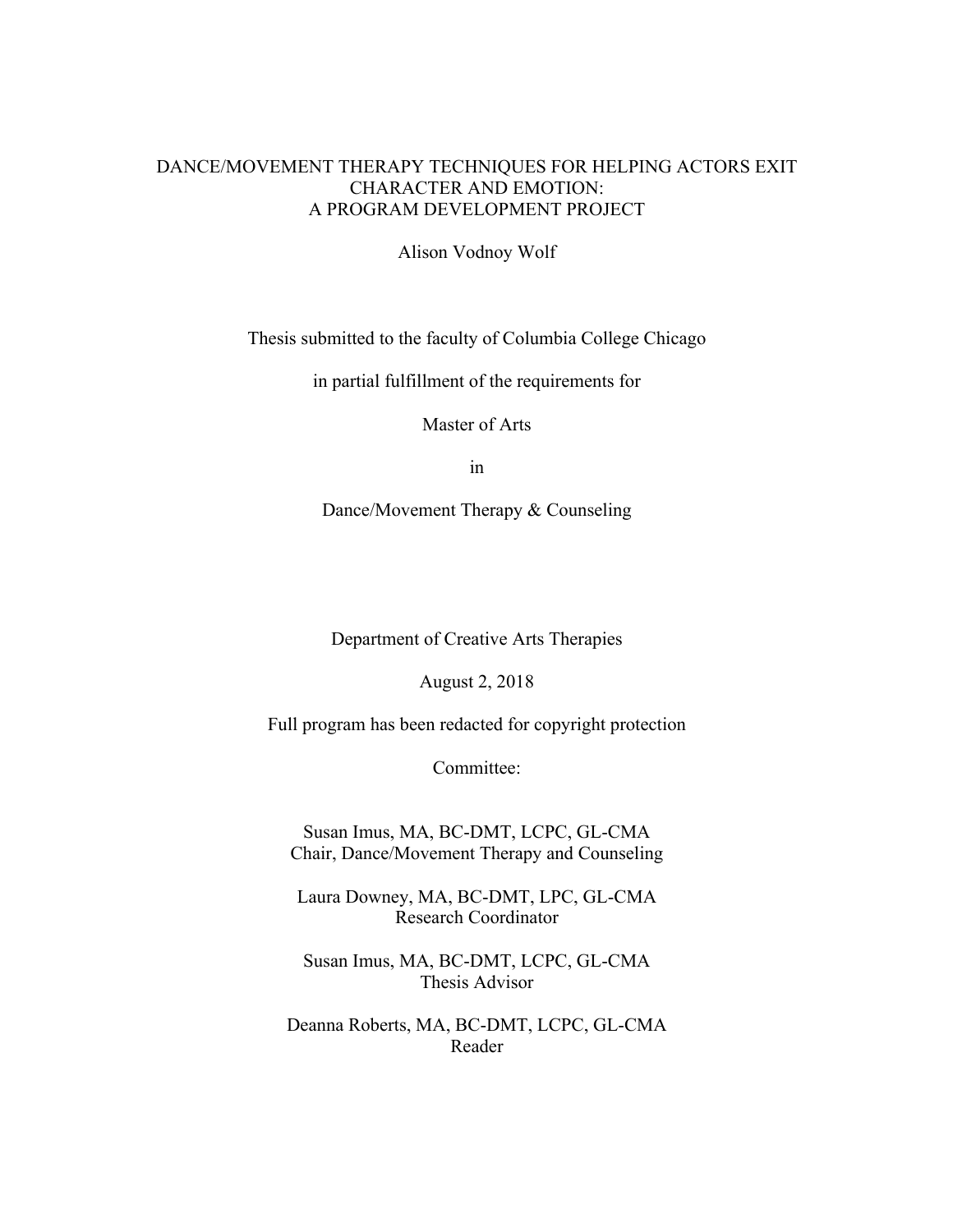#### **Abstract**

The embodiment of emotion and character creates emotional dysregulation for many actors, yet few actor training programs teach emotional regulation techniques to help actors intentionally exit character and emotion. The purpose of this program development is to collaborate with others in creating a program that addresses symptoms of emotional dysregulation in populations of actors. The program will do this by providing actors with psychoeducation about the signs of emotional dysregulation and teaching dance/movement therapy skills that actors can use to regulate emotion after the embodiment of character and emotion. The intended result is to decrease the prevalence of disorders that involve emotional dysregulation in populations of actors, which improves actor quality of life and the sustainability of a career in the arts. This program was developed by utilizing the structure of the Delphi Method to gather information from a panel of seven collaborators who hold expertise in the fields of dance/movement therapy, acting, and performance pedagogy. This information was then organized using the theory approach logic model to create a pragmatic program that teaches actors skills to help them exit character and emotion.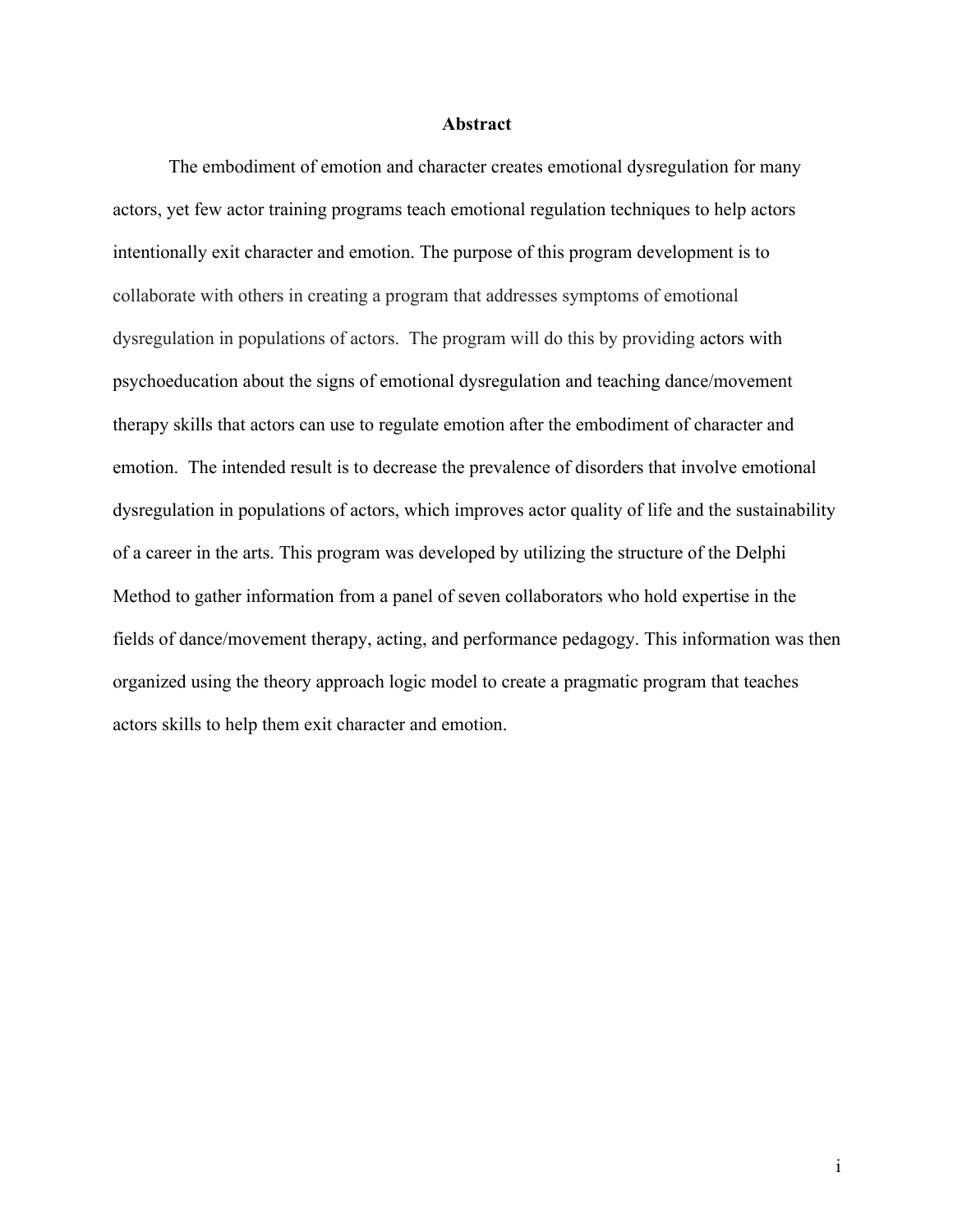# **Acknowledgements**

First, I would like to thank all of the collaborators who helped me explore ways to support actors' mental health. I was inspired and honored to hear all of the perspectives that have helped me create and shape this program. Many thanks to my collaborators Kristina Fluty, Stacey Hurst, Trina Fischer, Rachel Flesher, Juan Pablo Kalawski, Jessica Beck, and to the collaborator who elected to remain anonymous in their participation.

I would also like to thank my friends and family for their support and encouragement throughout this process. I send much gratitude to my teachers at Columbia College who taught me language and structure for marrying the verbal and non-verbal modes of therapy.

I send many thanks to my former internship site supervisor at Methodist Hospital, Peter Navarro, who always encouraged me to take creative risks.

Most especially thank you to my husband, Zachary Vodnoy Wolf, who has been there with steadfast support, humor, and love.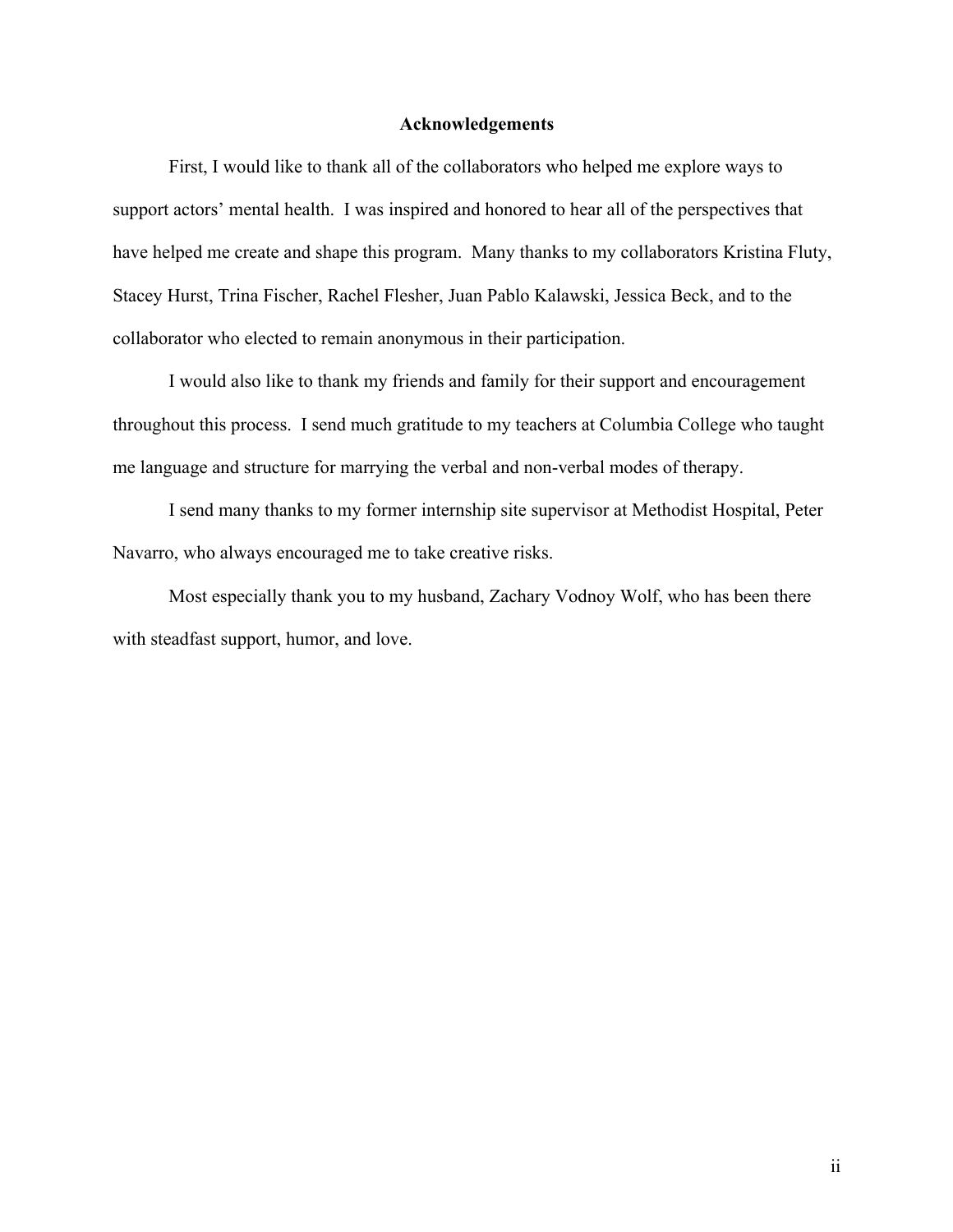# **Table of Contents**

| Chapter 1: Introduction                                                        | $\mathbf{1}$ |
|--------------------------------------------------------------------------------|--------------|
| Chapter 2: Literature Review                                                   | 8            |
| Definitions of Key Terms                                                       | 25           |
| Chapter 3: Methods                                                             | 28           |
| Chapter 4: The Program                                                         | 34           |
| Chapter 5: Discussion                                                          | 40           |
| References                                                                     | 53           |
| Appendix A: Collaborator Agreement                                             | 73           |
| Appendix B: Logic Model for Offstage Equilibrium                               | 75           |
| Appendix C: Round 1 Interview Questions for Actor/Acting Teacher Collaborators | 76           |
| Appendix D: Round 1 Interview Questions for Therapist Collaborators            | 78           |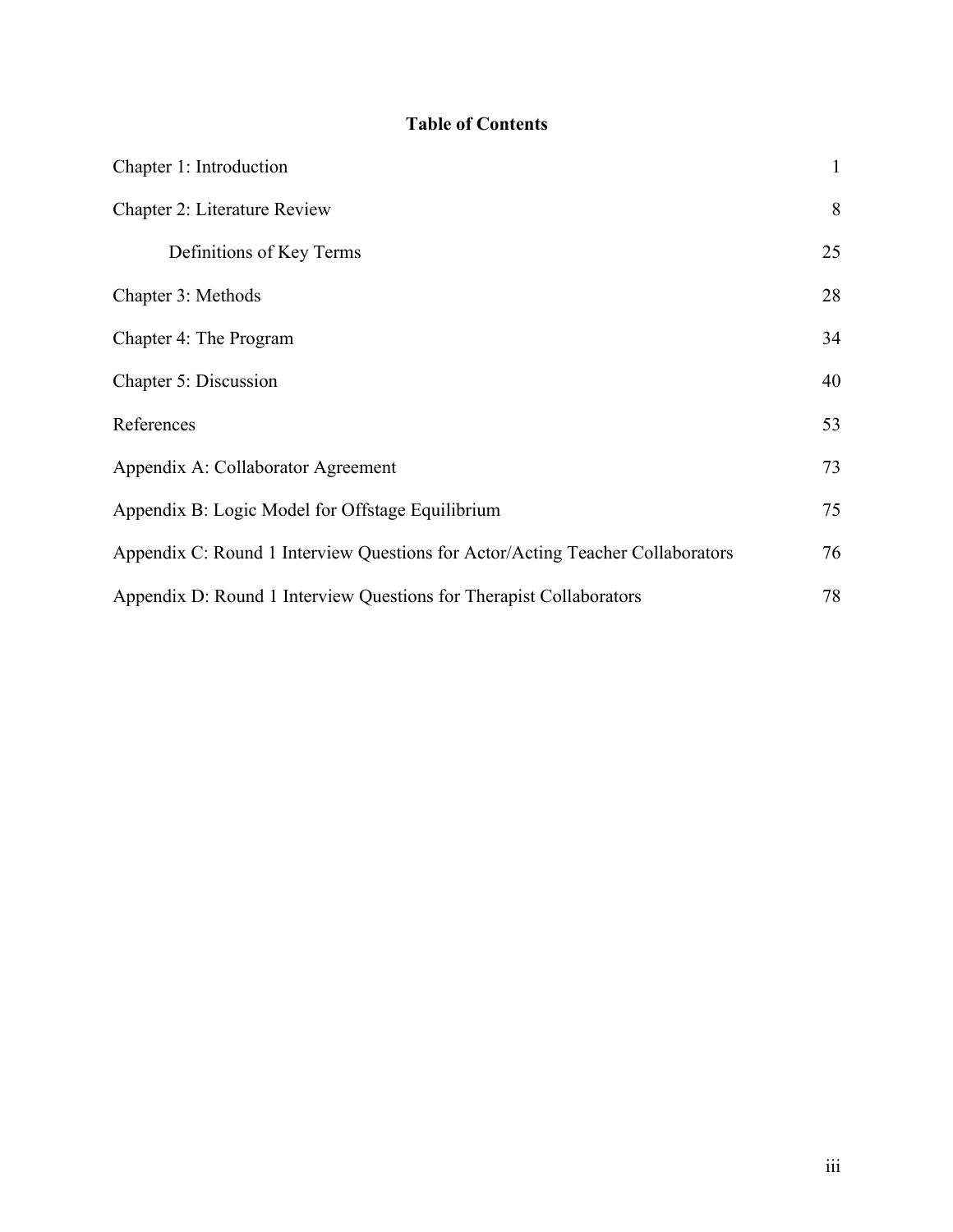#### **Chapter One: Introduction**

As a theatre-maker – which for me includes acting, dancing, and playwriting – I touch the nexus of madness and creativity. When I portray a character's narrative, I am often embodying intense emotion, extreme circumstances, and human turmoil. This act, wherein the body tells the story of dramatic wins and losses, can be empathic, cathartic, and deeply gratifying. It can also cause profound emotional dysregulation in many actors.

Emotional dysregulation is a term meaning emotional intensity, poor awareness of emotions, negative reactions to emotional experiences, and diminished capacity to self-soothe (Macklem, 2008). Time and again, I have witnessed a pattern in which actors become emotionally dysregulated offstage during times when they are portraying intense emotions onstage.

I first witnessed this challenge of an actor's work during my education in a BFA Acting program. My best friend became increasingly dysregulated after each acting class in which we were asked to use personal memories to evoke emotion in the performance of a monologue. My friend's distress became so overwhelming he eventually had to drop out of the acting program. This was a great loss for me, and since then I have been invested in the psychological health of actors.

The technique that was detrimental to my friend is not used in every approach to acting. Some acting techniques encourage the use of personal memory, and others take physical or imaginative approaches to inducing emotion. Seeing the effect that this technique had on my friend, I avoided psychological approaches and focused on physical ways of entering character and emotion. From 2007 through 2016, I trained in Alba Method (formerly Alba Emoting™), which is a physical method of recognizing, inducing, and expressing basic emotions. It is used to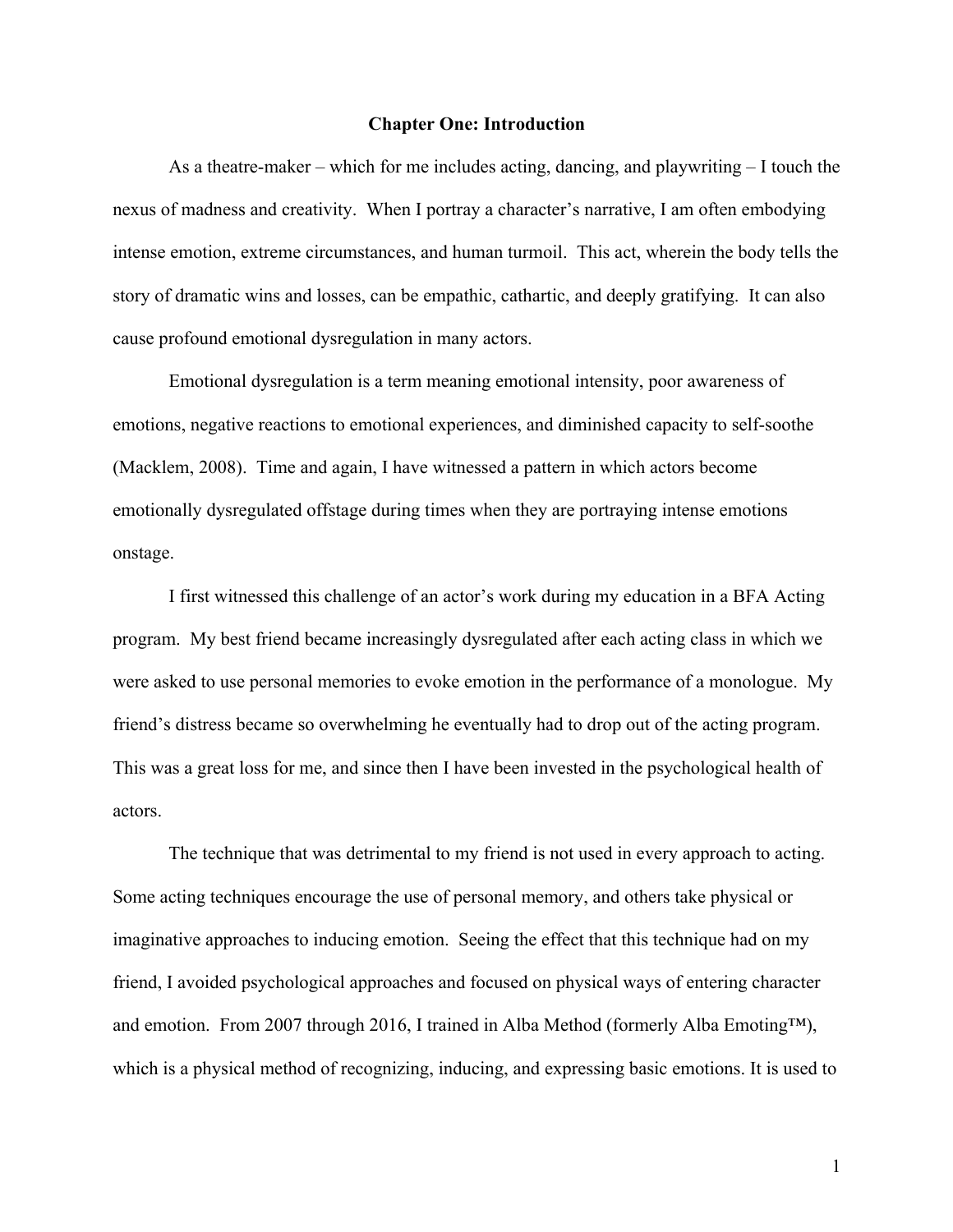train actors and in therapeutic settings to help clients explore and regulate emotion (Kalawski, 2011). Neuroscientist Susana Bloch created the Alba Method by studying and documenting patterns of breath, muscle engagement, and facial affect that arise when humans feel basic emotions (Bloch, 1993). I had the pleasure of training with Susana Bloch in 2008 and continuing my training with several other master teachers, gaining a Certified Level 3 in the method and the ability to teach it to others.

Alba Method attempts to solve the emotional dysregulation that many actors experience after the embodiment of emotion by teaching a "Step-out" which is a series of movements coordinated with a breathing pattern that is meant to help actors transition out of the physical patterns of emotion that Alba teaches (Baker, 2008). In my two experiences of co-teaching a semester-long Alba Method course at the University of Cincinnati with Rocco Dal Vera, I witnessed that the Step-out was not always effective for students. Several students reported experiencing emotional dysregulation after class. I was confounded that even these purely physical techniques left me, several of my acting students, and many of my professional colleagues emotionally dysregulated.

I began formal research of this issue through an MFA in Interdisciplinary Arts at Goddard College and then continued my research through Columbia College's Dance/Movement Therapy and Counseling MA program. After ten years of research, I discovered that many actors struggle with emotional dysregulation related to the embodiment of character and emotion, regardless of the technique of acting they use. This is because emotion impacts both the brain and the body. When we feel an emotion, certain hormones are released and heart rate changes (Herrero, Gadea, Rodríguez-Alarcón, Espert, & Salvador,2010; Levenson, Ekman, & Friesen, 1990). Emotion – even acted emotion – arouses the central nervous system and the autonomic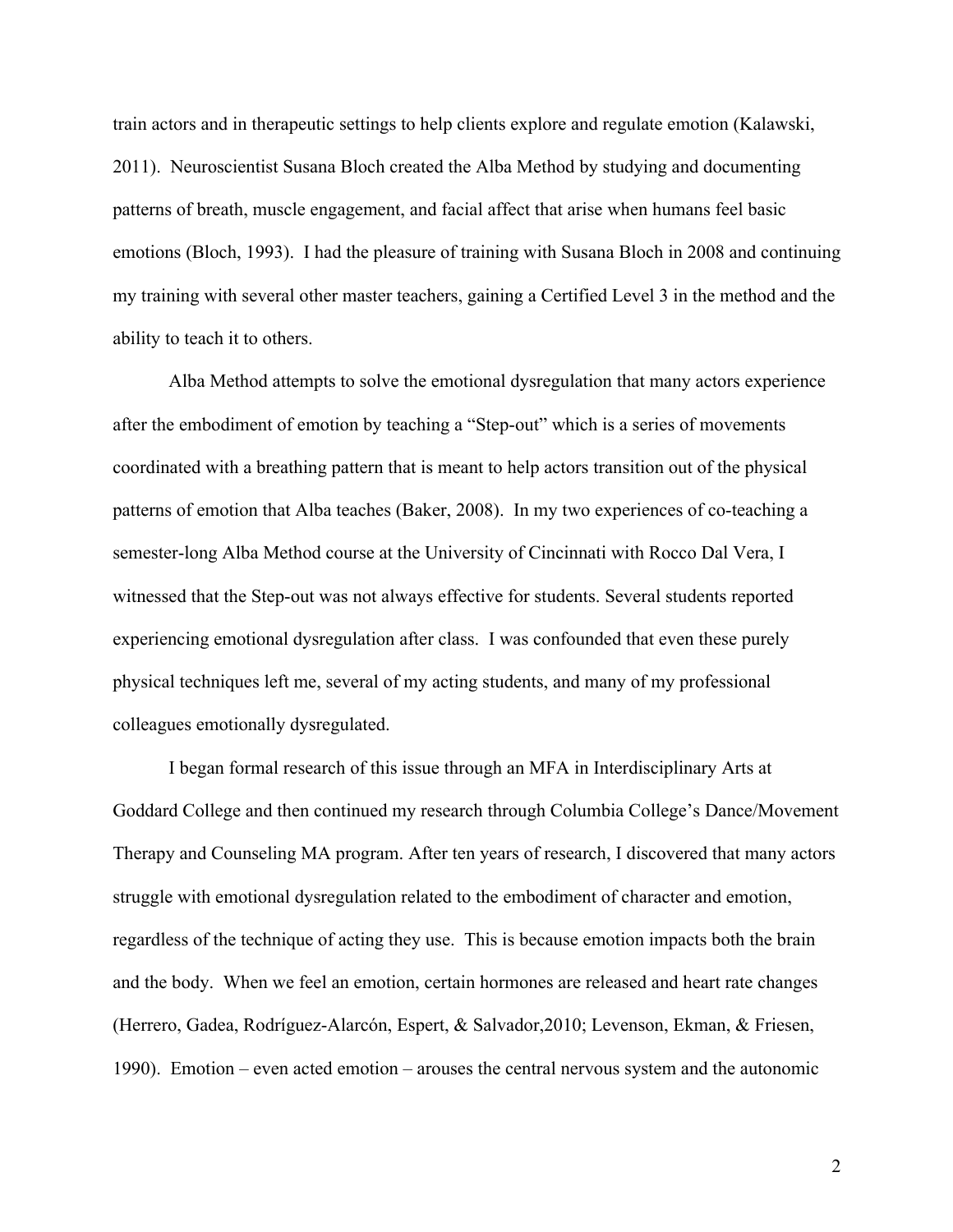nervous system (Siegel, 2015; Thomson & Jaque, 2017). Emotions also activate certain regions and neural networks of the brain (Damasio, 1999). Because the brain is designed to be efficient, the more often the brain is activated in a particular way, the more likely it is to be reactivated that way in the future (Siegel, 2015). When actors portray sadness, anger, or fear, all of which are common states in dramatic literature, they are portraying emotional dysregulation. Actors spend many hours in class and rehearsal teaching their brains how to create intense states of emotional dysregulation and these acted emotions create actual stress responses that are more likely to be reactivated in the actor's life both on and offstage (Bloch, 1993; Geer; 1993; Hetzler, 2008). Acted emotion appears to be real for the brain and body.

Witnessing and personally experiencing the dysregulation that can result from the repeated embodiment of emotion and character has made me determined to find healthy ways of engaging in the creative process. An actor's work involves unique stresses for the brain and the body, but I believe if actors are provided with the right tools, they can navigate these stresses in ways that actually enhance their emotional stability. I developed the Offstage Equilibrium program with the intention to create pathways for actors to thrive within the stresses of their work.

# **Purpose of the Program Development Project**

Clinical literature shows that compared with non-actors, actors experience a higher prevalence of disorders that involve emotional dysregulation such as depression (Robb, Due, & Venning, 2016), anxiety (Aaron, 1986; Robb et al., 2016), bi-polar disorder (Jamison, 1997), and dissociative disorders (Thomson & Jaque, 2011; Thomson & Jaque, 2012; Thomson & Jaque, 2017). Emotional dysregulation is not a disorder, but a symptom of several different disorders including dissociative disorders, mood disorders, and anxiety (Cole & Deater-Deckard, 2009).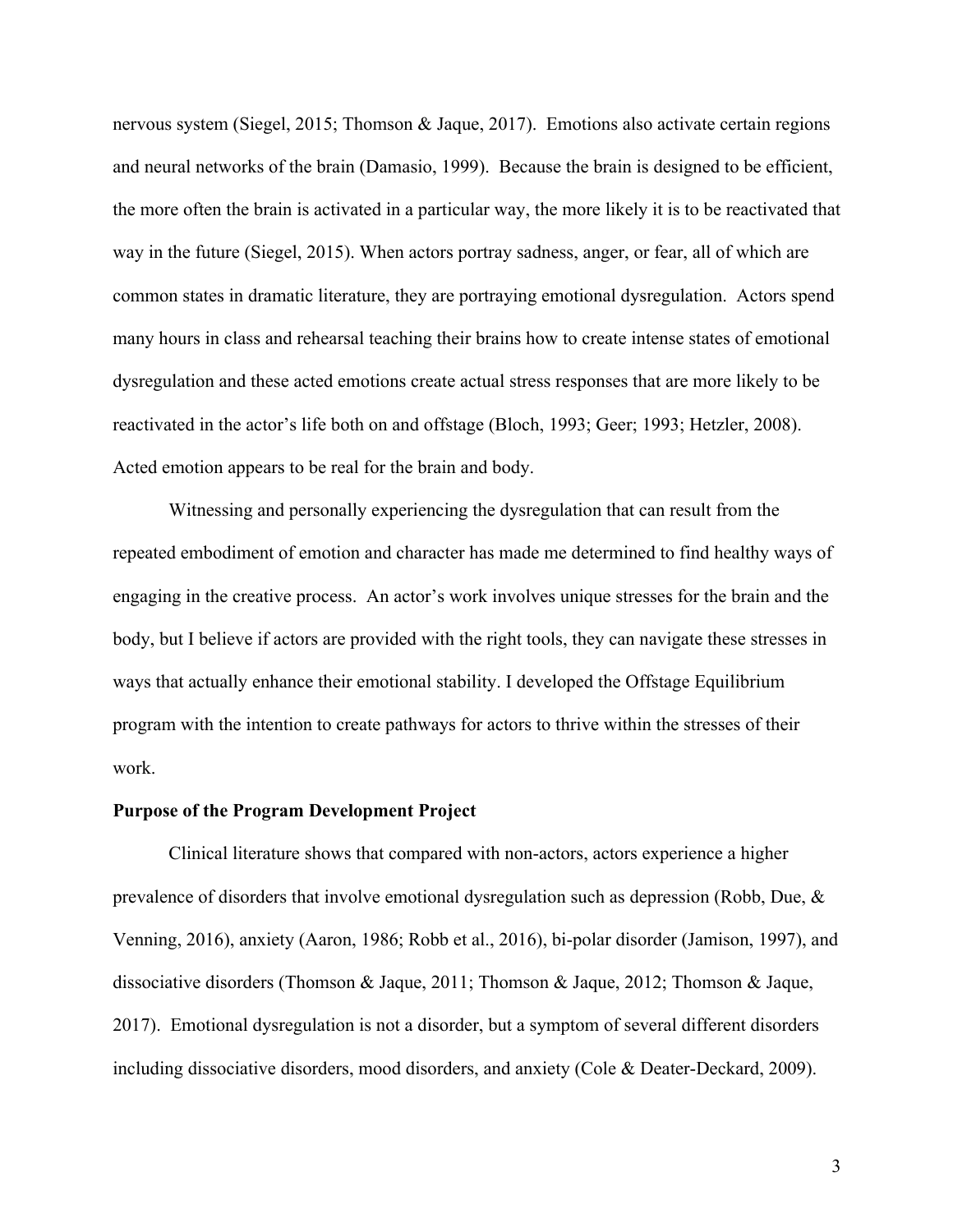One effective way to treat emotional dysregulation, and to therefore treat disorders that involve emotional dysregulation, is to teach emotional regulation skills (Linehan, 2015). Emotional regulation is a person's ability to control responses within the self (Siegel, 2015) and manage their emotional state by heightening or decreasing specific feelings (Shafir, 2016).

The purpose of doing this project was to collaborate with others in creating a program that most efficiently and accurately addresses symptoms of emotional dysregulation in populations of actors. The program does this by providing actors with psychoeducation about the signs of emotional dysregulation and teaching emotional regulation skills that actors can use to exit character and emotion. The intended result is to decrease the prevalence of disorders that involve emotional dysregulation in populations of actors, which improves actor quality of life and the sustainability of a career in the arts.

#### **Value of the Program Development Project**

While an abundance of literature documents the psycho-emotional challenges of actors, neither the field of theatre nor the field of psychotherapy offers pragmatic ways for actors to navigate these issues. Most actor training programs in universities and independent studios focus on teaching actors how to enter states of emotion and step into character; few acting programs provide training on how to exit states of emotion or how to de-role.

The field of psychology has studied these issues of emotional dysregulation in populations of actors, but these concerns have not been specifically addressed through treatment options. In fact, compared with other types of performing artists such as musicians, dancers, and singers, actors are the least studied group (Thomson & Jaque, 2017). Even the specialized fields of dance/movement therapy, drama therapy, and Playback Theatre have not problem-solved actors' emotional dysregulation challenges, despite the obvious overlap of knowledge and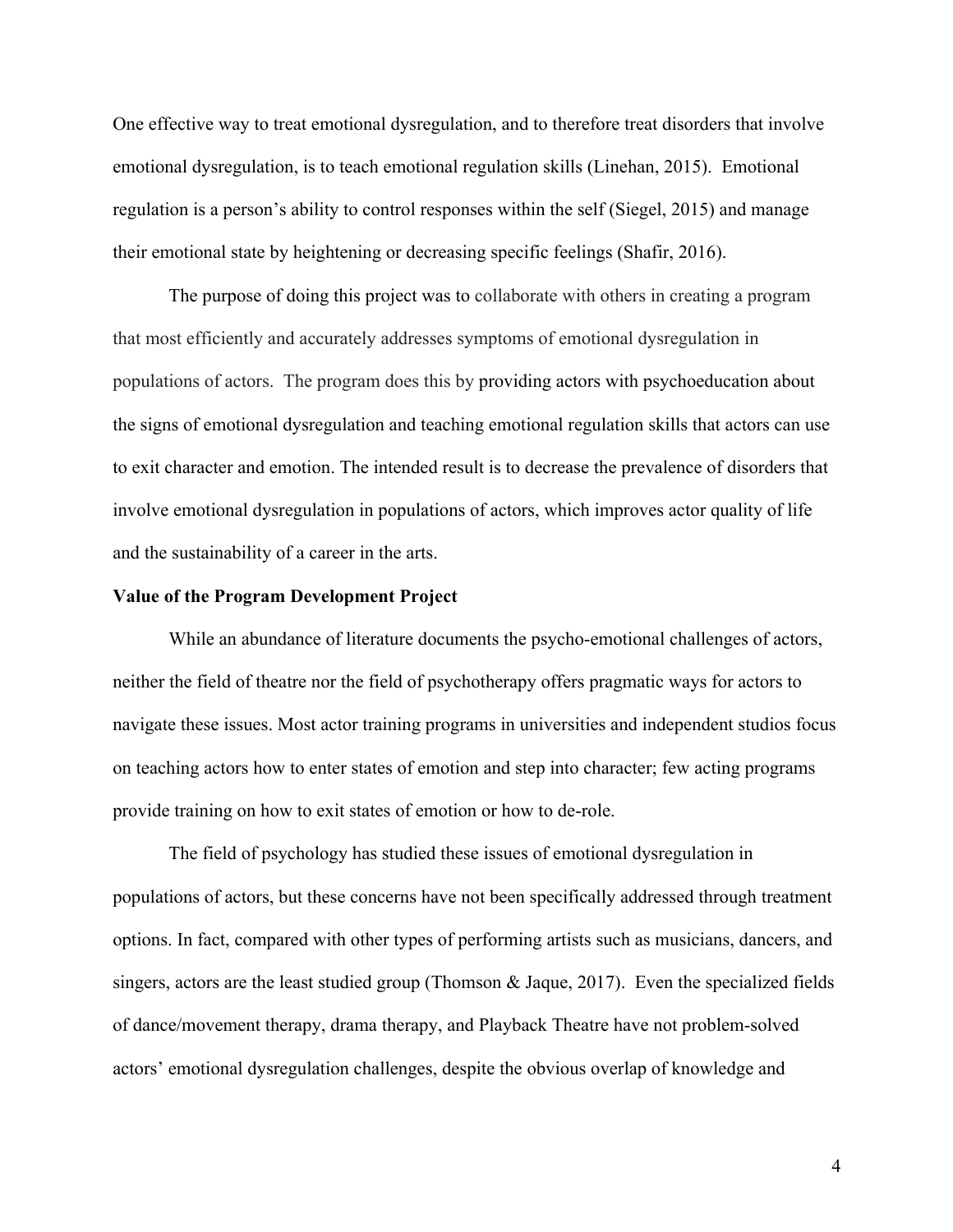community. I have discovered that there are few clinical, academic, or professional contexts that educate actors in emotional regulation. This program will fill a gap in all three fields by developing actors' ability to regulate emotion and de-role from character. It will also expand the body of clinical and academic literature about actors through the addition of pragmatic treatment options. This program is currently the only one of its kind to train actors in emotional regulation skills that fit into their creative processes and are aimed at improving health, self-care, and stability offstage.

#### **Contribution of the Program**

The focus on emotional regulation sets this program apart from skills that are currently taught to actors. Even though Alba Method's raison d'être is to provide actors with safe ways to work with emotion, it only teaches one way of exiting emotion. My interest is to provide actors with multiple ways of exiting emotion. Individuals have unique adaptations in their autonomic and central nervous systems and emotions arouse these systems differently (Thomson & Jaque, 2017); I believe providing actors with options for emotional regulation empowers them to discover what is most effective for them.

Several existing approaches to therapy teach emotional regulation skills through the lenses of cognitive behavioral therapy, dialectical behavioral therapy, and dance/movement therapy; the Offstage Equilibrium differs from these pre-existing approaches, as it is a program that integrates emotional regulation skills into the unique rituals that actors do to enter character and evoke emotion. The skills taught in this program will be offered as an intentional recuperation from the exertion that actors engage onstage, and can be utilized as a way to transition from performing into daily life.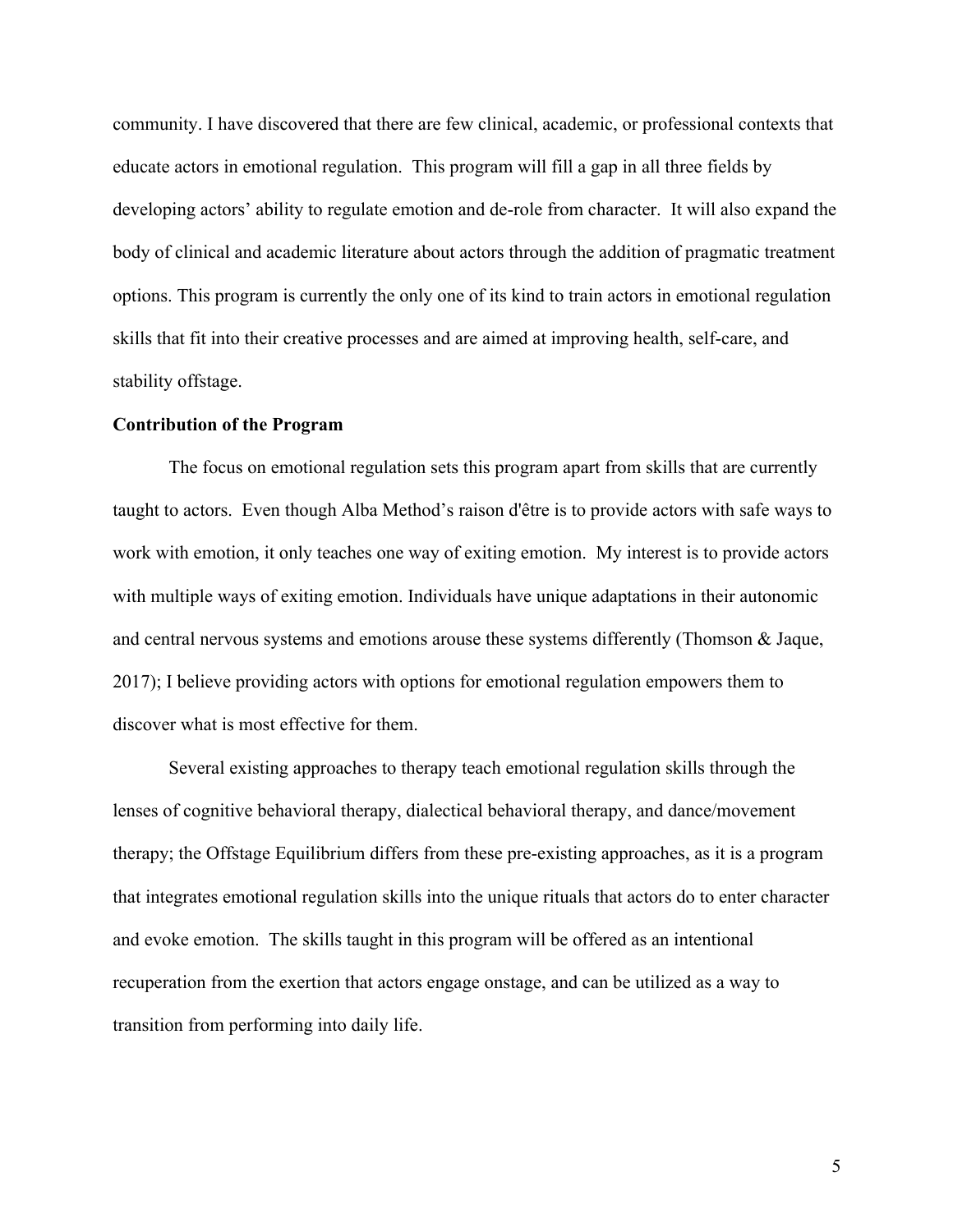# **Why the Program Uses Dance/Movement Therapy**

Dance/movement therapy (DMT) is a form of psychotherapy that uses movement to increase emotional and cognitive functioning in an individual. It enlists physical processing of thoughts and feelings to promote positive change in cognition and emotion (Bernstein, 1986).

I believe DMT's emphasis on embodiment makes it a good fit for addressing an issue that is connected to actors' embodiment of emotion. The embodiment of dysregulated emotion contributes to actors' offstage dysregulation (Thomson, Keehn, & Gumpel, 2009), and DMT utilizes the embodiment of calm states to facilitate emotional regulation (Shafir, 2016). DMT is often effectively used to foster emotional regulation by shifting the physical patterns connected to states of emotional dysregulation (Corbi, 2005; Harris, 2009; Navarro, 2017; Shafir, 2015; Shafir, 2016).

Many studies cite creative arts therapies as an effective modality for clients who are creative artists. Thomson & Jaque (2016) studied creativity, coping skills, and post-traumatic stress disorder (PTSD) symptoms in dancers and athletes and found that this population utilizes creativity as a successful coping mechanism. This reinforces the findings that artists often use the creative process to improve their health (Bloom, 1997; Culbertson, 1995; Lerner, 2004; Miotto, 2005; Weine, 1996).

Dance/movement therapy is both a creative arts therapy and a body-based modality. An assumption of this program is that the combination of creativity and attention to the body makes dance/movement therapy a particularly good fit for actors whose strengths are based in creativity and whose challenges lie in regulating and staying present in the body.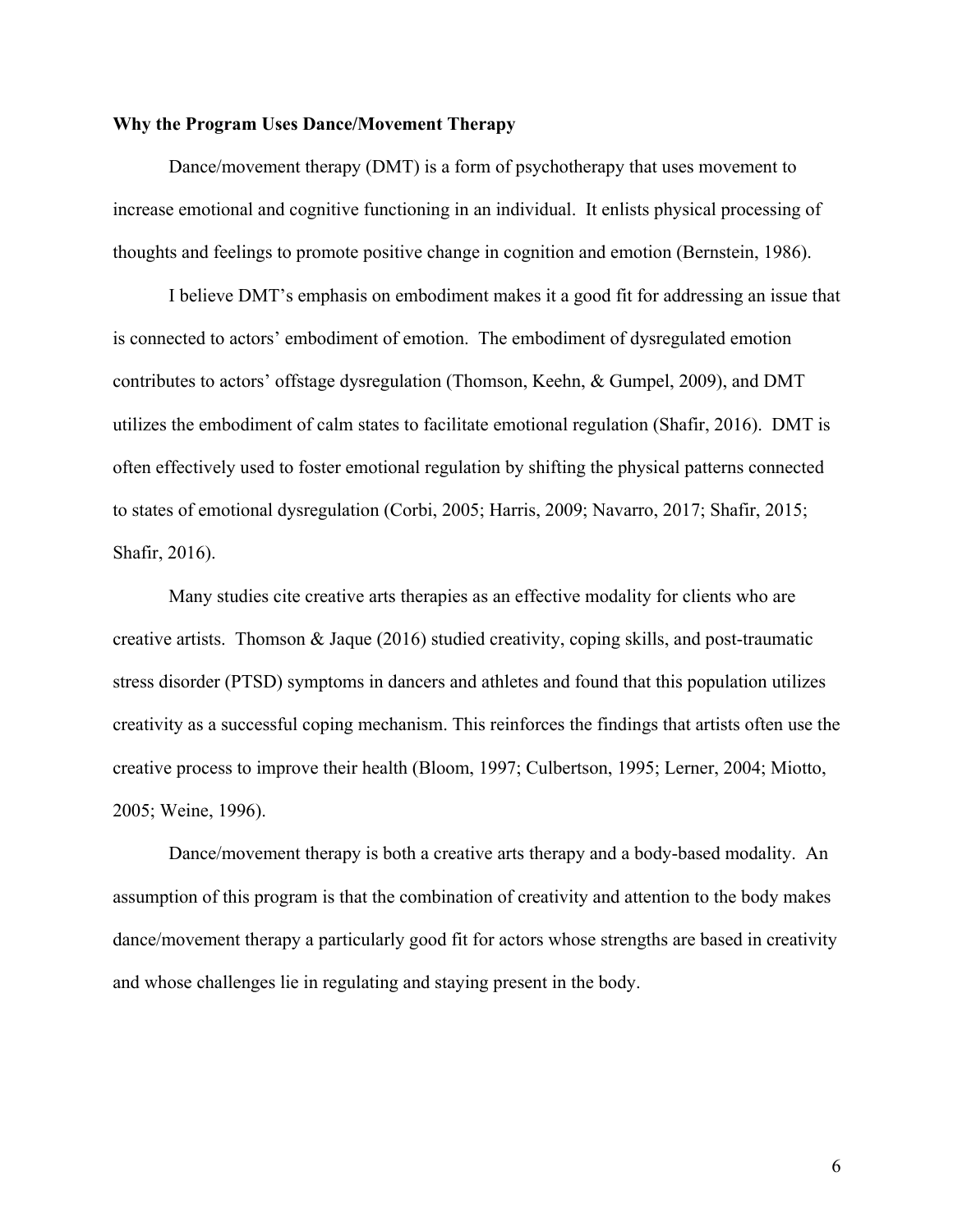In the following chapter, I will provide a review of clinical literature that supports the relevance of this thesis, with special emphasis on emotional dysregulation in actors and the phenomenon of boundary blurring between actor and character.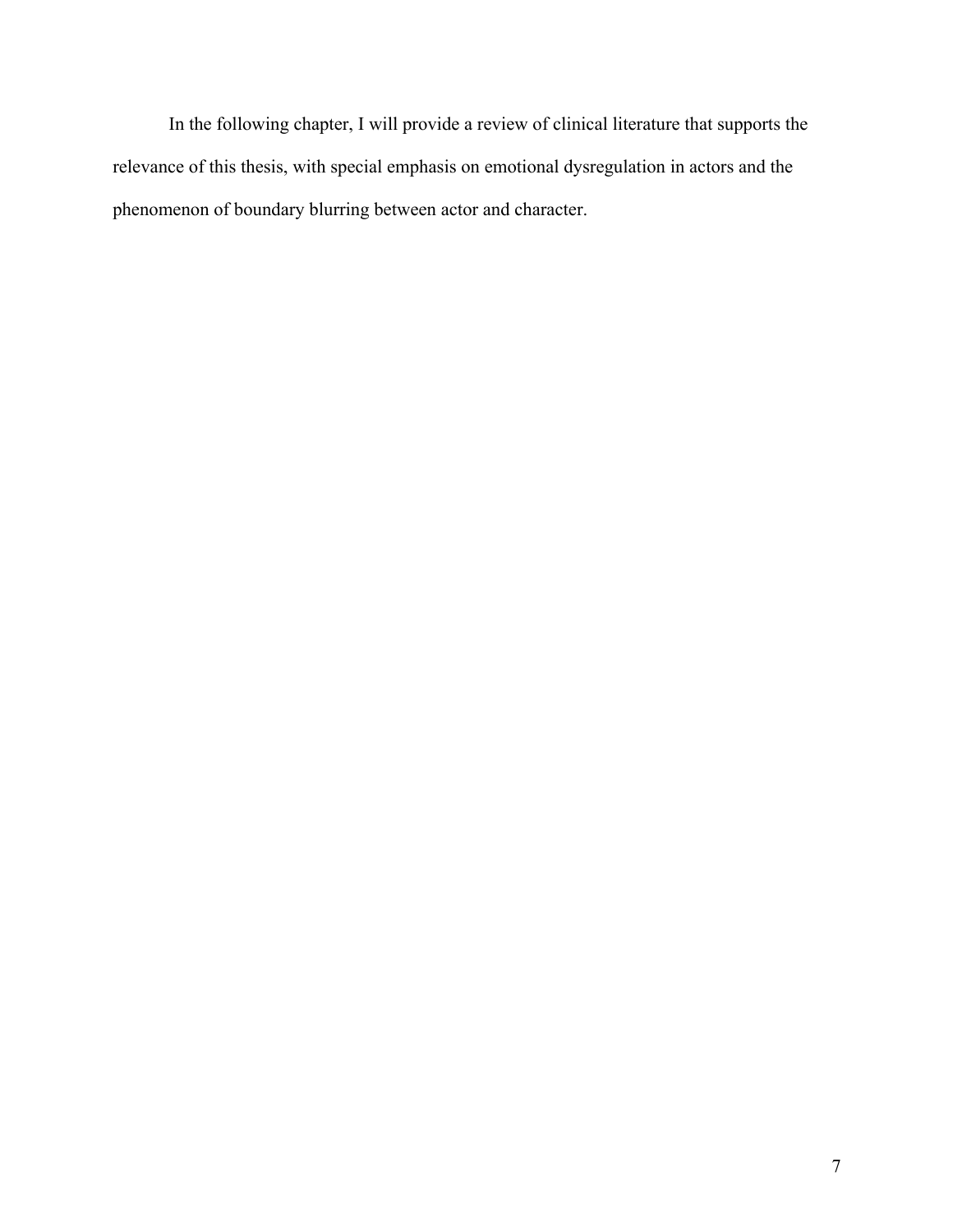#### **Chapter 2: Literature Review**

#### **Emotional Dysregulation in Actors**

There are many avenues of research that relate to actors' psycho-emotional challenges. This literature review will focus on issues of emotional dysregulation, a term meaning inappropriate emotional intensity, poor awareness of emotions, negative reactions to emotional experiences, and diminished capacity to self-soothe (Macklem, 2008). Emotional dysregulation occurs when the brain is unable to integrate a shift in emotion, and is therefore unable to modulate the physiological and psychological responses that have arisen (Siegel, 2015). Emotional dysregulation is an underlying symptom of several different disorders that are prevalent amongst actors including dissociative disorders, mood disorders, and anxiety disorders (Cole & Deater-Deckard, 2009). This literature review will also discuss the specific phenomenon of boundary blurring between actor and character, which clinical literature describes as an actor emotionally and behaviorally merging with a character they are playing to the point that it creates emotional distress (Burgoyne, Poulin, & Rearden, 1999). For this reason, the literature review will refer to this phenomenon within the context of emotional dysregulation. This chapter will not discuss issues of self-esteem, eating disorders, perfectionism, shame, addiction, or psychotic disorders in actors, although these are valuable areas of inquiry.

For the purposes of this review, "actor" is defined as any performing artist whose profession is to perform for an audience on stage or screen (English Oxford Living Dictionaries, 2018).

# **Types of Emotional Dysregulation Found in Actors**

Compared with non-actors, single studies have found that actors appear to be more prone to depression (Robb et al., 2016), anxiety (Aaron, 1986; Robb et al., 2016), and bi-polar disorder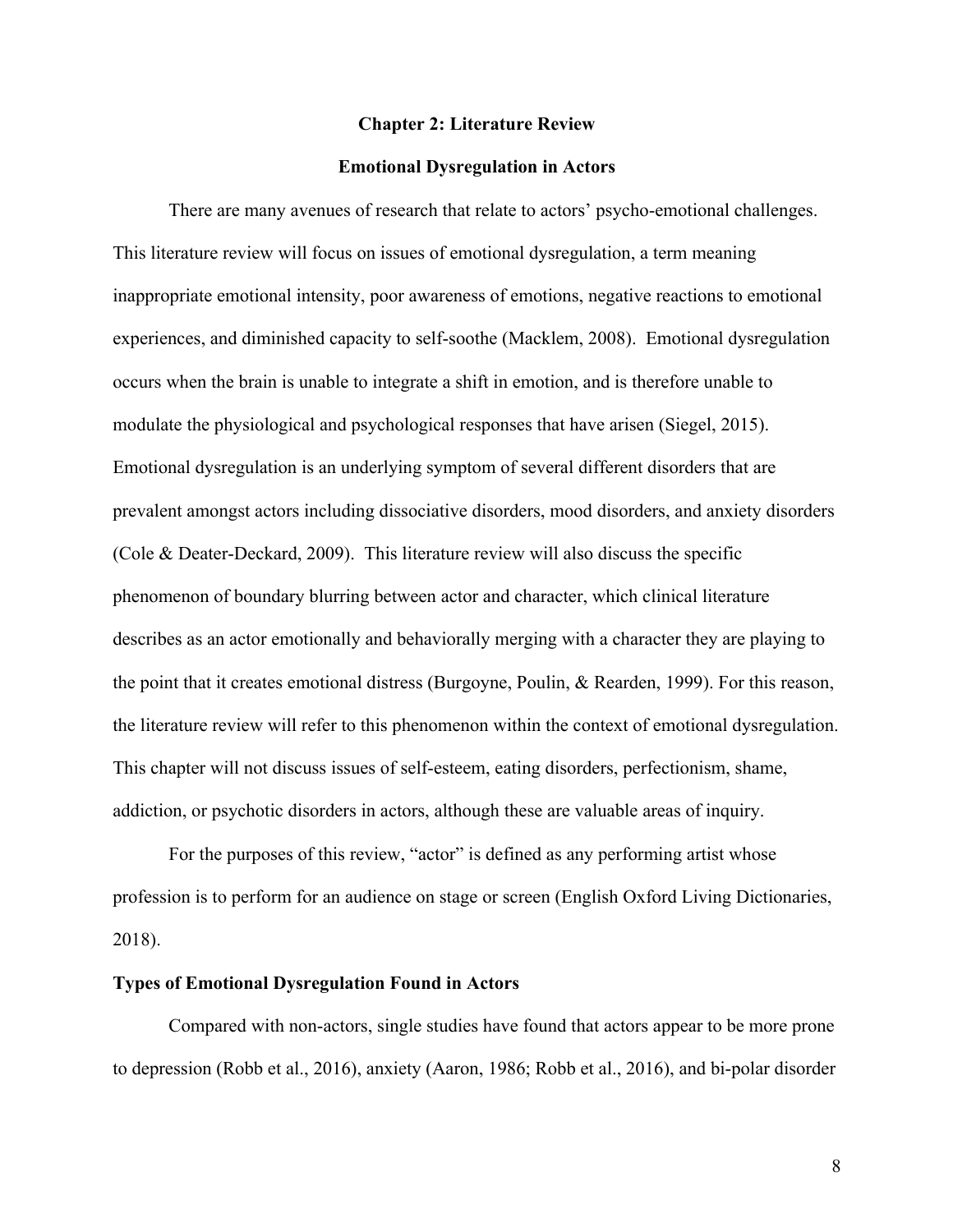(Jamison, 1997). Literature also indicates that many actors experience issues with unresolved mourning (Thomson & Jaque, 2012a, 2012b), fantasy proneness (Panero, Goldstein, Rosenberg, Highes, & Winner, 2016; Thomson, Keehn, & Gumpel, 2009; Thomson & Jaque, 2011; Thomson & Jaque, 2012), and boundary blurring between self and character (Bates, 1987; Burgoyne et al., 1999; Hannah, M.T, Domino, Hanson, & Hannah, W., 1994). Unresolved mourning, fantasy proneness, and boundary blurring are not psychiatric diagnoses, however they do involve emotional dysregulation (Burgoyne et al., 1999; Thomson & Jaque, 2012).

Unresolved mourning is a classification given to a person if they demonstrate certain behaviors during the administration of the Adult Attachment Interview (AAI) (Thomson  $\&$ Jaque, 2017). If a person shows signs of psychological disorientation, disorganization of narrative, and emotional dysregulation while discussing a past event involving trauma and/or loss, this indicates unresolved mourning (Main, Goldwyn, & Hesse, 2003). Compared to the general population, actors have a higher distribution of unresolved mourning (Thomson & Jaque, 2012a, 2012b) which means they are also more likely to experience PTSD symptoms (Thomson & Jaque, 2017).

# **Dissociation and fantasy proneness.**

Actors appear to have a greater prevalence of dissociation and fantasy proneness than populations of non-actors (Panero et al., 2016; Thomson et al, 2009; Thomson & Jaque, 2011; Thomson & Jaque, 2012). Fantasy proneness and dissociative states are both symptoms of emotional dysregulation (Thomson et al., 2009). Fantasy proneness is a personality trait that involves spending a significant amount of time fantasizing and daydreaming, as well as being able to role-play imaginary situations convincingly (Wilson & Barber, 1983). Fantasy-prone individuals also can experience physical symptoms when imagining an illness (Panero et al.,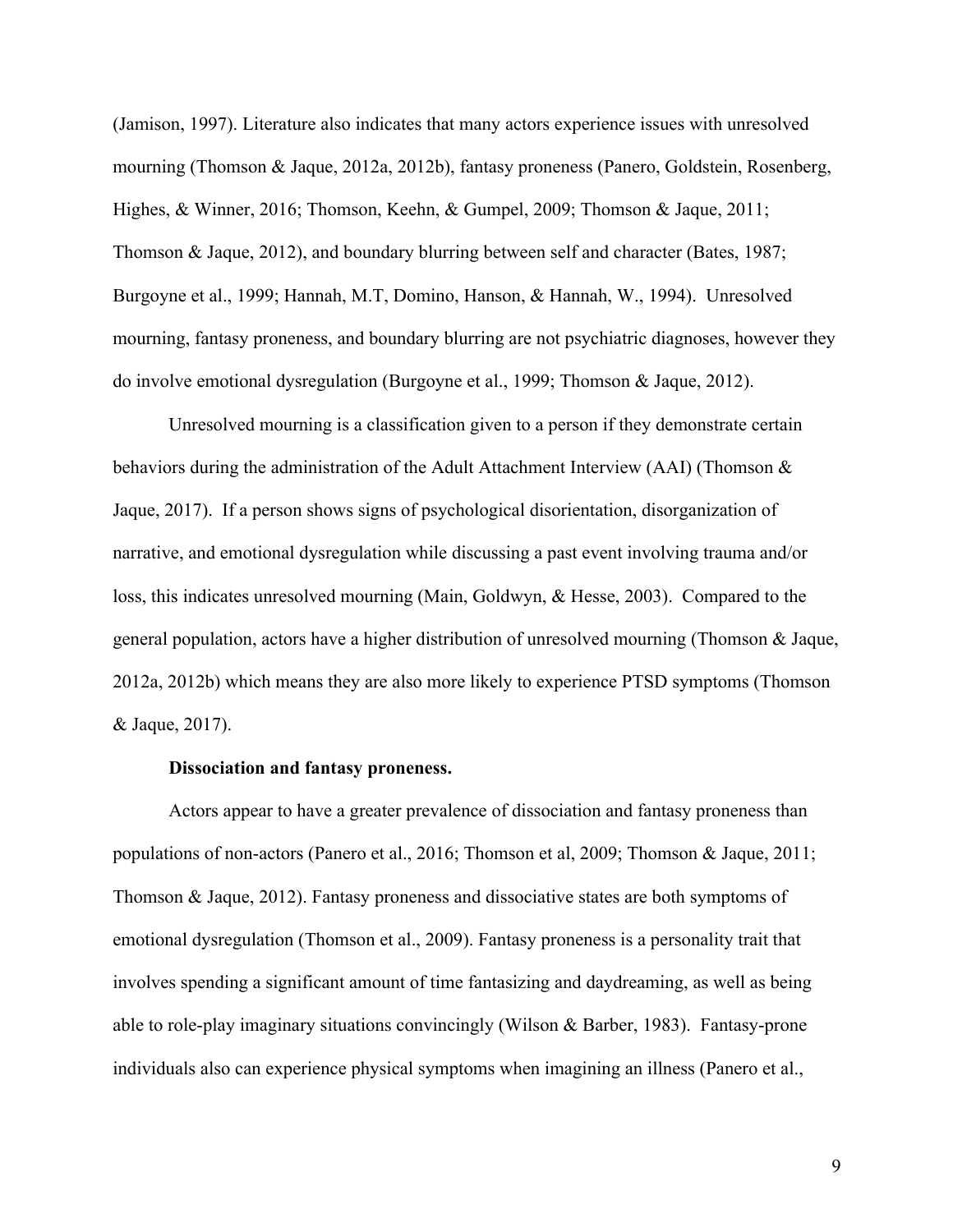2016). Dissociation is a disruption in emotional regulation, and it can manifest as symptoms of amnesia (not remembering something that happened), depersonalization (feeling separate from yourself), or derealization (having a surreal experience of reality) (American Psychiatric Association, 2013). Dissociation can also reinforce greater emotional dysregulation (Farina et al., 2015; Giesbrecht, Geraerts, & Merckelbach, 2007), so dissociation could be considered both a type of emotional dysregulation and a mechanism that increases dysregulation.

Several studies have found dissociation to be more prevalent in performing artists, compared with non-artists (Thomson et al., 2009; Thomson & Jaque, 2011; Thomson & Jaque, 2012). One of these studies (Thomson & Jaque, 2011) compared actors to a control group of non-actors on three psychological categories: type of traumatic events previously experienced, fantasy proneness, and type and frequency of dissociation. This study differentiated between normative dissociation and pathological dissociation. Normative dissociation includes normal daydreaming, imaginative involvement, altered time sense, and trance-like behavior (van der Hart, Nijenhuis, Steele, & Brown, 2004). Pathological dissociation is a maladaptive behavior that causes distress, interrupted consciousness and memory, and disintegration of the self (Carlson, Yates, & Sroufe, 2009). Actors who participated in Thomson and Jaque's research were more likely to experience dissociation than the group of non-actors. Additionally, actors were found to be more prone to vivid fantasy than non-actors. The findings suggest that fantasy is significantly correlated with dissociative depersonalization and that actors may have a higher incidence of a destabilized sense of self (Thomson & Jaque, 2011).

Another study by Thomson and Jaque (2012) compared actors to a control group of nonactors and evaluated participants' capacity for emotional regulation, absorption, fantasy proneness, degree of resolution of past trauma, and attachment status. The study found that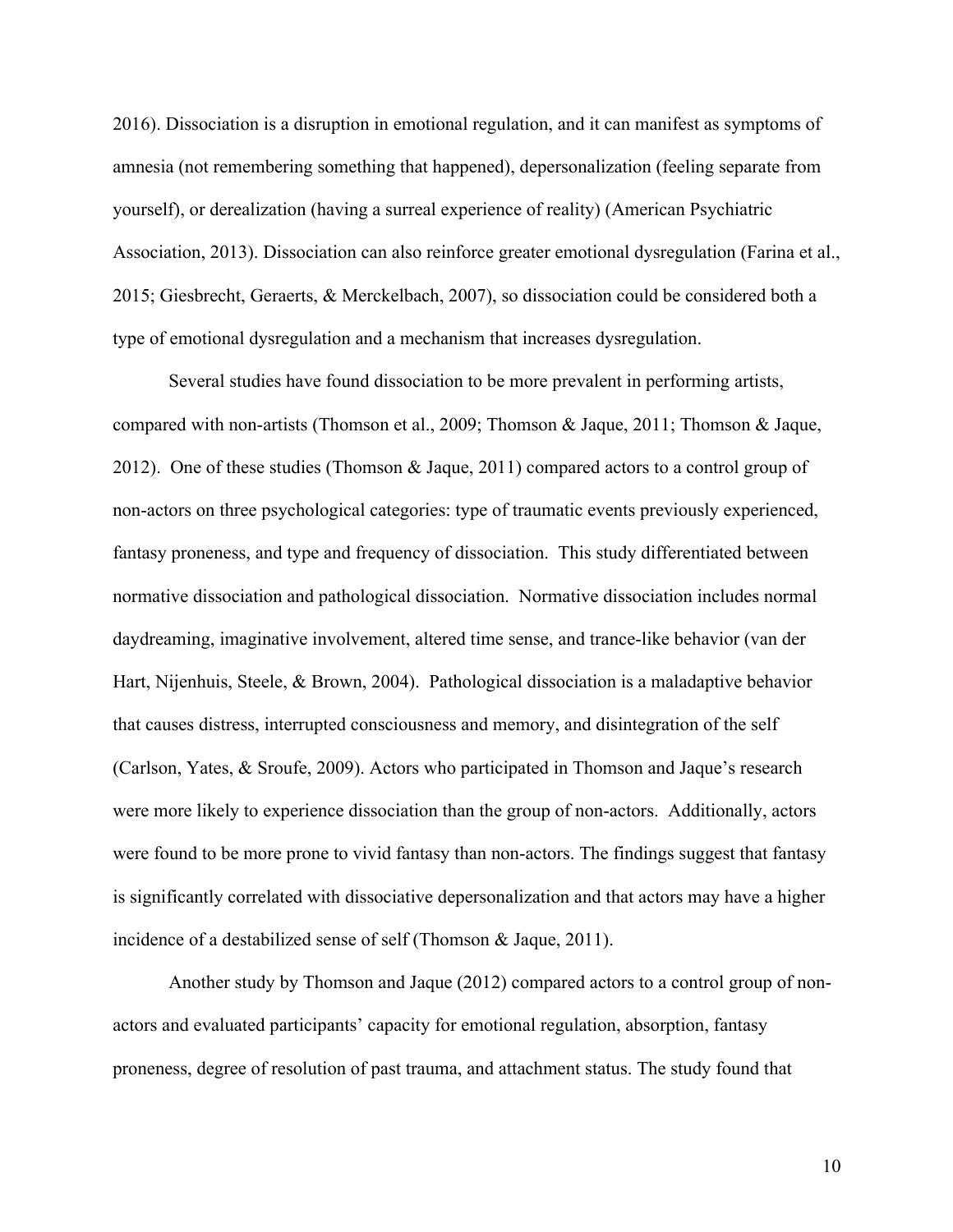actors seem to be more psychologically self-aware than others, but also more vulnerable to psychological distress. The actors exhibited more symptoms of dissociative depersonalization, compared with the group of non-actors. This suggests that "actors may be more vulnerable to identity destabilization" (Thomson & Jaque, 2012, p. 233). The study also discovered that actors had higher vividness and extensiveness of fantasy proneness, as compared to the group of nonactors. The researchers drew the conclusion that more intense fantasy proneness is correlated with both normative and pathological dissociation, and that actors seem to possess significantly higher fantasy proneness. This may leave actors "more vulnerable to dissociative disorders and to a destabilized sense of self" (Thomson & Jaque, 2012, p. 234).

Thomson, Keehn, and Gumpel (2009) examined dissociation, trauma experiences, fantasy proneness, and affective states in populations of artists and compared the results of artists who compose creative material (writers, designers, choreographers, composers) to the results of artists who embody creative material (directors, actors, opera singers, and dancers). This study found that artists who embody creative material scored significantly higher than artists who compose creative work on total dissociation, absorption/imagination, absorption/changeability, and depersonalization/derealization (Thomson et al., 2009).

Actors appear to have a greater prevalence of dissociation and fantasy proneness than populations of non-actors (Thomson et al., 2009; Thomson & Jaque, 2011; Thomson & Jaque, 2012). These studies do not identify reasons for this trend, however they do describe these results as indicating vulnerabilities in actors' mental health, particularly related to actors experiencing "identity destabilization" (Thomson & Jaque, 2012, p. 233)

# **Boundary blurring.**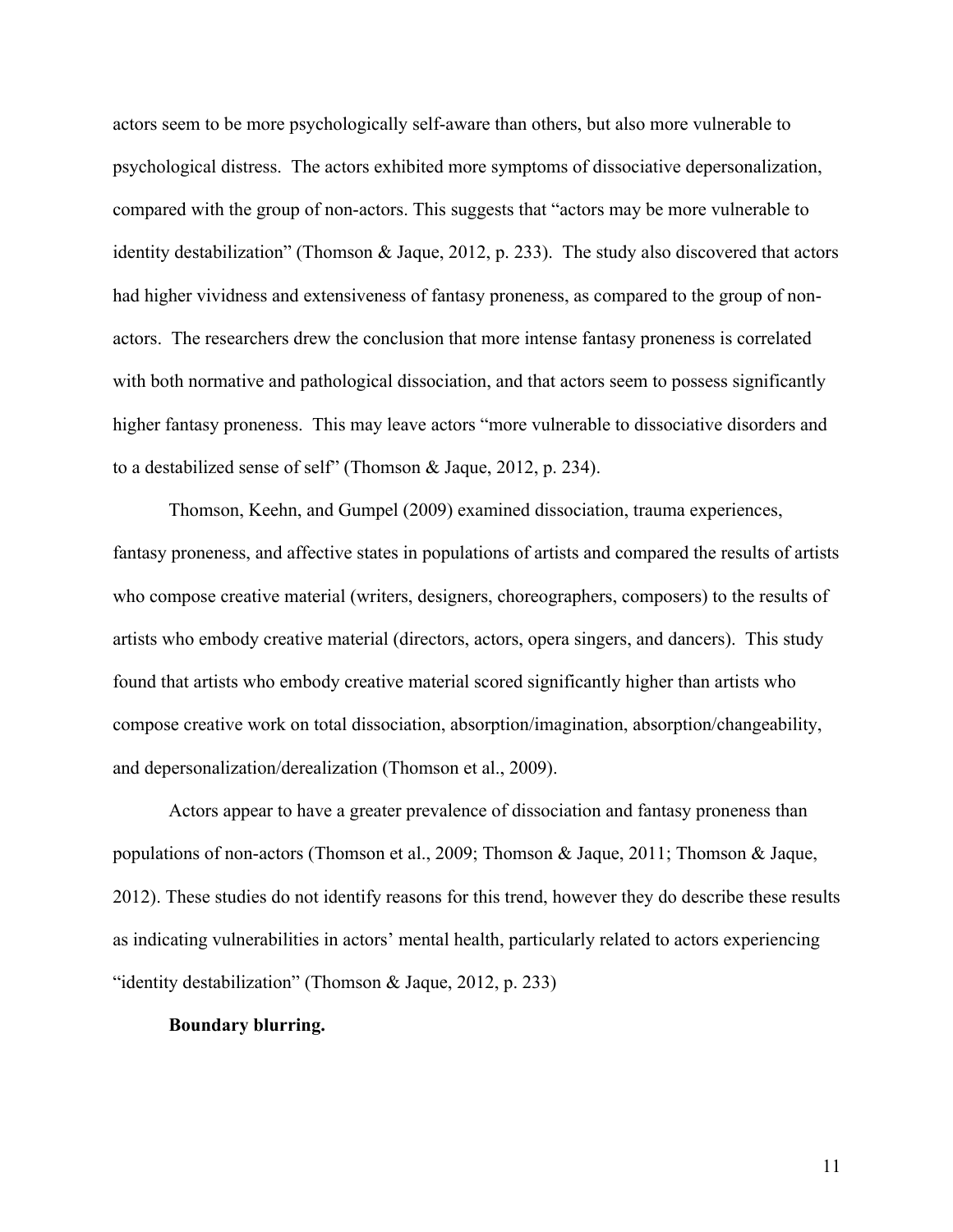Several studies illuminate the phenomenon of actors merging with the characters they portray (Burgoyne et al., 1999; Bates, 1987; Hannah et al., 1994; Robb et al., 2016; Seton, 2006). Bates uses the word "possession" to describe this type of boundary blurring induced by an actor's embodiment of a character (Bates, 1987, p. 69), drawing a parallel between the performative work of the actor and the tradition of possession that has been a central part of indigenous ritual for many thousands of years and continues to be practiced on every continent in ritual performances (Laycock, 2015). In indigenous contexts, it is typically an ancestor, a deity, or a nature spirit that possesses a shaman during a ritual (Eliade, 2004). Bates draws a parallel between the embodiment of someone other than the self that both shamans and actors achieve.

Burgoyne et al. (1999) examined this phenomenon through a qualitative study using grounded dimensional analysis, which is a form of grounded theory, in order to administer and analyze a series of interviews with actors on the topic of how acting has impacted their lives. The actors they interviewed who experienced the blurring of boundaries between self and character were utilizing an inside-out approach acting technique that projects the actor's personal experiences onto the character's imaginary circumstances in order to evoke emotion in the actor (Burgoyne et al., 1999, p. 160). The inside-out approach intentionally ruptures the boundary between actor and character for the purpose of inducing authentic emotional expression onstage. It is significant that in this study the respondents reported that this blurring between self and character was artistically effective but carried emotionally distressing personal consequences. These actors also reported that they did not know how to manage the experience of boundary blurring when it occurred, and described feeling emotionally out of control (Burgoyne et al., 1999). From this research, Burgoyne et al. (1999) discovered two distinct types of distressing boundary blurring between actor and character: 1) The actor's personal life bleeds into the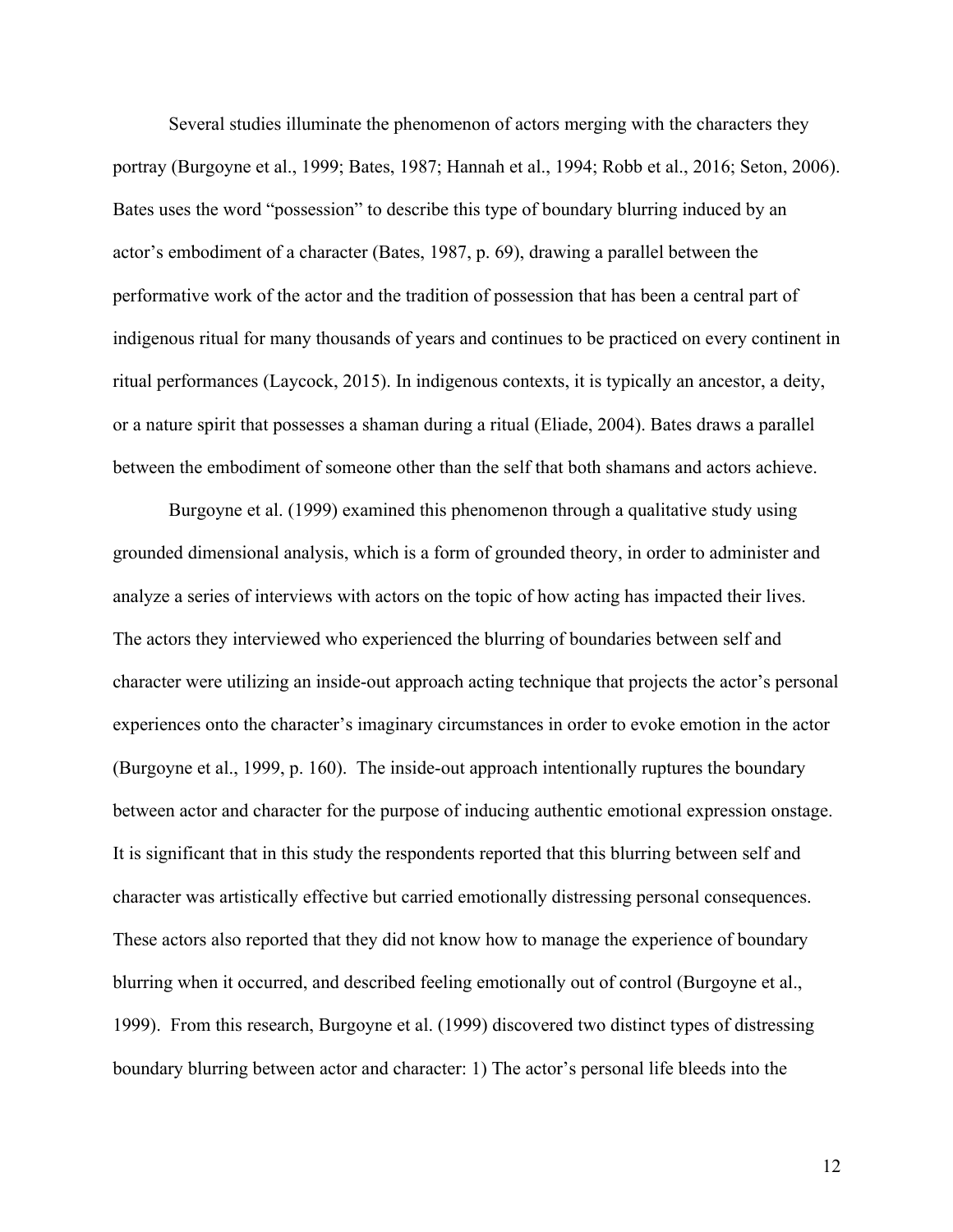performance, resulting in the actor's loss of control onstage, and 2) the character's personality bleeds into the actor's offstage life, impacting the actor's daily behavior.

Hannah et al. (1994) presents quantitative research on the subject of boundary blurring between actors and the characters they portray. A cast of student actors was assessed with a personality test at four points during the creative process of a show: prior to the first read of the script, midway through the rehearsal period, during the final weekend of performances, and one month after the close of the show. The Adjective Check List assessment tool was used to invite participants to check adjectives that describe their current personalities (Hannah et al., 1994). In order to not encourage certain responses from the actors, this test was administered without disclosing that the study was seeking information about personality changes in actors. The person administering the test told the actors that the purpose of the assessment was to gather information on "what people in other majors are like" (Hannah et al., 1994, p. 280). The experiment found that several personality dimensions fluctuated during the time actors were portraying a character, and that the characters' personalities seemed to impact the domains that changed in the actors' personalities, according to actors' self reports (Hannah et al., 1994).

Robb et al. (2016) describe a different type of boundary blurring between actor and character that resembles symptoms of PTSD. Actors who were interviewed in this study reported feeling "traumatized" by their work onstage, when the script required them to repeatedly embody scenarios of sexual and physical violence, grief, and suicide (Robb et al., 2016, p. 8). Participants of the study described intrusive thoughts and nightmares related to the content of traumatic narratives they had portrayed onstage. The study by Robb et al. posits that this phenomenon may be a type of vicarious trauma. Other articles have referred to the same pattern of symptoms in actors as "post-dramatic stress" (Seton, 2006).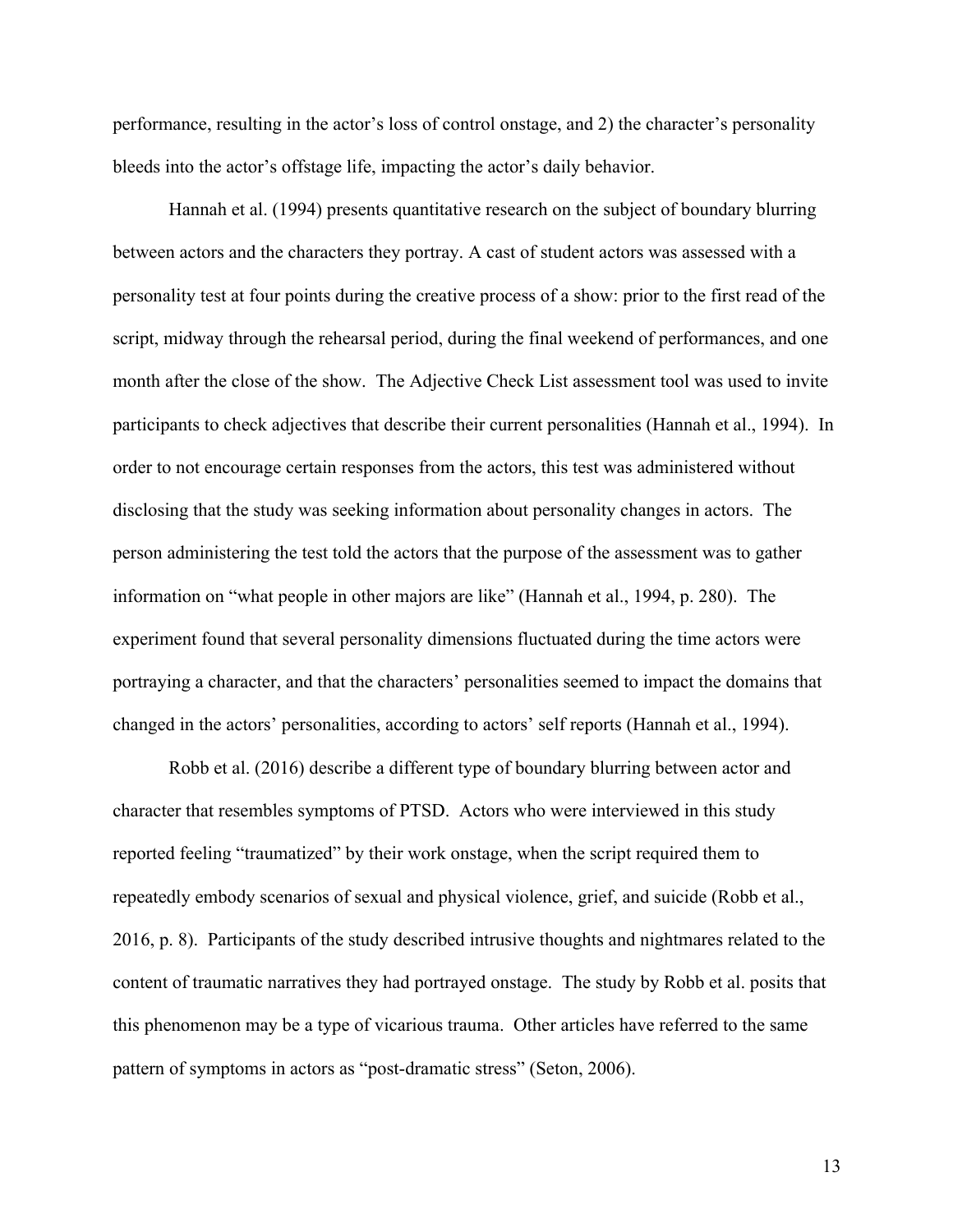Although there is not a great deal of research on the topic of boundary blurring between actors and the characters they play, it is a phenomenon that has been observed and documented by multiple practitioners in the fields of performance and psychology (Bates, 1987; Burgoyne et al., 1999; Hannah et al., 1994; Robb et al., 2016; Seton, 2006). Each of these articles captures the concerning extent to which this phenomenon undermines actors' emotional stability. Hannah does not interpret the changes in actors' personalities as positive or negative, but Bates, Burgoyne, Robb, and Seton all depict the results of boundary blurring to be various types of emotional dysregulation and distress.

#### **Correlation between Embodiment of Emotion and Emotional Dysregulation**

Several studies illuminate a correlation between actor's embodiment of emotion and emotional dysregulation (Baker, 2008; Bates, 1987; Bloch, 1993; Burgoyne et al., 1999; Geer, 1993; Hannah et al., 1994; Hetzler, 2008; Mandell, 2017; Robb et al., 2016; Thomson & Jaque, 2012; Thomson et al., 2009; Seton, 2006). Bloch (1993) and Geer (1993) state that emotions actors embody for a role often linger after rehearsal and performance are complete. Both articles refer to this experience as an emotional hangover (Bloch, 1993; Geer; 1993). Bloch (1993) also found that actors experience emotional hijacking, meaning that inducing an emotion onstage can cause actors to be uncontrollably flooded with that emotion to an extent that they become emotionally dysregulated.

Hetzler (2008) conducted an anonymous survey called *The Actor's Experience* between 2005 and 2007 that was disseminated to over 150 theatres, universities, and individuals and included respondents from the United States, United Kingdom, Ireland, and Canada. A majority of the respondents replied to the survey that the emotions they feel onstage are "real" (Hetzler, 2008, p. 65). Respondents clarified that their onstage emotions arose from the circumstances in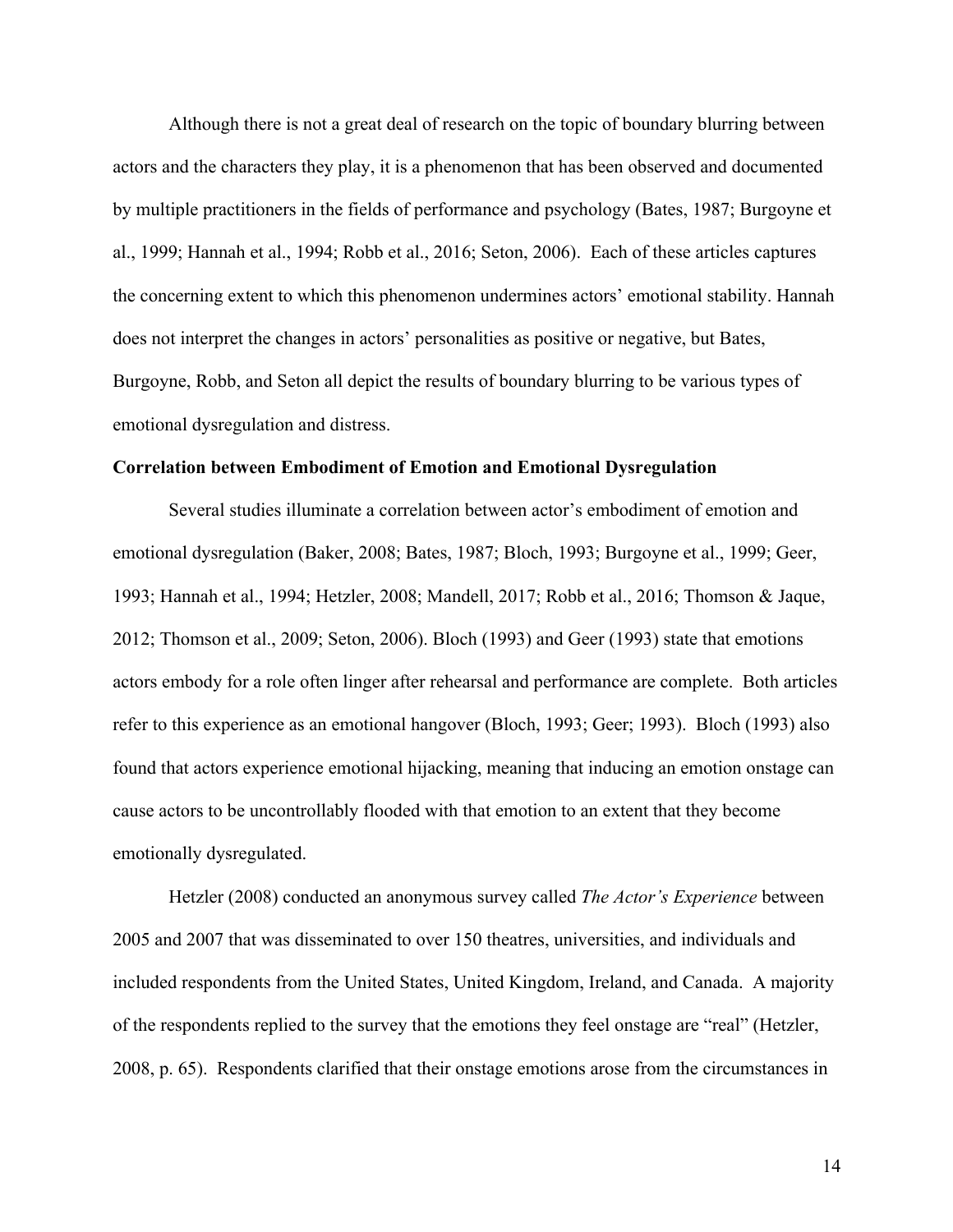the play (i.e. if someone physically attacks their character, they feel fear and/or anger), so these emotions belonged to the character, yet the actor genuinely felt them. 39.45% of the survey's respondents stated that they still feel the emotions of the scene after they leave the stage.

This finding is echoed in an article by Mandell (2017) featured in American Theatre magazine, which is not a clinical study, but rather a compilation of interviews with famous actors and directors. All of the interviews speak to the challenge of actors struggling to regain emotional stability and connection with reality after performing. Several of the interviewed actors report using alcohol in order to recuperate from the emotional exertion of performance. Mandell (2017) also interviewed actress Lupita Nyong'o, who is more recently known for her role as Nakia in the film *Black Panther*, about the stresses of portraying a Liberian teenager who is sex-trafficked in the play *Eclipsed* by Danai Gurira which ran Off-Broadway and on Broadway. The article quotes her: ""...this play was very, very, very taxing on my soul, and I couldn't face people afterwards. It took time to build the stamina, and just the stamina for my heart. After the show, I would head home and just keep to myself.'" She continued, ""...God help all my friends and the people in my life, because I don't know when [all that emotion is] going to come out, what's going to trigger [it]'" (Mandell, 2017, p. 41).

Mandell (2017) also interviewed directors Erin Mee and Richard Schechner who are both professors at New York University's Tisch School of the Arts. Both Mee and Schechner concur that cooling down is a necessary part of the performance process, but they recognize that actors are not taught these tools. Broadway actor Ben Whishaw, who trained at the prestigious Royal Academy of Dramatic Art in London, reiterates this sentiment, stating that he received a great deal of education in portraying characters and emotions, but received no teachings on how to exit these states (Mandell, 2017).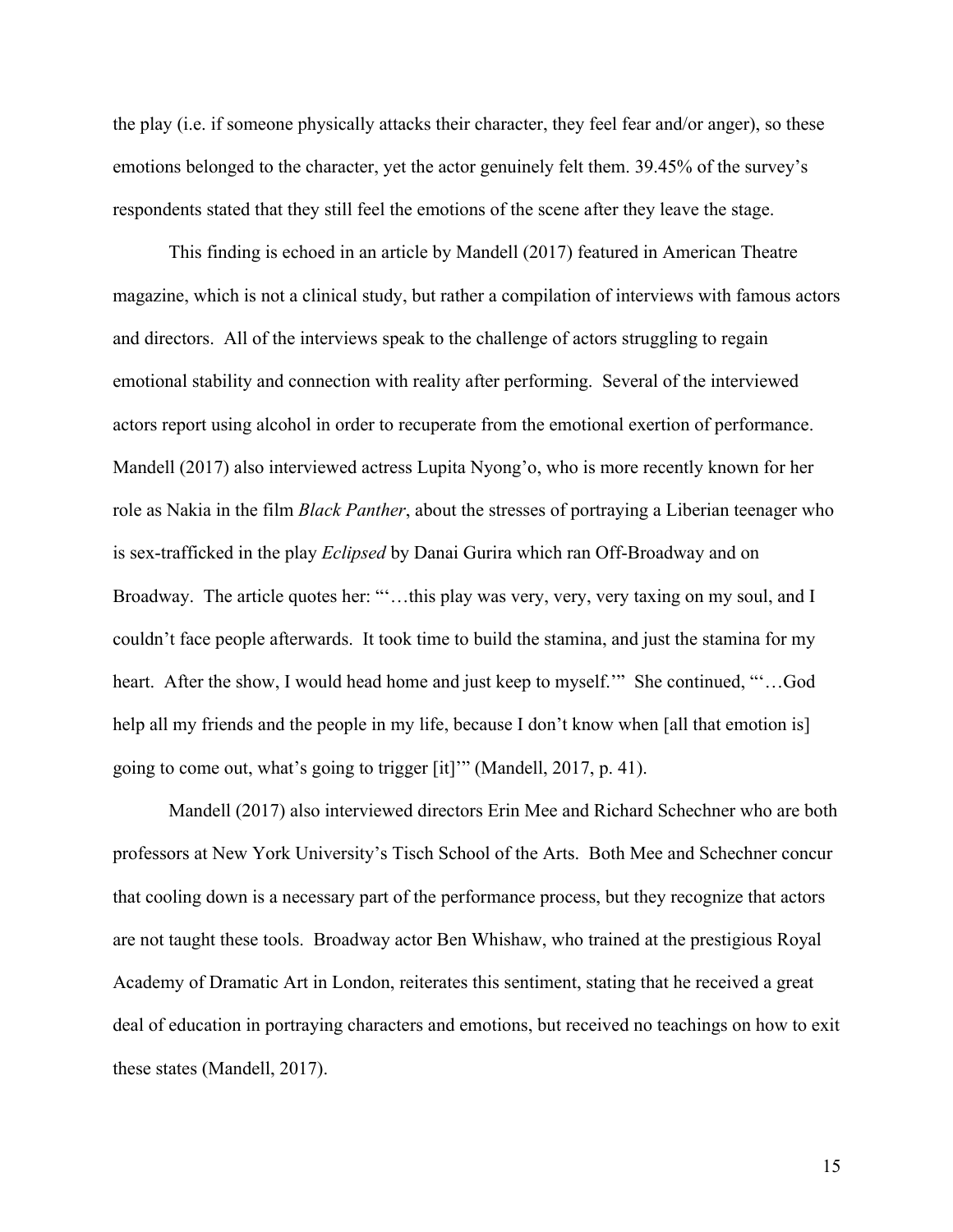The studies described in the previous section on boundary blurring all directly link the onstage embodiment of emotion with offstage emotional dysregulation (Bates, 1987; Burgoyne et al., 1999; Hannah et al., 1994; Robb et al., 2016; Seton, 2006). Burgoyne et al. (1999) discovered that many actors experience out of control emotion and personality changes connected to portrayal of a character; Hannah et al. (1994) found that actors exhibit personality changes while rehearsing and performing a role that match the personality of the character they are preparing; Robb et al. (2016) and Seton (2006) document PTSD symptoms in actors following the embodiment of traumatic events for a role. Bates (1987) and Mandell (2017) both document actors' personal testimonies of experiencing emotional dysregulation as a result of emotions and situations they portrayed on stage and screen. Bloch (1993) and Geer (1993) illuminate emotional dysregulation that can occur when actors lose control of emotions they are portraying for a role, and also when these emotions linger after rehearsal and performance are complete. There appears to be a correlation between actors' embodiment of emotion and symptoms of emotional dysregulation.

# **Emotion as a Physical Experience**

There are multiple theories of emotion, and controversy amongst scientists regarding a single definition of emotion (Davidson et al., 2003). According to Siegel (2015), most theories of emotion share a few common ideas: 1) emotion involves cognitive processes (i.e. evaluating the meaning of a situation), 2) emotion involves physical changes (i.e. endocrine, autonomic, cardiovascular, and respiratory changes), 3) these internal processes interact within the individual and the environment in complex ways, 4) these cognitive and physical changes may have some repeated patterns across time and individuals.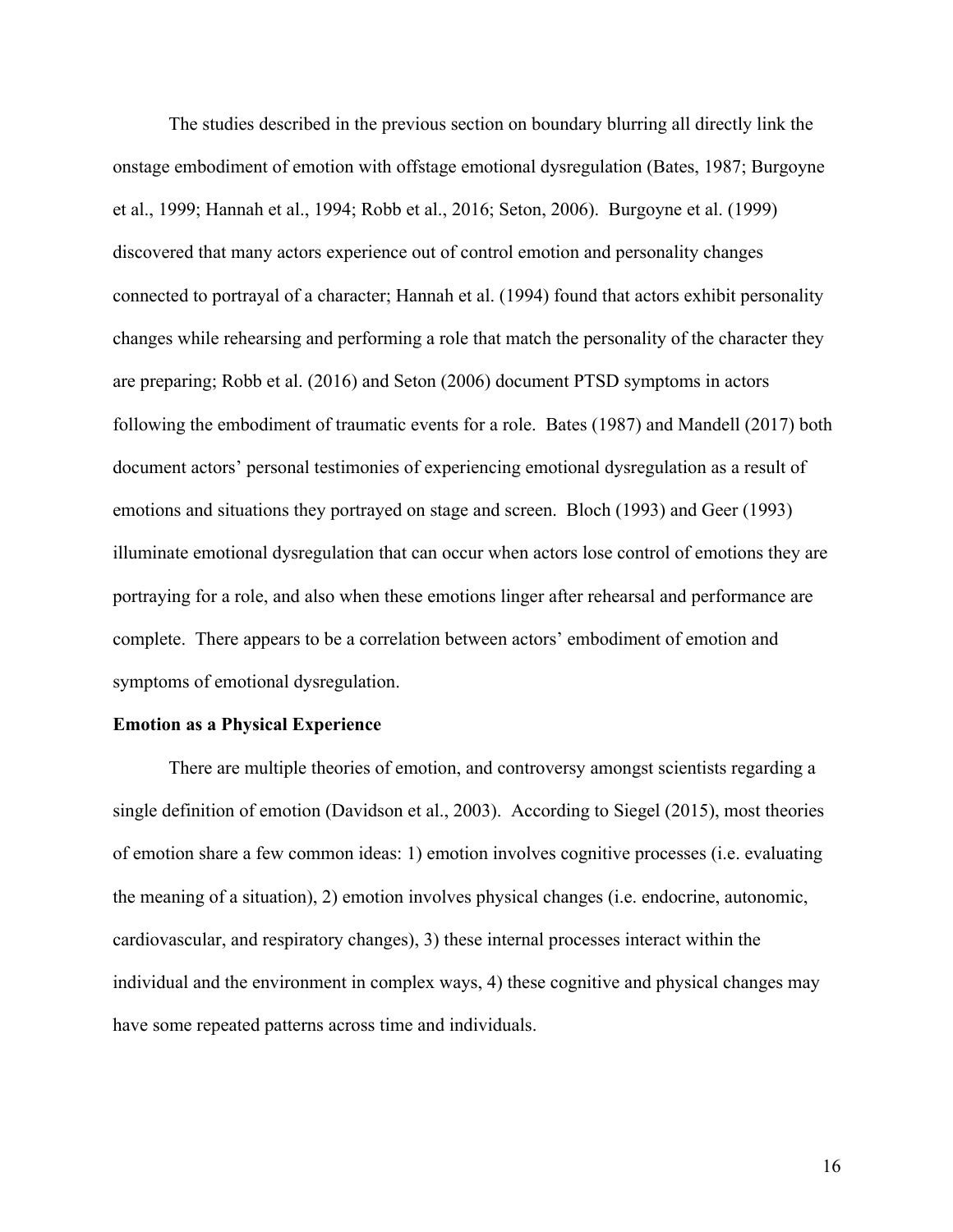Within Siegel's (2015) broad definition of emotion is a more well-known, but also debated, theory that humans experience categorical or basic emotions such as fear, sadness, anger, and joy, and that the physiological responses associated with these emotions have been found universally across cultures (Ellsworth & Scherer, 2003; Ekman & Lama, 2009; Levenson, 2003). In the context of this thesis, I adhere to Siegel's definition with special emphasis on the physical changes that occur during emotions. I also use the term emotion to refer to basic emotions such as fear, sadness, anger, and joy, that actors intend to embody for their work, and acknowledge that these emotions are associated with physiological responses.

Both definitions of emotion indicate that emotion impacts both the brain and the body. Emotion arouses the central nervous system and the autonomic nervous system (Kreibig, 2010; Siegel, 2015; Thomson & Jaque, 2017), and emotions activate similar autonomic and central nervous system responses within individuals and across individuals (Golland, Keissar, & Levit-Binnun, 2014). Emotions such as anger and sadness increase sympathetic autonomic activation (Rochman & Diamond, 2008).

When we feel an emotion, certain hormones are released, specific areas of the brain are activated, and heart rate changes (Herrero, Gadea, Rodríguez-Alarcón, Espert, & Salvador, 2010; Levenson, Ekman, & Friesen, 1990). Emotion also generates significant changes in breathing rhythm (Bloch, 1993; Boiten, Frijda, & Wientjes, 1994; Philippot, Chapelle, & Blairy, 2002); for example, breath rate tends to increase during states of stress and anxiety (Van diest, Bradley, Guerra, Van den Bergh, & Lang, 2009). These changes in breathing rhythm directly impact heart rate and the autonomic nervous system (Russell, Scott, Boggero, Carlson, 2017). Increased breathing frequency negatively impacts heart rate variability and is correlated with continued stress, anxiety, and depression (Lehrer et al., 2010; Lehrer & Gevirtz, 2014; Litchfield, 2003;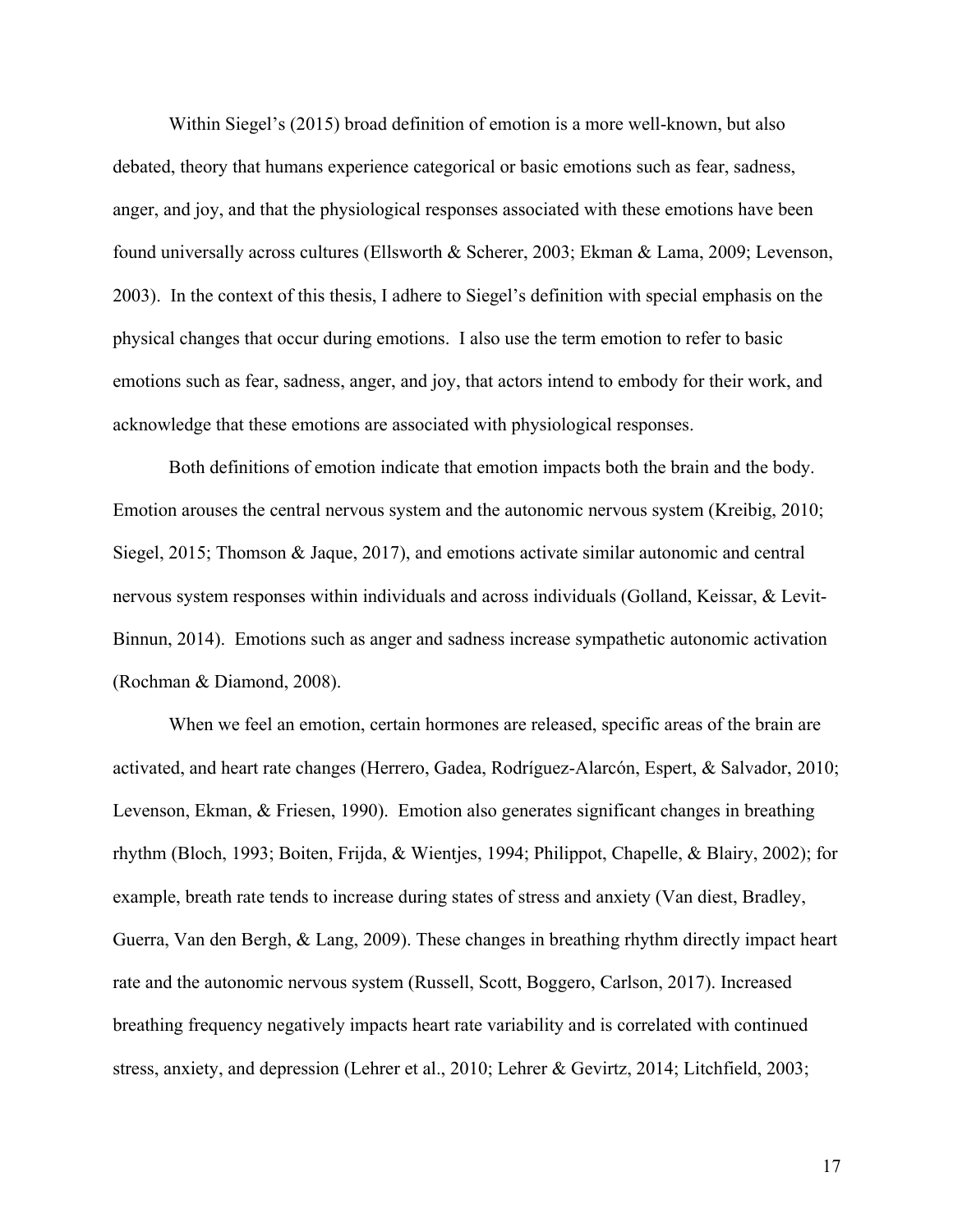Nazarewicz, Verdejo-Garcia, & Giummarra, 2015; Russell et al., 2014; Sargunaraj et al., 1996). Fear and anger responses are also correlated with endocrine changes such as the release of the hormones cortisol and adrenaline (Olpin & Hessen, 2013).

Additionally, emotions produce changes in musculoskeletal activation, movement patterns, and posture (Carney, Cuddy, & Yap, 2010; Duclos & Laird, 2001; Koch, 2014; Koch, Fuchs, & Summa, 2014; Shafir, Taylor, Atkinson, Langenecker, & Zubieta, 2013; van Dyck, Maes, Hargreaves, Lesaffre, & Leman, 2013). For example, muscle tension increases during states of fear and anger (Bloch, 1993; Duclos & Laird, 2001; Olpin & Hessen, 2013). Postural slumping has been correlated to feelings of sadness and decreased confidence (Bloch, 1993; Carney, Cuddy, & Yap, 2010; Duclos & Laird, 2001). Postural changes of growing or shrinking in response to a stimulus can reflect feelings of attraction or repulsion (Amighi, Loman, Lewis, & Sossin, 1999). Movement patterns of withdrawal are associated with feelings of fear (Bloch, 1993; Amighi et al., 1999).

Adding to these autonomic, respiratory, cardiovascular, endocrine, and movement changes, emotions activate certain regions and neural networks of the brain (Damasio, 1999). Because the brain is designed to be efficient, the more often the brain is activated a particular way, the more likely it is to be reactivated that way in the future (Siegel, 2015).

When actors portray sadness, anger, and fear, all of which are common states in dramatic literature, they are outwardly portraying emotional dysregulation. Regardless of how actors enter these states, many actors manipulate their breathing by increasing breath frequency or creating irregular breath patterns in order to demonstrate a character's distress (Bloch, 1993). Because increasing breath frequency generates stress-related changes in heart rate and the autonomic nervous system (Lehrer et al., 2010; Lehrer & Gevirtz, 2014; Litchfield, 2003;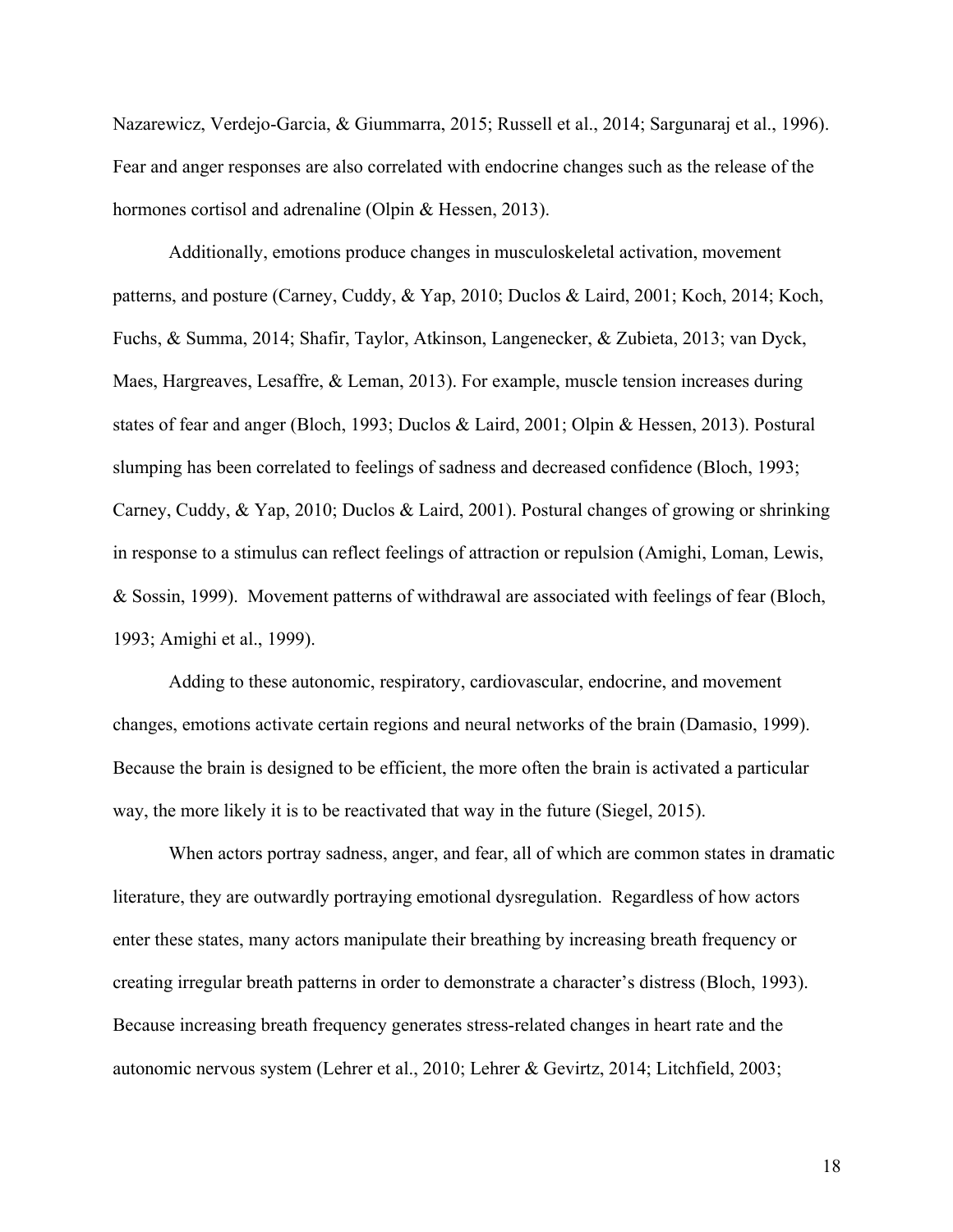Nazarewicz, Verdejo-Garcia, & Giummarra, 2015; Russell et al., 2014; Russell et al., 2017; Sargunaraj et al., 1996), it is likely that actors are creating physiological emotional dysregulation in their own bodies by simulating it in character.

Actors spend many hours in class and rehearsal teaching their brains how to create intense states of emotional dysregulation, and according to studies on actors, these acted emotions generate the actual physical and psychological consequences of emotion (Bloch, 1993; Geer, 1993; Hannah et al., 1994; Hetzler; Robb et al., 2016; Seton, 2006). Because the brain repeats neural patterns the more they are activated (Siegel, 2015), these emotions may be more likely to be reactivated in the actor's life both on and offstage, as evidenced by actors' reports (Baker, 2008; Burgoyne et al., 1999; Bates, 1987; Hannah et al., 1994; Mandell, 2017; Robb et al., 2016; Seton, 2006). Acted emotion appears to be real for the brain and body.

#### **Summary**

Compared with non-actors, actors appear to be more prone to mental disorders that involve emotional dysregulation. Emotional dysregulation involves physical changes in breath rate, heart rate, and the autonomic and central nervous systems. Whether or not actors utilize personal emotions in the portrayal of a role, the embodiment of emotion through manipulating breath rate can cause the same changes in heart rate and autonomic functioning as a personal emotion would. Causation is impossible to prove with clinical validity, however numerous studies show a correlation between actors' embodiment of emotion for a role and personal experiences of emotional dysregulation (Baker, 2008; Bates, 1987; Bloch, 1993; Burgoyne et al., 1999; Geer, 1993; Hannah et al., 1994; Hetzler, 2008; Robb et al., 2016; Thomson & Jaque, 2012; Thomson et al., 2009; Seton, 2006).

# **Emotional Regulation Skills as Treatment for Emotional Dysregulation**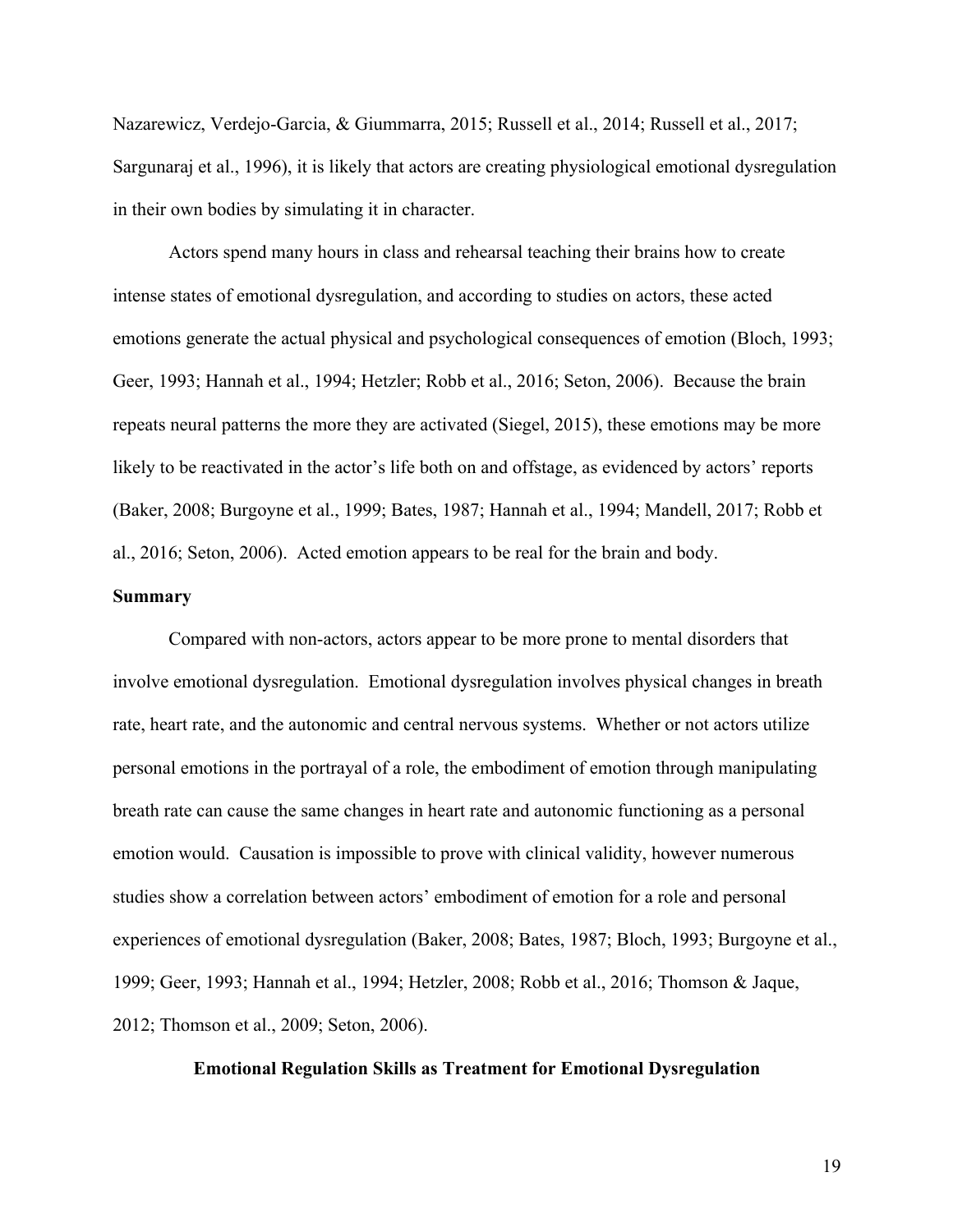Broadly, emotional regulation is a person's ability to control responses within the self (Siegel, 2015) and manage their emotional state by heightening or decreasing specific feelings (Shafir, 2016). Beyond this broad definition, emotional regulation is a nuanced and complex process that encompasses much more than the control of internal responses. It includes awareness, understanding, and acceptance of emotions; sometimes it involves impulse control in the service of goal achievement, and other times it includes loosening an over-regulation of impulse and desire (Gratz & Roemer, 2004). At times, emotional regulation requires heightening emotional expressivity, and at other times it necessitates withholding the full expression of our feelings (Thomson & Jaque, 2017). Emotional regulation stretches us to access the opposites of expression and suppression, while tracking internal responses, external environments, and relational circumstances (Bononno, Papa, Lalande, Westphal, & Coifman, 2004).

The terms emotion-regulation and self-regulation are used in the literature as well, with comparable definitions to the above understanding of emotional regulation (Linehan, 2015; Shafir, 2015; Shafir, 2016; Siegel, 2015; Thomson & Jaque, 2017). These sources, and many others, use the terms emotional regulation, emotion-regulation, and self-regulation interchangeably; for the sake of consistency and clarity, I will use the term emotional regulation.

#### **Emotional Regulation Skills**

Emotional regulation can be taught through concrete skills building, and these skills are one effective way to treat emotional dysregulation (Linehan, 2015). Berking et al. (2008a) identified that emotional regulation skills are integral to successfully managing a variety of mental illnesses and evaluated the efficacy of teaching nine specific skills in a sample of 289 inpatients before and after the patients experienced cognitive-behavioral therapy (CBT). This study found that replacing parts of standard CBT protocol with emotional regulation skills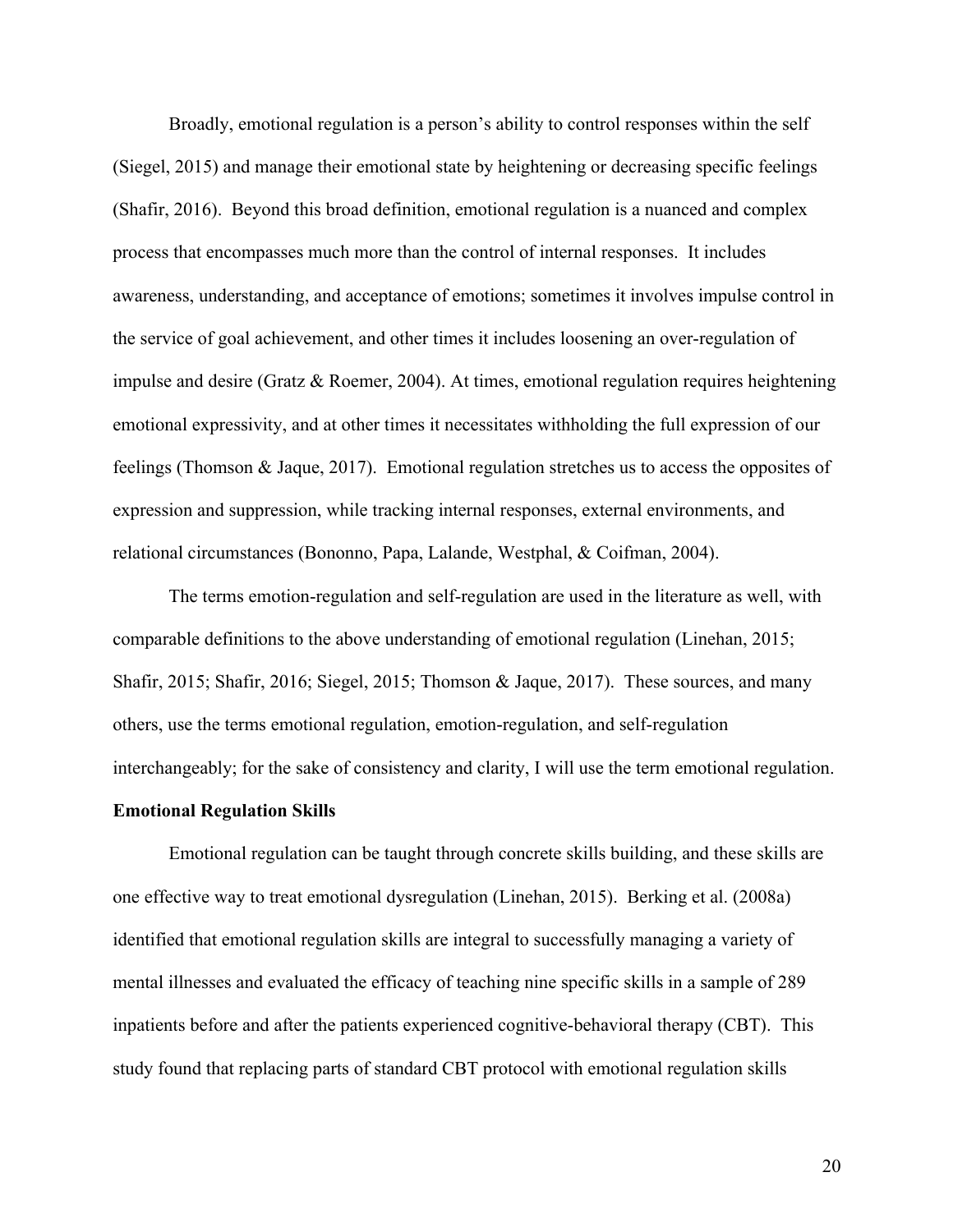training increased the efficacy of the CBT treatment and improved other measures of mental health (Berking et al., 2008a).

Another study tested the efficacy of teaching emotional regulation skills to employees working in an elderly care setting and found that these skills improved the well-being of employees (Buruck, Dörfel, Kugler, & Brom, 2016). With these results, Buruck et al. (2016) end their article by stating that emotional regulation skills are "crucial individual resources" for employees working in stressful work environments, and they advocate for training employees in these skills to improve emotional coping strategies in occupational contexts (p. 489).

The most basic skills related to breath control have been found very effective in the treatment of a broad spectrum of stress-related symptoms and have been found to increase patients' ability to regulate emotion (Brown, Gerbarg, & Muench, 2013; Sargunaraj et al, 1996). In their finding of research related to emotional adjustment, Berking et al. (2008b) report that focusing on emotional regulation skills may be important to preventing and treating mental disorders that impact affect such as mood, anxiety, dissociative, and stress-related disorders.

# **Emotional Regulation Skills for Actors**

Emotional regulation is a particularly important skill for creative artists. Ivcevic and Brackett (2015) found that creative people require greater capacity for emotional regulation in order to support their creativity. This is because emotional regulation facilitates frustration tolerance and allows creative people to generate new ideas even in the face of difficulty during the creative process (Ivcevic & Brackett, 2015). In general, performing artists appear to experience more intense emotionality and some struggle in regulating negative emotions (Thomson & Jaque, 2016b, 2016c). Despite the pattern of actors' struggles to regulate emotion,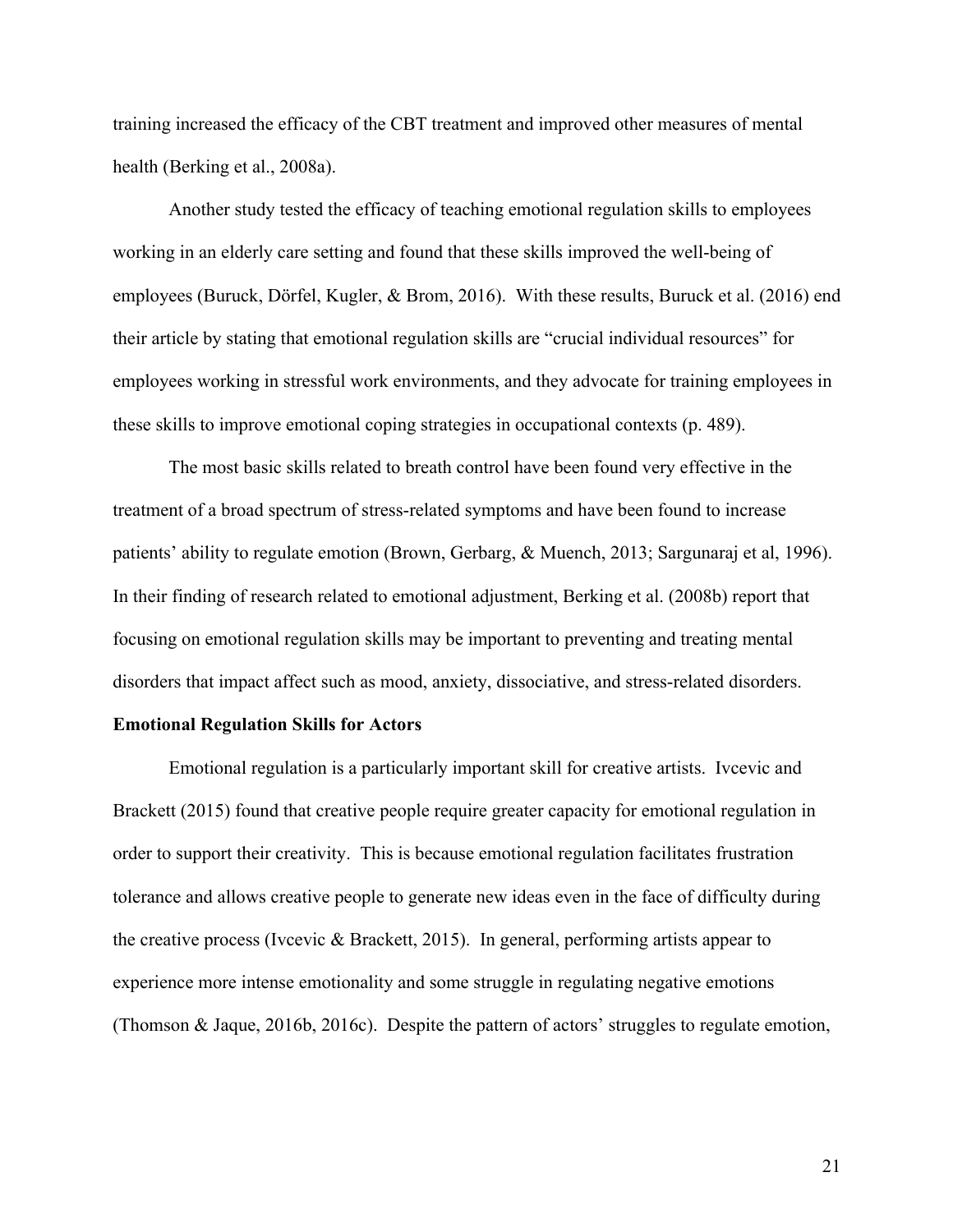they are also able to effectively use self-control techniques to navigate their emotionality (Sanchez-Ruiz, Perez-Gonzales, & Petrides, 2010).

Given the specific issues that actors have with emotional regulation (Thomson & Jaque, 2016b, 2016c), the capacity that many actors have to learn and utilize self-control skills (Sanchez-Ruiz et al, 2010), and the proven efficacy of teaching emotional regulation skills for emotional dysregulation disorders (Berking et al, 2008a, 2008b; Brown et al., 2013; Buruck et al., 2016; Linehan, 2015; Sargunaraj et al, 1996), acquiring skills for emotional regulation may be an effective treatment option for emotional dysregulation amongst actors.

#### **Dance/Movement Therapy, Emotional Regulation, and Actors**

Dance/movement therapy (DMT) is a form of psychotherapy that uses movement to increase emotional and cognitive functioning in an individual. It enlists physical processing of thoughts and feelings to promote positive change in cognition and emotion (Bernstein, 1986).

Moods and emotions are embodied states (Golland, Keissar, & Levit-Binnun, 2014; Rochman & Diamond, 2008; van Dyck, Maes, Hargreaves, Lesaffre, & Leman, 2013). Therefore, the embodied approach of DMT is frequently used to effectively foster emotional regulation by shifting the physical patterns that construct dysregulated emotion (Harris, 2009; Navarro, 2017; Shafir, 2015; Shafir, 2016; Shafir, Tsachor, & Welch, 2016).

DMT has multiple, effective techniques for shifting emotional states, including the technique of Effort Modulation. Effort modulation comes from the tradition of Laban Movement Analysis (Laban, 1950/1980). It is a process of identifying the movement qualities present in an individual and intentionally progressing from this combination of movement qualities to a different combination of movement qualities (Corbi, 2005). Because movement qualities are connected to emotional states (Carney et al., 2010; Duclos & Laird, 2001; Koch, 2014; Koch,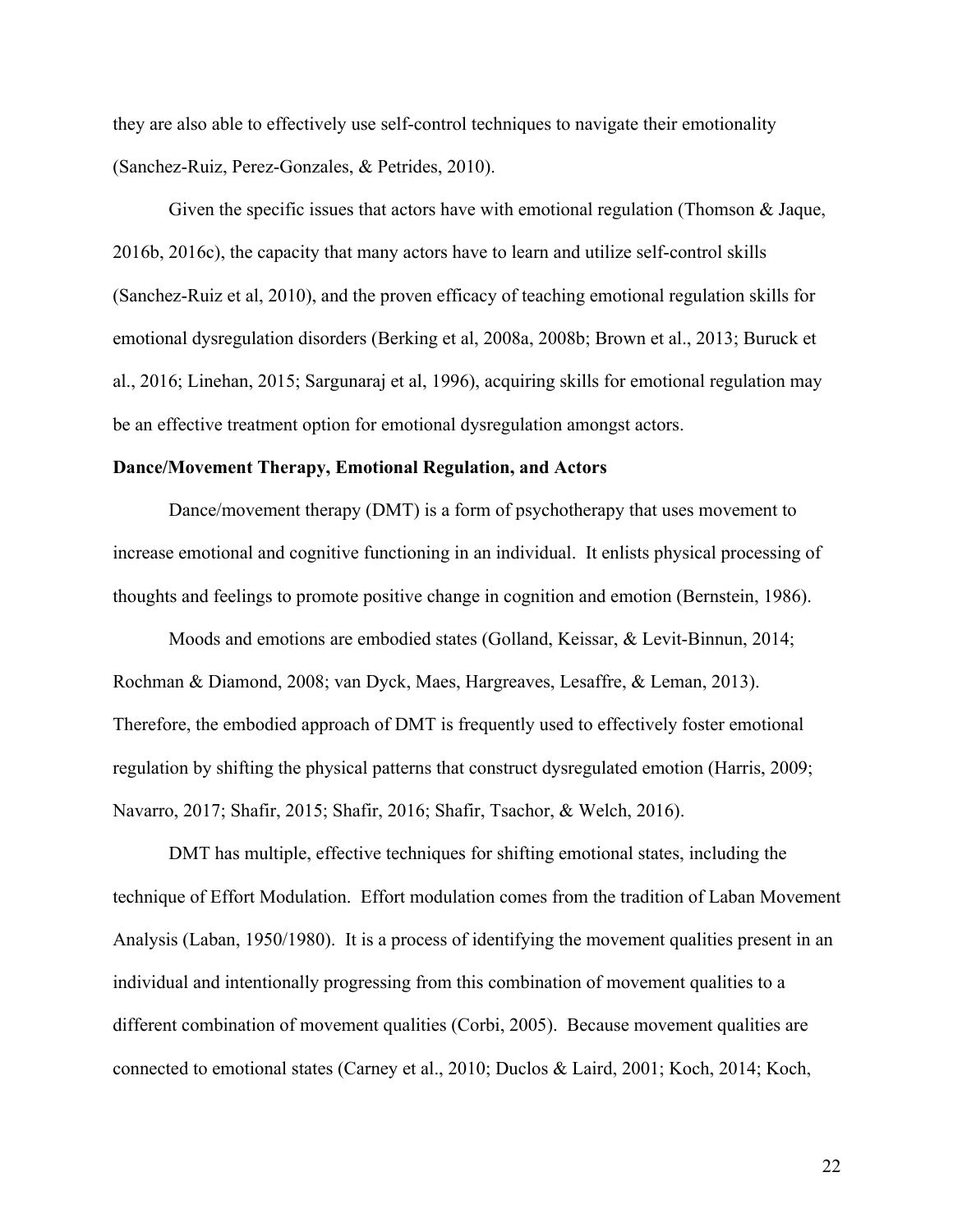Fuchs, & Summa, 2014; Shafir et al., 2013; van Dyck et al., 2013), changing movement qualities is an effective intervention for shifting emotional states (Corbi, 2005; Harris, 2009; Shafir, 2015; Shafir, 2016; Shafir et al., 2016; Shafir, Tsachor, & Welch, 2016).

DMT also has many techniques that are effective in treating dissociation (Jorba-Galdos, 2014; Manford, 2014; Pierce, 2014), a phenomenon that appears to be prevalent amongst actors (Thomson et al., 2009; Thomson & Jaque, 2011; Thomson & Jaque, 2012). DMT may be uniquely equipped to support populations working with dissociation because it focuses on increasing awareness of emotions and the physiological shifts they cause, and being able to regulate these emotional/physical responses (Jorba-Galdos, 2014).

Another strength of DMT is that it contains practical skills that can be taught in therapy and later utilized by clients independently of the therapist. This type of task-oriented coping strategy, which uses a consistent technique to directly address a problem, has been found more effective than coping strategies that only focus on emotional processing (Endler & Parker, 1990; Sears, Urizar, & Evans, 2000). Task-oriented coping skills are also correlated with decreased psychopathology (Myers, Fleming, Lancman, Perrine, and Lancman, 2013).

Additionally, many studies cite creative arts therapies as an effective therapeutic modality for creative artists. A recent article about creativity, coping skills, and PTSD symptoms in dancers and athletes found that this population utilizes creativity as a successful coping mechanism (Thomson & Jaque, 2016). This reinforces the findings that artists often use the creative process to improve their health (Bloom, 1997; Culbertson, 1995; Lerner, 2004; Miotto, 2005; Weine, 1996). Most BFA and MFA actor trainings in the United States focus on expressive movement, so compared to other creative arts therapies, dance/movement therapy capitalizes on movement skills that actors have already mastered in their prior training.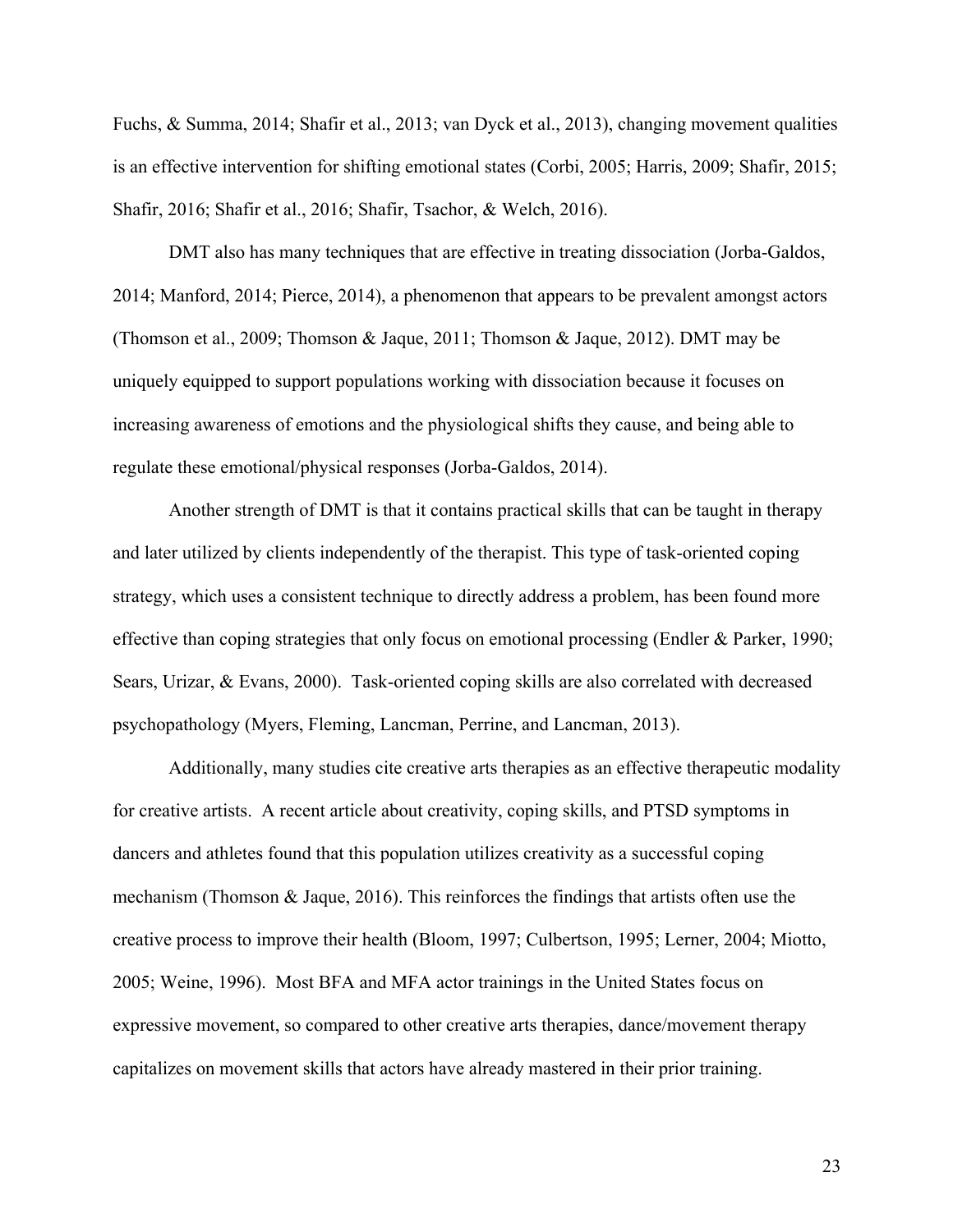DMT provides effective emotional regulation techniques, teaches task-oriented coping skills, builds upon skills that actors already possess, is a creative arts therapy, and a body-based modality. This combination of creativity, concrete coping strategies, and attention to the body may make DMT a particularly good fit for actors whose strengths are based in creativity and whose challenges lie in regulating and staying present in the body.

#### **Conclusion**

The existing literature reveals a prevalence of emotional dysregulation disorders in actors. Several studies show a correlation between actors' embodiment of emotional dysregulation for a role and the incidence of emotional dysregulation in actors' daily lives (Baker, 2008; Bates, 1987; Bloch, 1993; Burgoyne et al., 1999; Geer, 1993; Hannah et al., 1994; Hetzler, 2008; Robb et al., 2016; Thomson & Jaque, 2012; Thomson et al., 2009; Seton, 2006). Several studies cite emotional regulation skills as an important and effective treatment option for the treatment of emotional dysregulation disorders and for improving wellbeing for employees in work settings. DMT is used successfully to teach emotional regulation skills, as it is an embodied approach to therapy and emotions are embodied states. DMT and creative arts therapies have also been used successfully to treat artists because artists have a propensity for utilizing the creative process toward their own healing.

From the review of literature, it is clear there is a need for actors to be taught skills for emotional regulation, yet there are no currently existing programs within the fields of counseling, dance/movement therapy, or theatre pedagogy that effectively teach actors these skills. DMT has many evidence-based techniques that foster emotional regulation skills and may be effective in decreasing the prevalence of emotional dysregulation disorders in actors.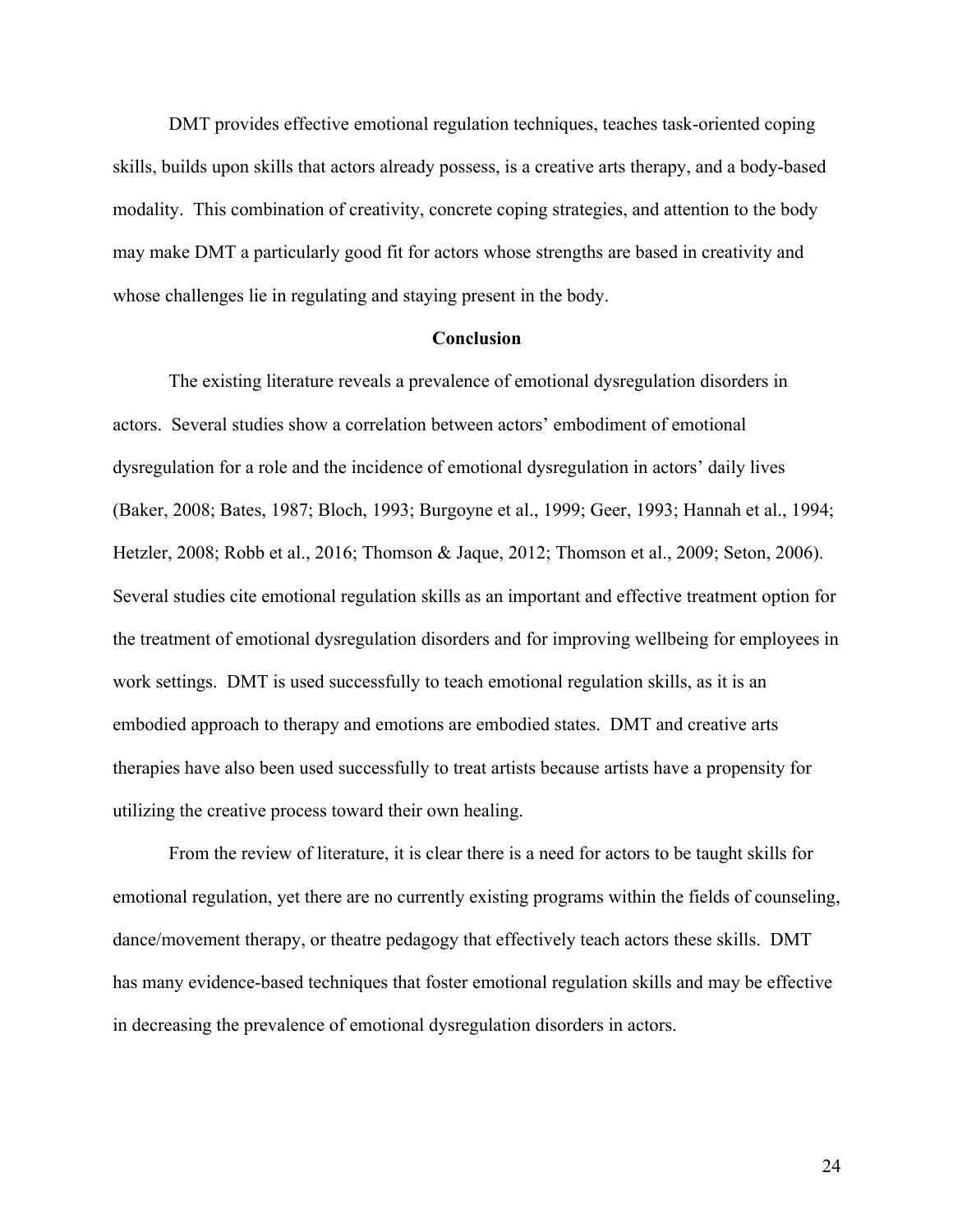# **Definitions of Key Terms**

*Actor.* Any performing artist whose profession is to perform for an audience on stage or screen (English Oxford Living Dictionaries, 2018).

*Character.* A role that an actor plays (Harrison, 1998).

*Dance/Movement Therapy (DMT).* The "psychotherapeutic use of movement to further the emotional, cognitive, physical, and social integration of the individual'' (American Dance Therapy Association, 2016, ''What is Dance/Movement Therapy,'' para. 1). Dance/movement therapy techniques often use movement as both assessment and intervention (Levy, 2005) and aim to integrate verbal and nonverbal processing (Burton & Ancelin-Schutzenberger, 1977). Based on the holistic notion that cognition, emotion, and the body are interconnected, dance/movement therapy enlists physical processing of thoughts and feelings to promote positive change in cognition and emotion (Bernstein, 1986). Throughout the thesis I use Bernstein's (1986) definition because, although it is less recent than the definition from the American Dance Therapy Association, I feel it is more explicit in describing the process and rationale behind DMT.

*Embodiment.* A spontaneous process wherein thoughts and feelings are expressed through sensorimotor processes, and knowledge, image, and memory gain physical, concrete simulations (Aposhyan, 2004; Barsalou, 2008).

*Emotion.* A shift in the brain's state of integration (Siegel, 2015). There are many contradictory definitions of emotion, but according to Siegel (2015) most theories agreed that 1) emotion involves cognitive processes (i.e. evaluating the meaning of a situation), 2) emotion involves physical changes (i.e. endocrine, autonomic, cardiovascular, and respiratory changes), 3) these internal processes interact within the individual and the environment in complex ways,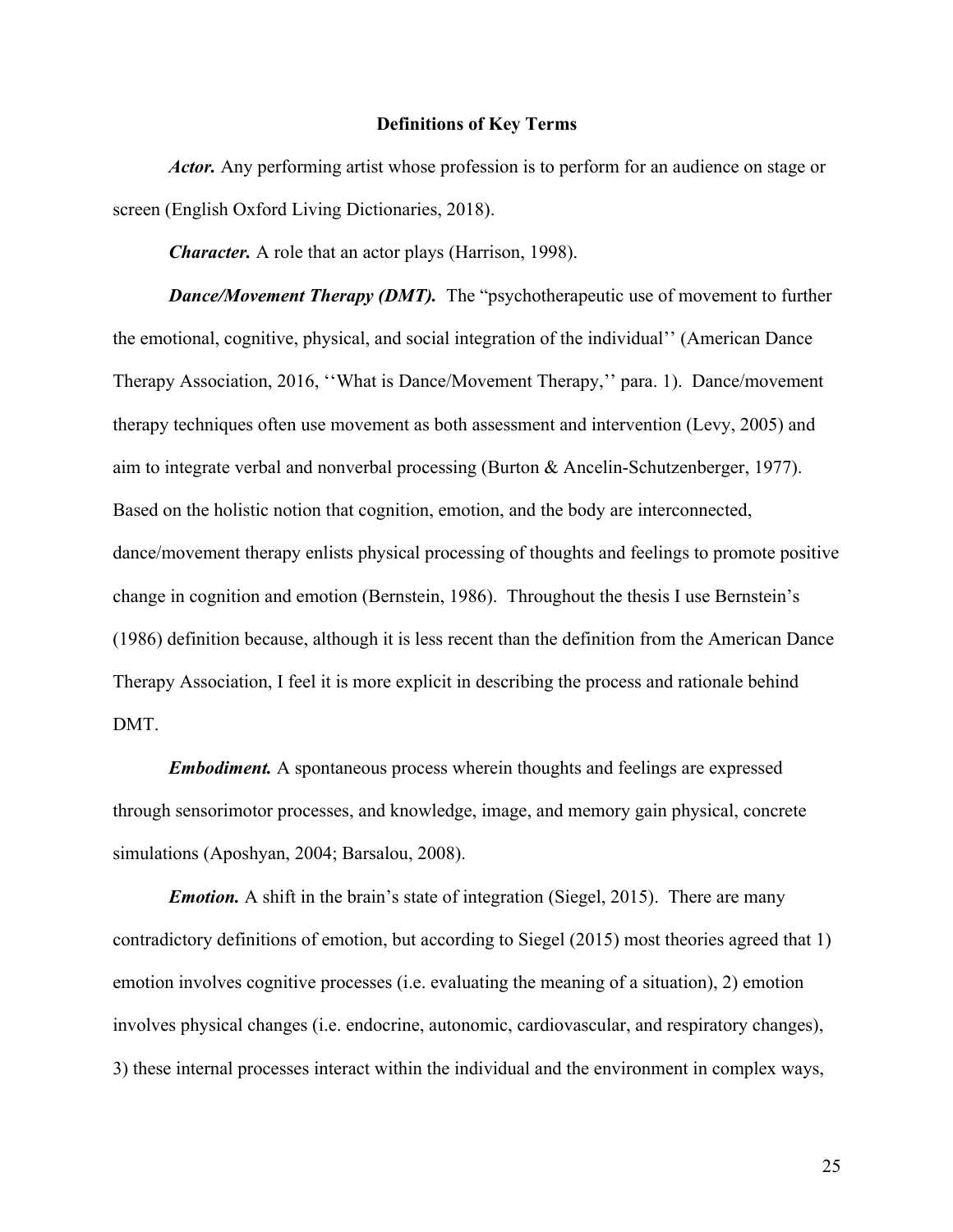4) these cognitive and physical changes may have some repeated patterns across time and individuals. Within Siegel's (2015) broad definition of emotion is a more well-known, but also debated, theory that humans experience categorical or basic emotions such as fear, sadness, anger, and joy, and that the physiological responses associated with these emotions have been found universally across cultures (Ellsworth & Scherer, 2003; Ekman & Lama, 2009; Levenson, 2003). In the context of this thesis, I adhere to Siegel's definition with special emphasis on the physical changes that occur during emotions. I also acknowledge that actors often intend to embody basic emotions such as fear, sadness, anger, and joy for their work, and that these emotions are associated with physiological responses that have an impact on actors' bodies.

*Emotional dysregulation.* Emotional intensity, poor awareness of emotions, negative reactions to emotional experiences, and diminished capacity to self-soothe (Macklem, 2008).

*Emotional dysregulation disorders.* Emotional dysregulation is an underlying symptom of several different disorders including dissociative disorders, mood disorders, and anxiety disorders (Cole & Deater-Deckard, 2009). Throughout this thesis I use the phrase "emotional dysregulation disorders" as an umbrella term that refers to all disorders in the DSM-5 that include emotional dysregulation as a characteristic symptom.

*Emotional regulation.* A person's ability to control responses within the self (Siegel, 2015) and manage their emotional state by heightening or decreasing specific feelings (Shafir, 2016). It includes the regulation of internal physiological and psychological responses, and it requires the self to modulate both conscious and unconscious processes (Vohs & Baumeister, 2004). Emotional regulation is a nuanced and complex process that includes awareness, understanding, and acceptance of emotions; sometimes it involves impulse control in the service of goal achievement, and other times it includes loosening an over-regulation of impulse and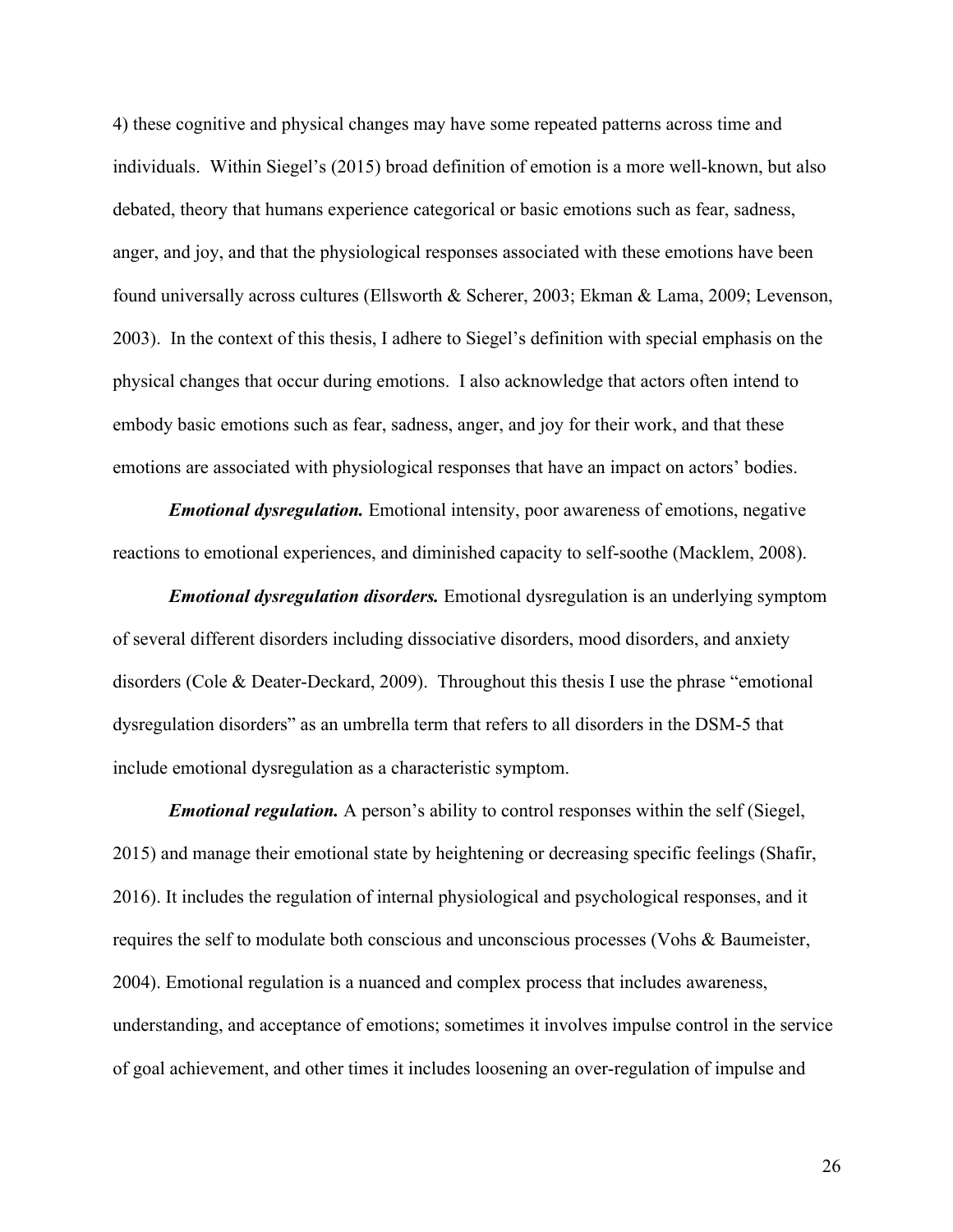desire (Gratz & Roemer, 2004). Emotional regulation requires one to access both expression and suppression, while tracking internal responses, external environments, and relational circumstances (Bononno, Papa, Lalande, Westphal, & Coifman, 2004).

Self. According to Jung (1964), the Self is a union of conscious and unconscious processes within a person, and it represents the psyche as a whole. The Self is the total personality and is one's "inner center" (von Franz, 1964, p.169).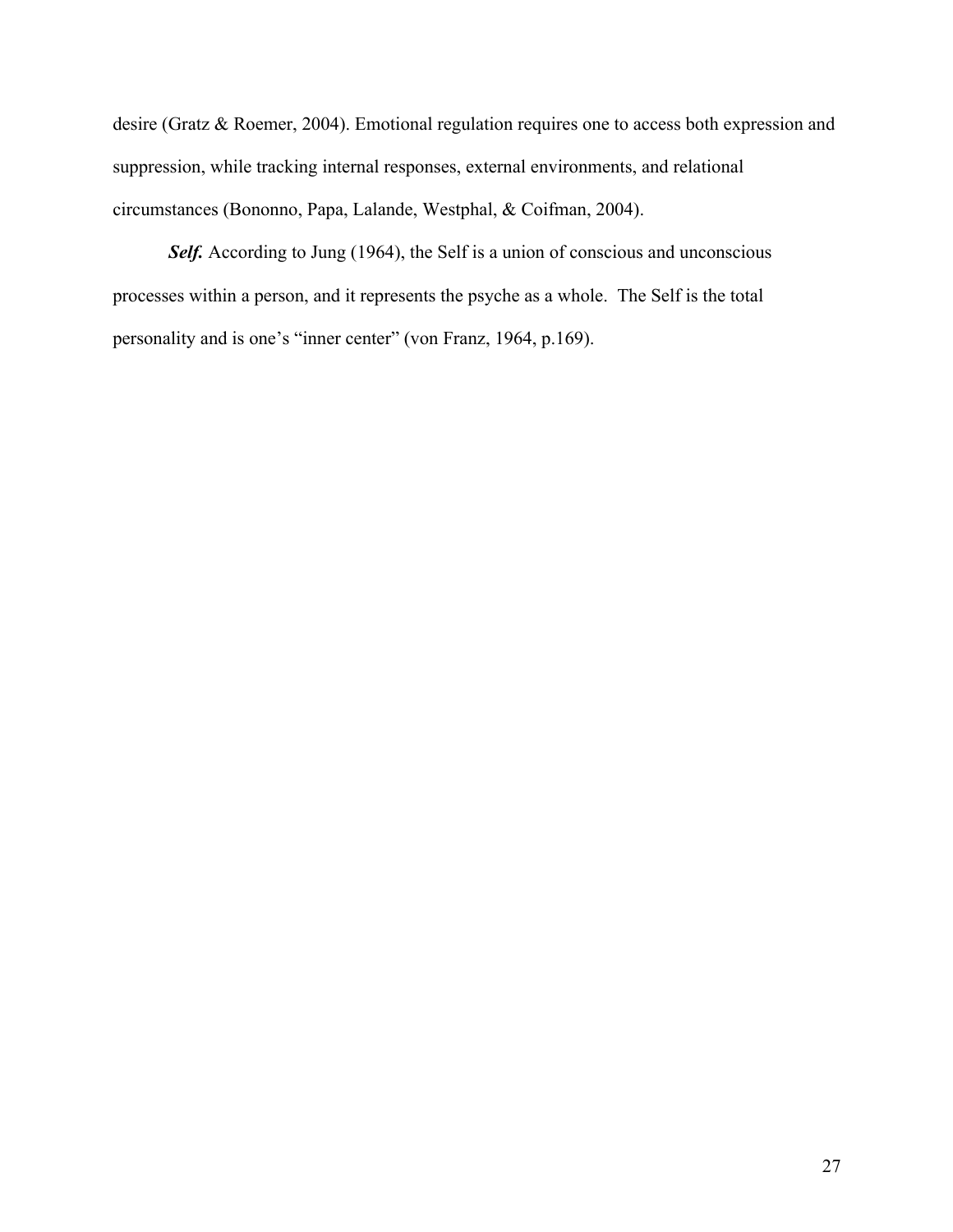#### **Chapter Three: Methods**

# **Approach**

The theory approach logic model provided the structure for developing my program. The logic model is a schematic visual depiction of how one intends their program to operate. It charts the planned resources, inputs, and activities involved in the program, and then presupposes the resultant outputs, outcomes, and impact of these actions (W.K. Kellogg Foundation, 1998). Logic models are also helpful because they can cultivate a common vocabulary among stakeholders, support highly participatory learning contexts, document and emphasize very concrete outcomes, and illuminate knowledge about what is effective and why. These features lead to improved design and implementation of a program (Chen, 2005).

This format supported the creation of a program for actors' mental health because it provided both direction and delimitation while allowing me to engage in a creative process with others related to the program's content.

#### **Collaborators**

In order to gather information about issues of emotional dysregulation in actors and to problem-solve these challenges with therapeutic techniques, I collaborated with seven individuals who hold expertise in the fields of therapy, acting, and performance pedagogy. Four collaborators have expertise as therapists and three collaborators have expertise as actors and acting teachers. One of the therapist collaborators also has experience as a professional actor. None of the collaborators were close, personal friends of mine; some were strangers to me and others were former colleagues or teachers of mine that I have worked with in the past.

Four collaborators hold masters or doctoral level training and licensures such as LCPC and licensed clinical psychologist, in addition to specializations in dance/movement therapy,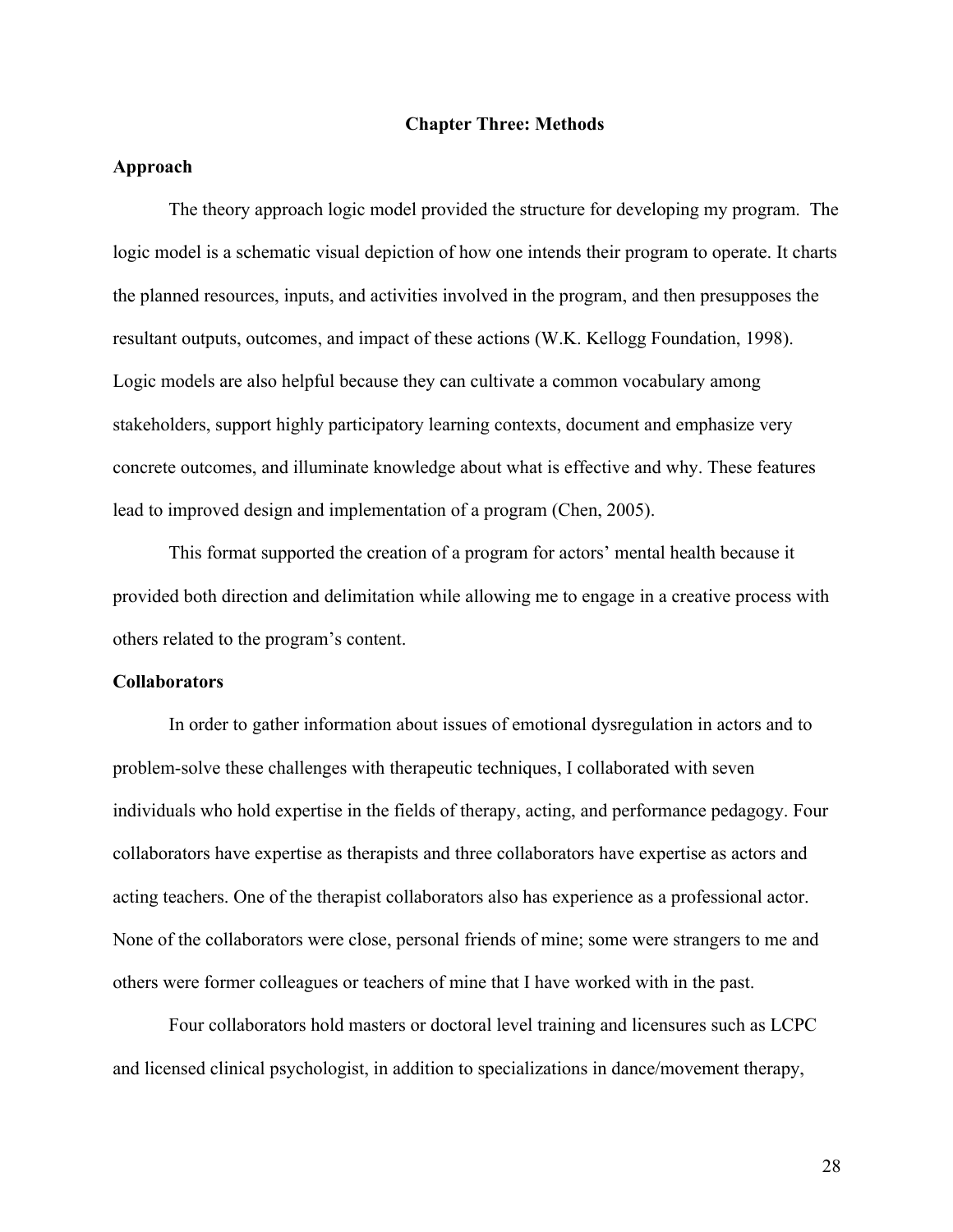drama therapy, certification in Laban Movement Analysis, emotion-focused therapy, and internal family systems. Three collaborators are professional actors and/or acting teachers who have a special interest in actors' mental and emotional health. One of the acting collaborators is a professional stage combat and intimacy choreographer and has published articles about helping actors embody the reality of a character's trauma in a safe and repeatable way. Two of these collaborators are master teachers of the Alba Method, a physical method of recognizing, inducing, and expressing basic emotions. Alba Method was developed in the 1970s by neuroscientist Susanna Bloch and is used to train actors and in therapeutic settings to help clients explore and regulate emotion (Bloch, 1993). One of these collaborators completed a PhD about the performance of emotion and is a master teacher of the Alba Method as well as a guildcertified Feldenkrais practitioner.

The purpose of my exchange with these collaborators was to gain multiple perspectives on how actors can be trained to exit emotion and character through the use of dance/movement therapy techniques.

# **Setting**

The three-round information gathering process involved one round of interviews followed by two rounds of questionnaires administered by Survey Monkey. In-person interviews occurred in private settings such as studios, rehearsal spaces, and offices, etc. Some collaborators live in different states and other countries, so several of the interviews took place via Skype and FaceTime. No in-person interviews occurred in my home or collaborators' homes. My solo interpretation of the interview content occurred in my home.

# **Recruitment Procedure**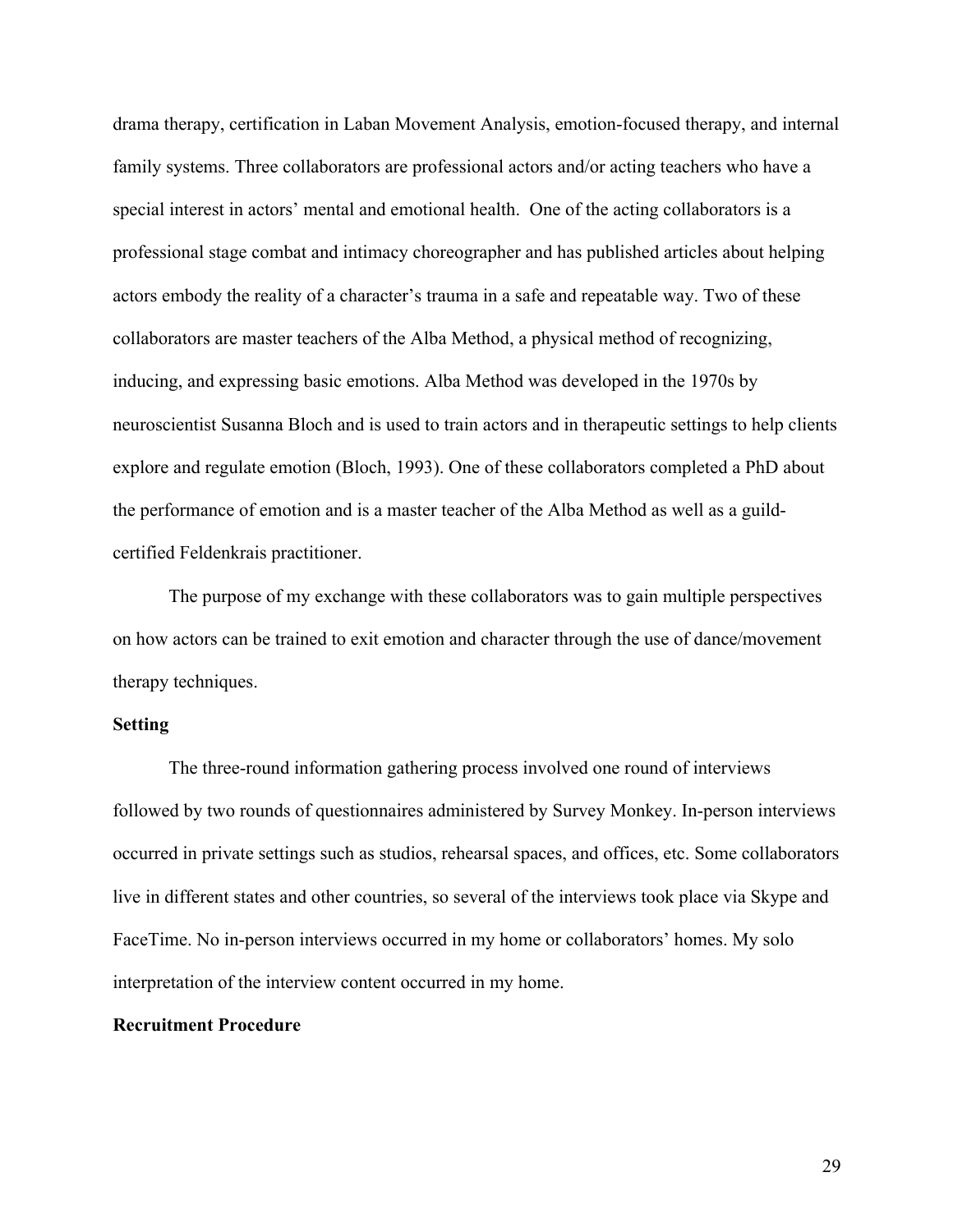Collaborators were recruited through email invitations. Once the collaborators agreed to participate, they were emailed a copy of the Collaborator Agreement (appendix A), which they signed prior to the first interview. All collaborators were explicitly informed that their role was to provide opinions for the purpose of the program development and that they were not responsible for the creation of program content. They were also informed that I was the primary author of the program and will retain the sole rights to the program.

#### **Information Gathering**

I utilized a three-round structure of the Delphi Method (Hsu & Sandford, 2007) in order to gain insight from my collaborators. Round one included individual semi-structured interviews with collaborators. These interviews were audio recorded using Garage Band (2013).

All collaborators were asked questions regarding the two major topics of emotional regulation and effective ways for actors to de-role. Actor and acting teacher collaborators were asked different questions than the therapist collaborators, as their scopes of expertise differed significantly. Follow-up questions varied and were dependent on collaborator responses or related to unique knowledge or training that individual collaborators held. Please see Appendices C and D for Round One questions.

The feedback from this first round was utilized to create a logic model (Appendix B) for the program. The second round of the Delphi Method provided collaborators with this logic model and asked for specific feedback via surveys created on Survey Monkey. The first interview and second round feedback both shaped my creation of content for the program, which is presented in Chapter Four. In the final round of the Delphi Method, I shared four exercises from the program with collaborators for final feedback and member checking (Creswell, 2013) and gained feedback through a final survey via Survey Monkey. I then reviewed this third round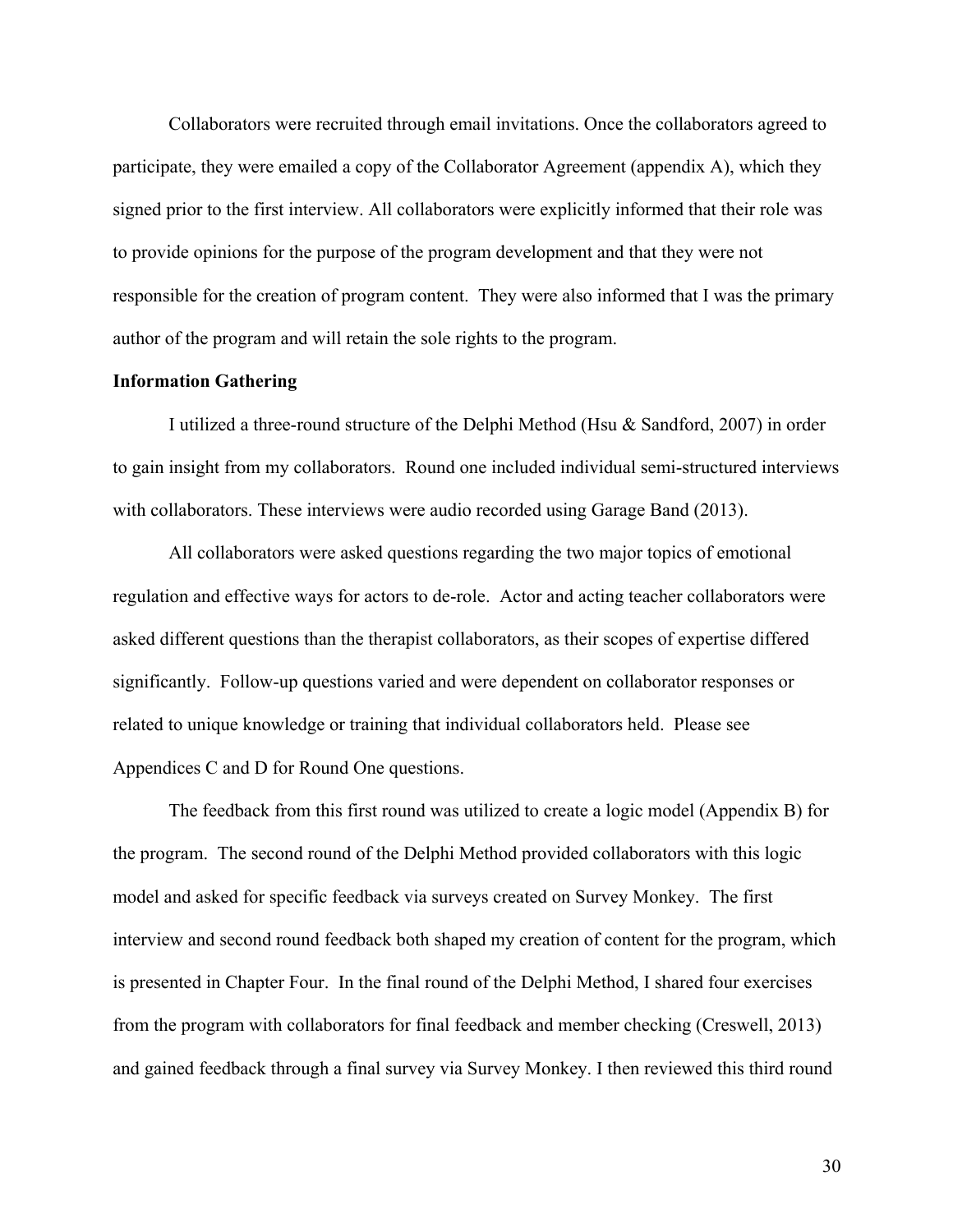of feedback and made revisions to the exercises based on the collaborators' comments, questions, and suggestions. Throughout this process, I tracked my evolving thoughts on this program through journaling.

# **Interpretation**

Information gained through each round of the Delphi Method was interpreted and integrated into content for the next round of collaboration. The structure of logic model program development (Hsu & Sandford, 2007) guided the organization of disparate and consensual opinions from collaborators.

# **Ethical Considerations**

Primary ethical considerations in this process were ownership of creative/intellectual property, confidentiality, and power dynamics. In order to achieve proper credit as well as anonymity, I asked each collaborator to sign an agreement detailing the structure of the Delphi Method, the expectations of their involvement, and the option for collaborators to choose whether they would like their names listed as contributors. I explicitly stated that they could choose for their names to be listed in my acknowledgements section, but details of what they spoke in feedback sessions would not be identified with their names. This protected any personal information that was shared in the three rounds of collaboration. All information gained in feedback sessions was stored on my personal computer which is password protected in order to further maintain confidentiality of collaborators' contributions.

Collaborator identity is protected within the thesis, as I refer to collaborator feedback not by the individual who said it, but by whether the feedback came from someone in the actor/acting teacher group or the therapist group. The program itself does not reference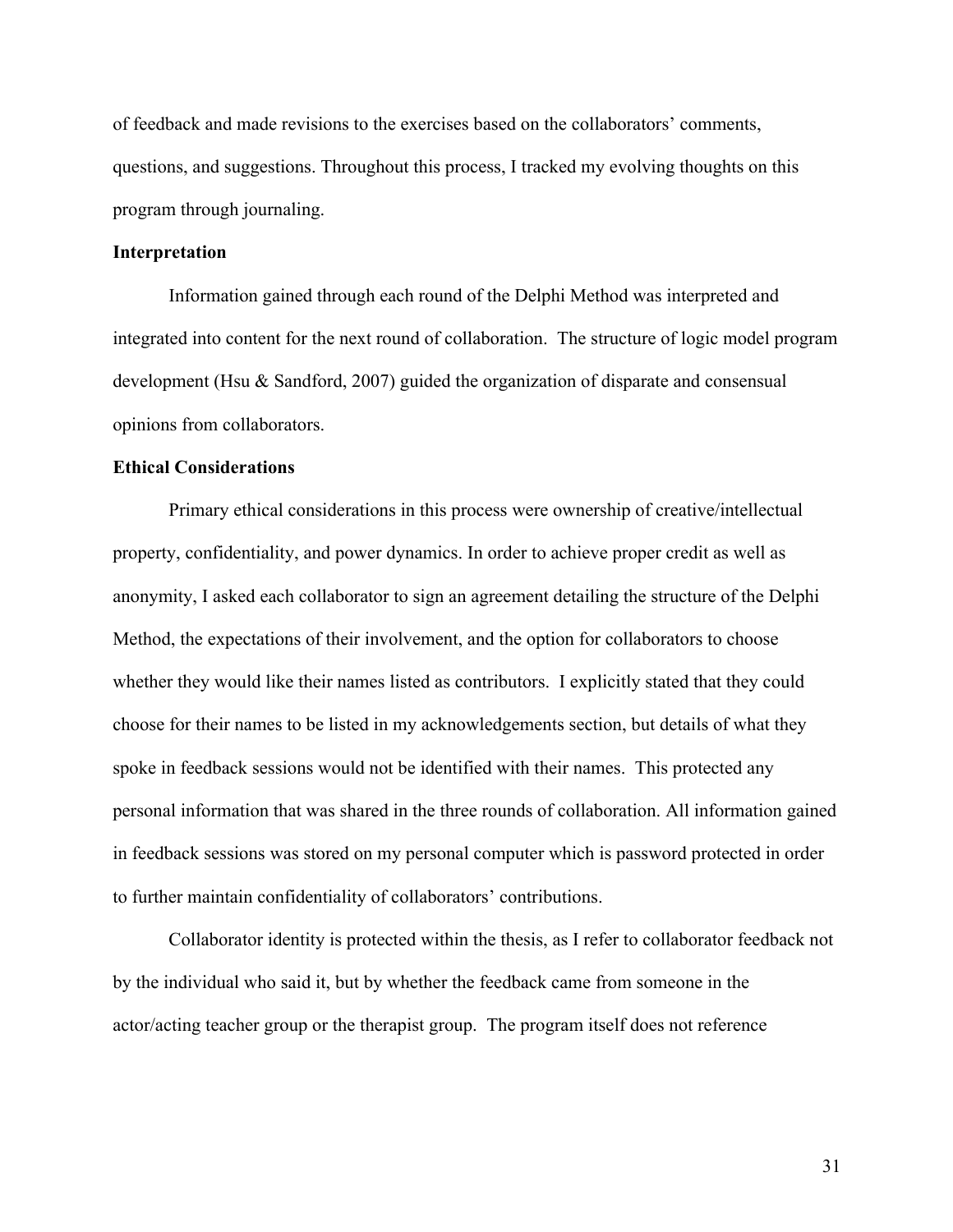collaborators, except in the acknowledgements section of the program where I list collaborator names for the individuals who have chosen this option.

The potential for power dynamics amongst collaborators was minimized by the structure of utilizing individual interviews as opposed to group meetings. The potential for power dynamics between developer and collaborator was significant because I as the developer of the program had complete control over the organization and presentation of information I gathered through my Delphi rounds. I have attempted to reduce this power differential in my control over the information by sharing program content with the collaborators in my final round of information gathering. This provided transparency of how I interpreted and utilized the information they provided in the interviews.

I have decreased the potential for the exploitation of collaborator ideas by stating in the collaborator agreement that the program will not use an exact replica of collaborator ideas that were relayed to me in interviews without their express permission. Most of the program content was of my own creation; I gained permission for the use of anything that is not my own content. Primarily, collaborator feedback was used as inspiration and I synthesized multiple ideas in order to create unique skills and processes. For the few exercises that I did not create, but adapted directly from previously existing work, I credit by name the creators of those exercises. The exercises that I did adapt from previously existing works in fact did not come from my collaborators, but from other professionals in various fields.

The Collaborator Agreement (Appendix A) explicitly discussed agreements of intellectual property belonging to the developer of the program, confidentiality, termination, and a statement of my obligations to the collaborators as the program developer.

## **Presentation**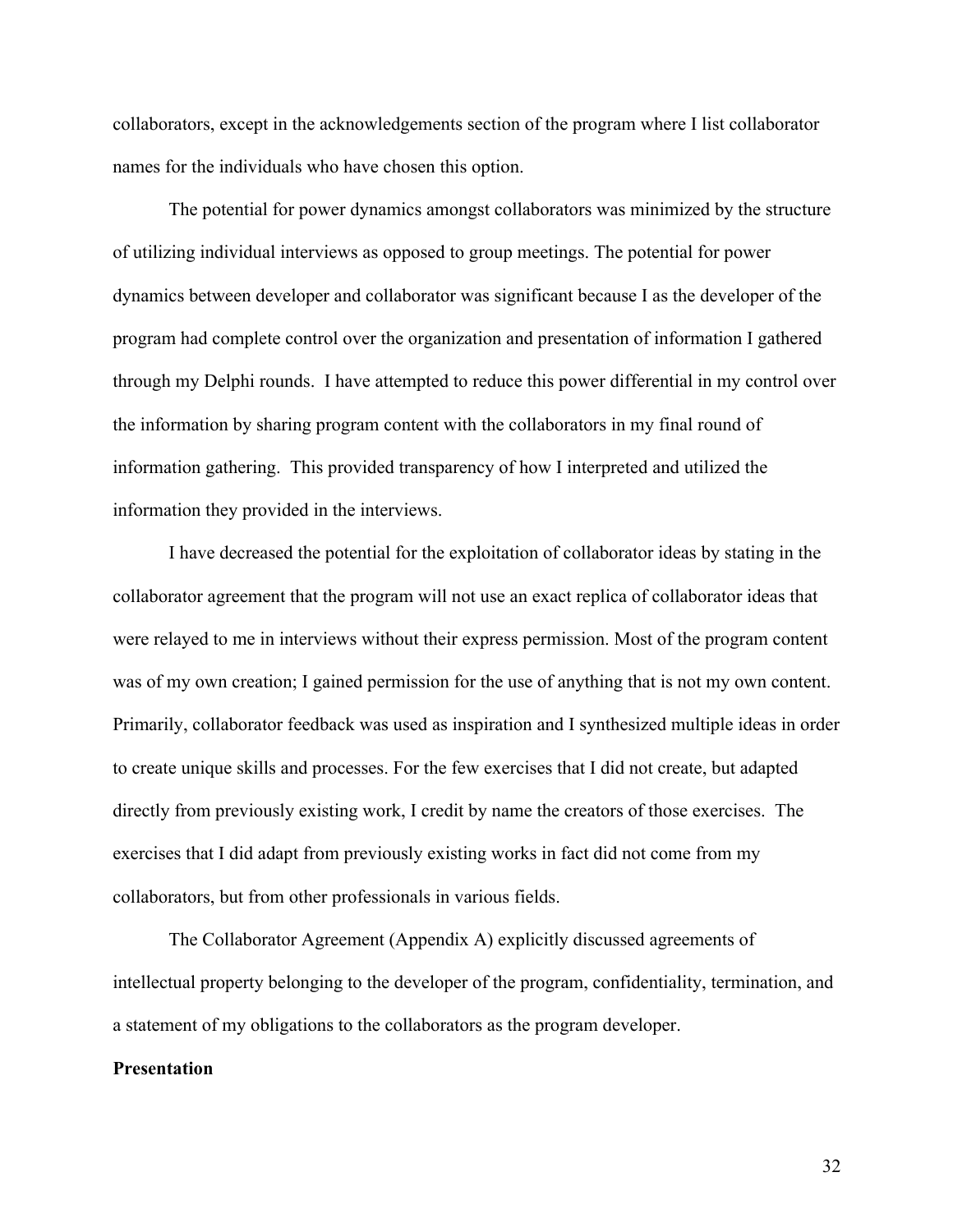As this is a program development, the findings of the information gathering were synthesized and presented in the form of a training that teaches actors skills for self-care, emotional regulation, and exiting character. The program is to be implemented by a dance/movement therapist with additional training in acting and/or theatre pedagogy. This curriculum will include an introductory chapter that frames the context of the program and its goals, followed by three modules of psychoeducation and dance/movement therapy skills for actors.

The program is constructed as a training that could be taught in the context of an undergraduate or graduate acting program for students. An experiential training is the method by which student actors will gain these skills because embodied training is a consistently used and highly effective tool in the theatre field; it is the method by which actors learn their craft. The rationale for embedding the program into student actors' university education is that the training actors receive in undergraduate and graduate programs lays the foundation for actors' professional creative processes once they leave school. The purpose of teaching skills that support mental health during an actor's initial training is that healthy habits will be learned and integrated into the actor's lifelong creative process.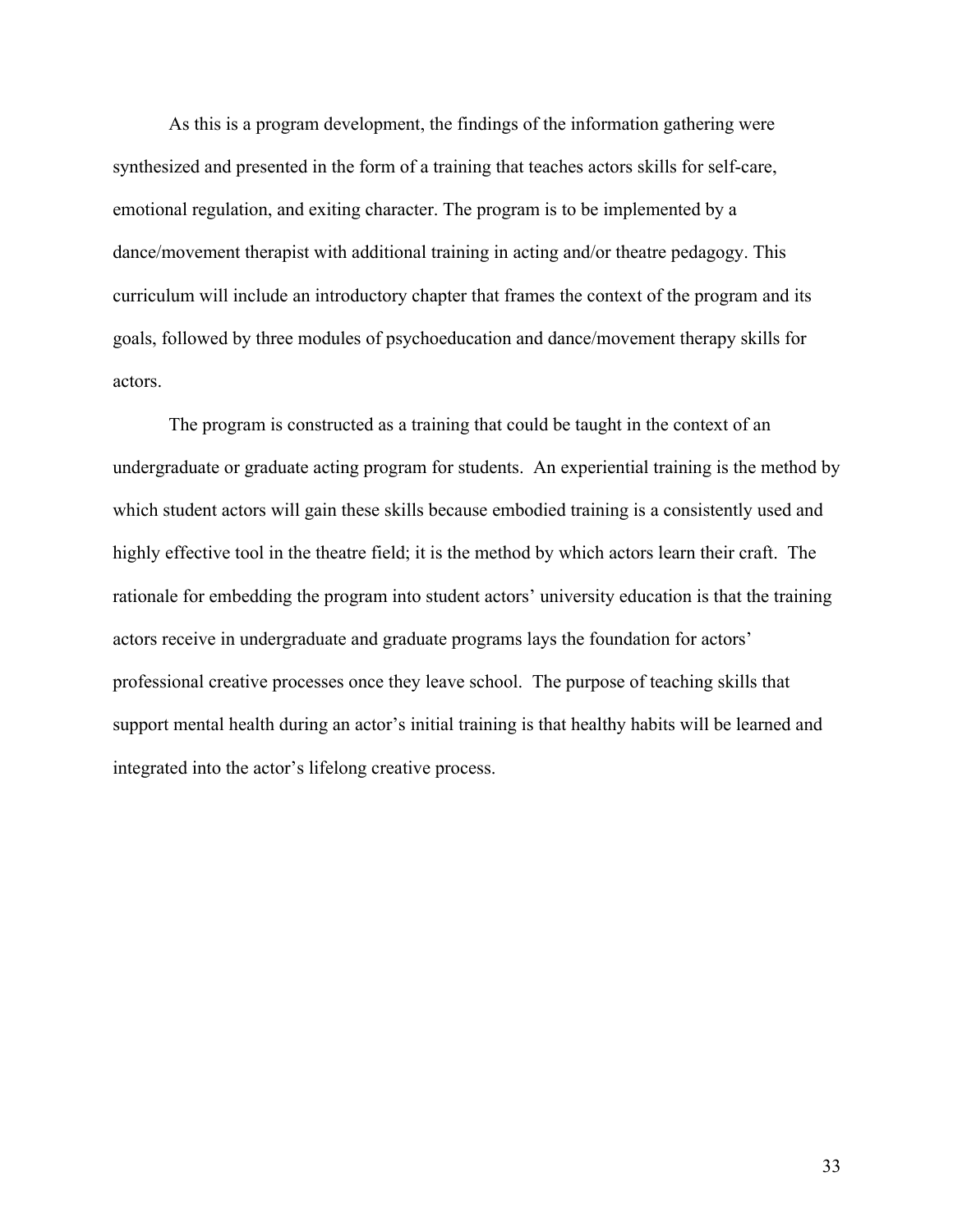### **Chapter Four: The Program**

### **The Offstage Equilibrium Program**

Offstage Equilibrium is a series of three intensive trainings that teach actors skills for exiting character and emotion. The program does this by providing actors with psychoeducation about the physiological impacts of portraying emotion and teaching practical skills that actors can use to bring the body and mind to a calm, stable state after rehearsal and performance. The intended result of the program is to decrease the prevalence of emotional dysregulation disorders in populations of actors, such as anxiety, depression, bipolar disorder, and dissociative disorders. Decreasing the frequency and intensity of these mental health challenges could improve actor quality of life and the sustainability of a career in the arts.

### **Implementation and Format**

The program is constructed for implementation within the context of a BFA or MFA program during the first year of student actors' training at the university or college. Nagel (2009) documents the prevalence of emotional/psychological distress amongst students enrolled in university performing arts programs and emphasizes that performers need emotional support during their training years. Providing these tools for emotional regulation within the first year of an actor's training may help to prevent the distress that many actors experience while enrolled in school.

The program has three modules, Self-Care, Emotional Regulation, and Exiting Character, which are each a weekend intensive. Each module is taught over the course of two, five-hour days and contains ten hours of training. The total program consists of thirty hours of training. The program could also be taught as a semester-long course. Participants receive a printed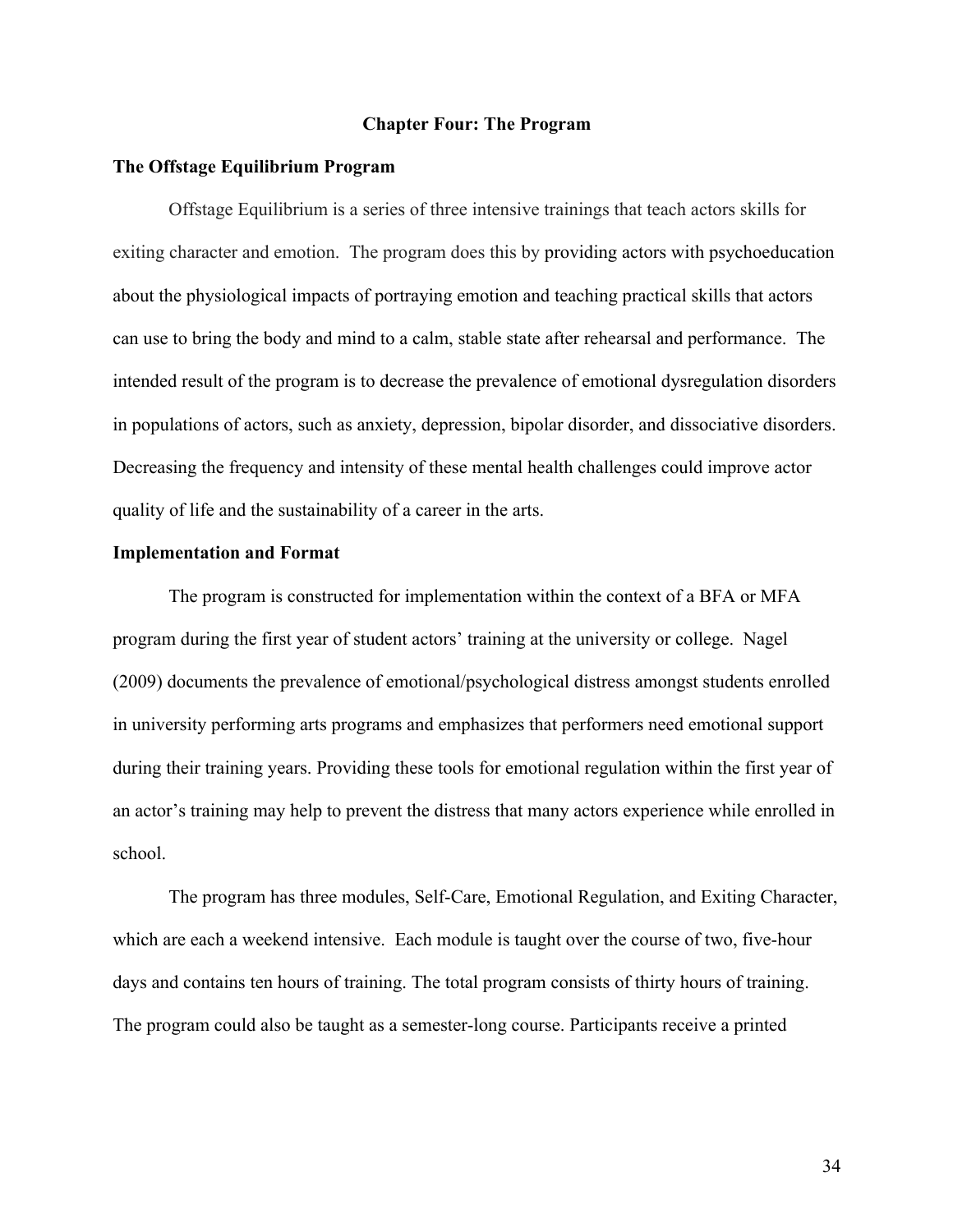workbook of the exercises taught during the modules so they may practice and integrate the skills into their creative processes independently.

Student actors will gain these skills through experiential training that is integrated into their creative practices because an experiential format has been found most effective at changing individual's behaviors and attitudes (Coomarasamy & Khan, 2004). Experiential training is also a consistently used and highly effective tool in the theatre field; it is the method by which actors learn their craft.

Because each module contains several new skills, it is recommended that the intensives be spread over the course of many months so the actors have time to integrate and utilize the information. One format is to offer Module 1 in the Fall of the first year of training, Module 2 during the Winter of the first year, and Module 3 during the Spring of the first year. This would allow students several months to apply the material of each module to their creative processes before moving to the next phase of the program.

## **The Program's Goals**

Following are the projected outcomes of the Offstage Equilibrium program. They are categorized into short, intermediate, and long-term outcomes that were identified during the program development process in collaboration with professional therapists, actors, and acting teachers.

## **Short term.**

Short-term goals are connected to recently learned knowledge and the resultant shifts in awareness, attitudes, skills, motivation, and intention.

> • Student actors will be more aware of signs that they need mental health support and will seek help from professional therapists sooner.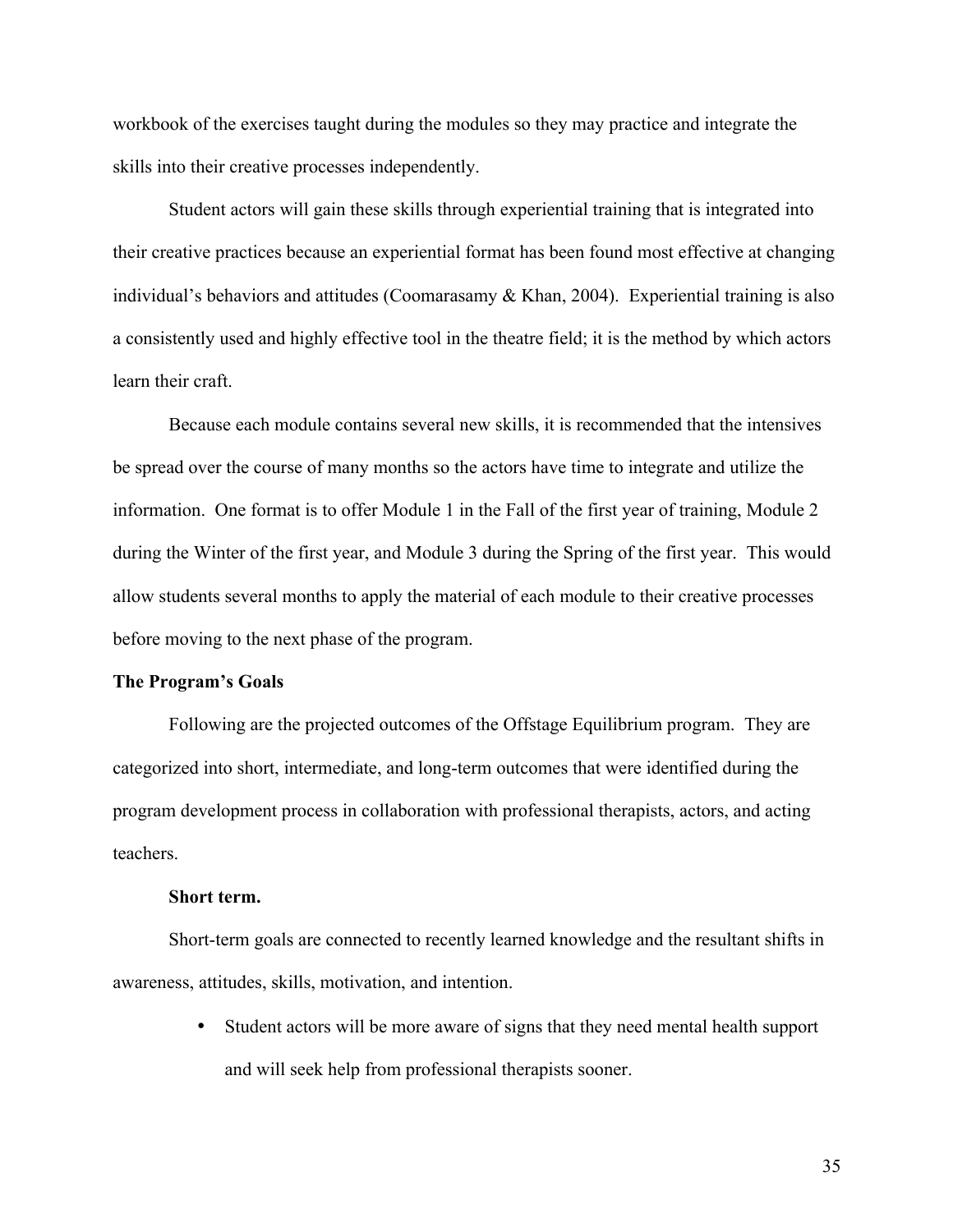- Student actors will have the tools to regulate emotion in safe, healthy ways.
- Student actors will have more options for emotional regulation that do not include the use of alcohol and/or substances.
- Student actors will be equipped to tend to their mental health during the increased stresses of university play production processes.

# **Intermediate term.**

Intermediate-term goals involve action-oriented changes in behavior.

- Student actors will implement skills before and after rehearsals/performances that help them maintain emotional stability.
- Actors will consistently practice self-care skills that decrease the possibilities of burnout, injury, and illness.
- Students will take fewer absences related to stress, fatigue, and emotional distress.
- After graduation, actors will be able to navigate emotionally rigorous roles while sustaining practical and personal responsibilities.
- Actors will utilize their knowledge of emotional dysregulation to coherently communicate about their distress and ask for support from friends, partners, and therapists.
- Actors will be able to set healthy boundaries with other theatre professionals.

# **Long term.**

Long-term goals involve changes in environments, overall well-being, as well as social systems and interactions.

• Actors will be equipped to sustain longer, healthier careers.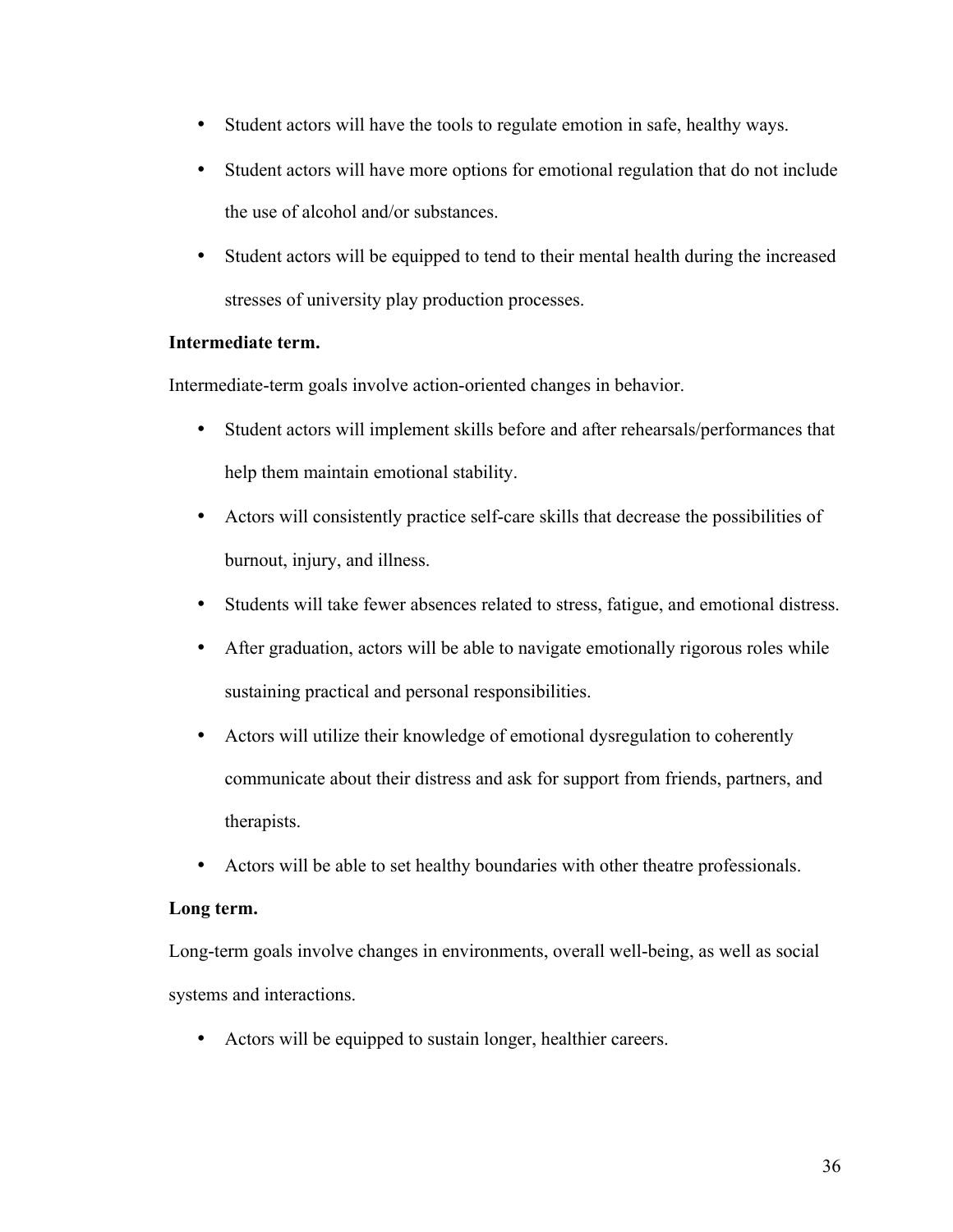- BFA and MFA programs that include this training will be more attractive to prospective students because they are investing in the mental health of their students.
- BFA and MFA programs that include this training will have a higher retention rate of students due to fewer student mental health crises and better class attendance.
- The culture of the professional theatre field can shift to include practices that respect the mental and physical health of actors, as opposed to practices that cause physical or emotional injury.

## **The Importance of a Trained Facilitator**

The Offstage Equilibrium program requires a dance/movement therapist who has additional training in acting or acting pedagogy to implement it. This dual credential is necessary because the program relies heavily on knowledge of Laban Movement Analysis, dance/movement therapy theory, and how these approaches can be used in the context of an actor's work. Although several acting teachers are experienced in Laban Movement Analysis, navigating a student's psychological distress is not within a teacher's scope of practice. Additionally, teachers interacting with students in a therapeutic manner would create a problematic dual relationship.

The program teaches pre-written skills, however, each student will respond differently to the exercises and will discover individualized ways of regulating emotion. Additionally, students may have therapeutic experiences with the material and may require support in the moment to process and integrate the information they gain from the exercises. Only a dance/movement therapist with at least the initial R-DMT licensure has movement assessment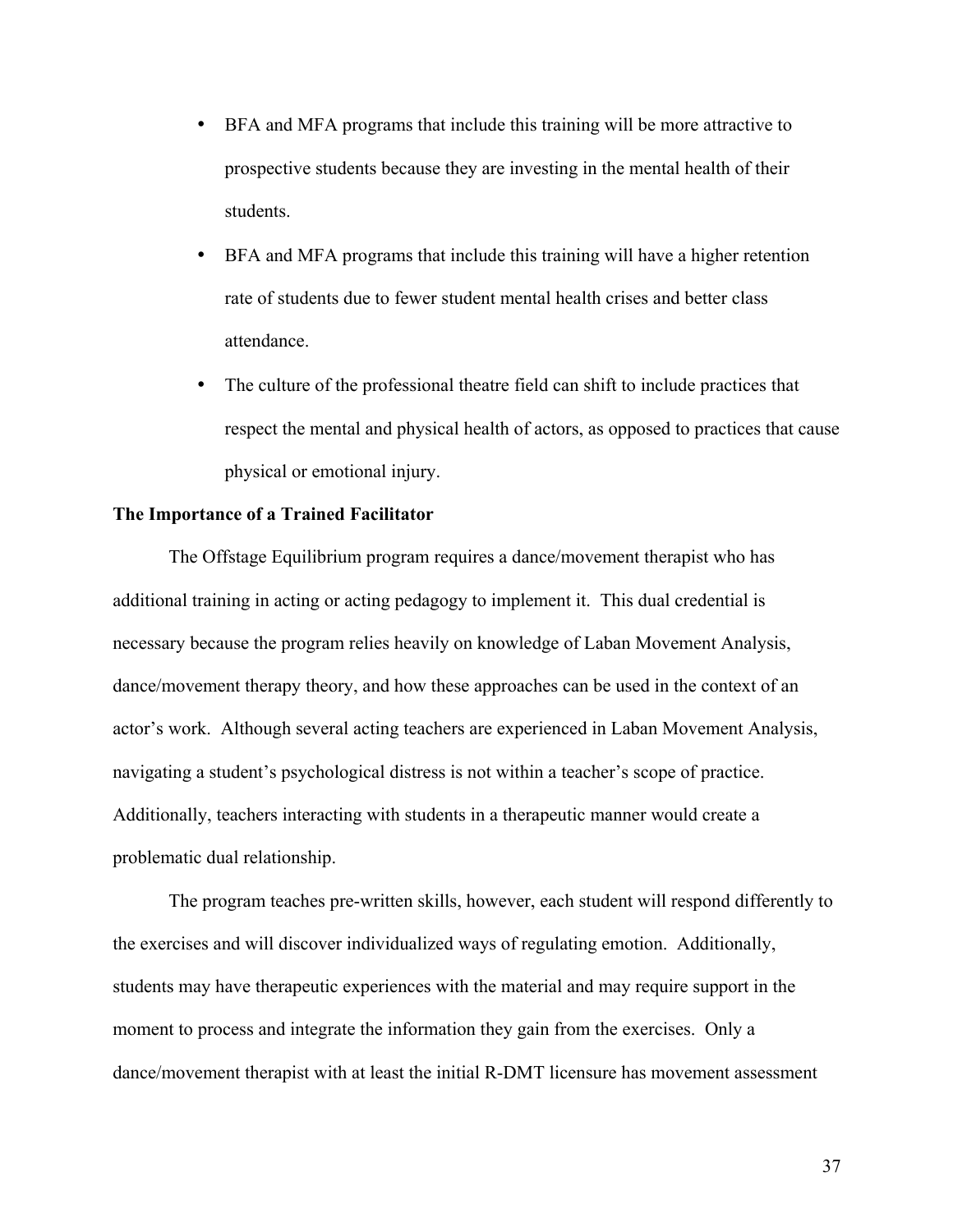abilities and psychotherapy training to properly respond in the moment to the ways students spontaneously interact with the material of the program.

The dance/movement therapist who implements the program also must have training in acting. Acting training is harder to quantify because there is not licensure for acting expertise as there is for therapists. The qualifications for the facilitator's acting training are either a BFA, BA, or MFA in Acting, or at least one year consistent training in a studio setting. Although a dance/movement therapist who does not have theatre training would have the expertise to help actors learn skills for self-care and emotional regulation, without knowledge of an actor's work, a dance/movement therapist would lack information about how actors could integrate the program's exercises into their creative processes. The integration of acting contexts and emotional regulation skills is the crux of the program; therefore the facilitator of this program must have training in both acting and dance/movement therapy.

## **Final Remark**

Emotional regulation is used broadly in this program to describe a person's ability to control responses within the self (Siegel, 2015). In reality, emotional regulation is a nuanced and complex process that encompasses much more than simply controlling internal responses. It includes awareness, understanding, and acceptance of emotions (Gratz & Roemer, 2004). It sometimes involves impulse control in the service of goal achievement, and other times it includes loosening an over-regulation of impulse and desire. Sometimes it requires heightening emotional expressivity, and sometimes it necessitates withholding the full expression of our feelings (Thomson & Jaque, 2017). This is where emotional regulation departs from being prescriptive and becomes an art unto itself. It is unique to the individual and also to the situation. It stretches us to access the opposites of expression and suppression, while tracking internal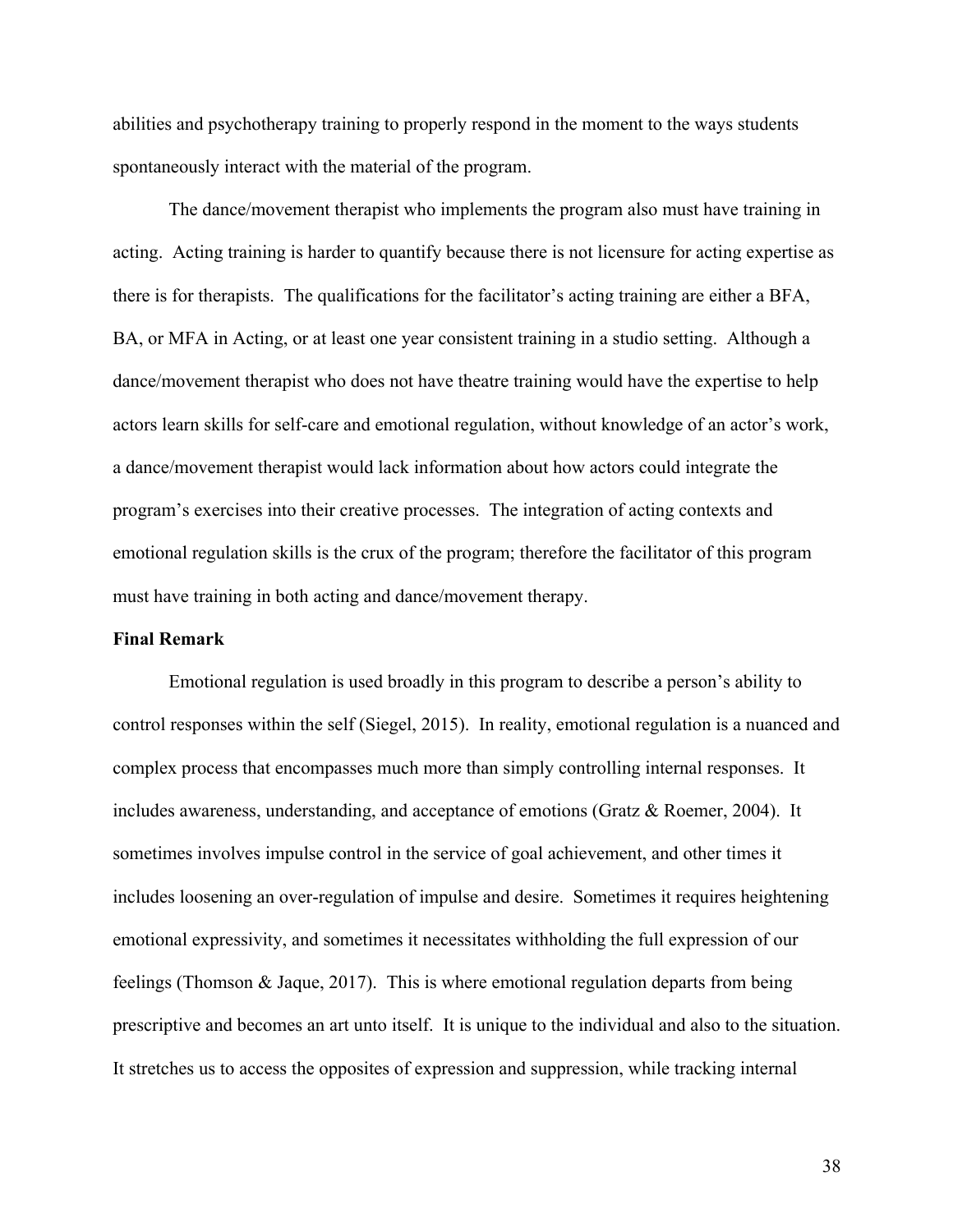responses, external environments, and relational circumstances (Bononno, Papa, Lalande, Westphal, & Coifman, 2004).

Thus, emotional regulation looks slightly different for each individual. What regulates one person may dysregulate another. What dysregulates most people may be grounding and exhilarating for one. The Offstage Equilibrium program provides written exercises that are effective for many people, but the experiential aspect of the program is necessary to help students discover their unique preferences within the curriculum. Ultimately, the program invites students to create their own relationship with emotions and the regulation of them.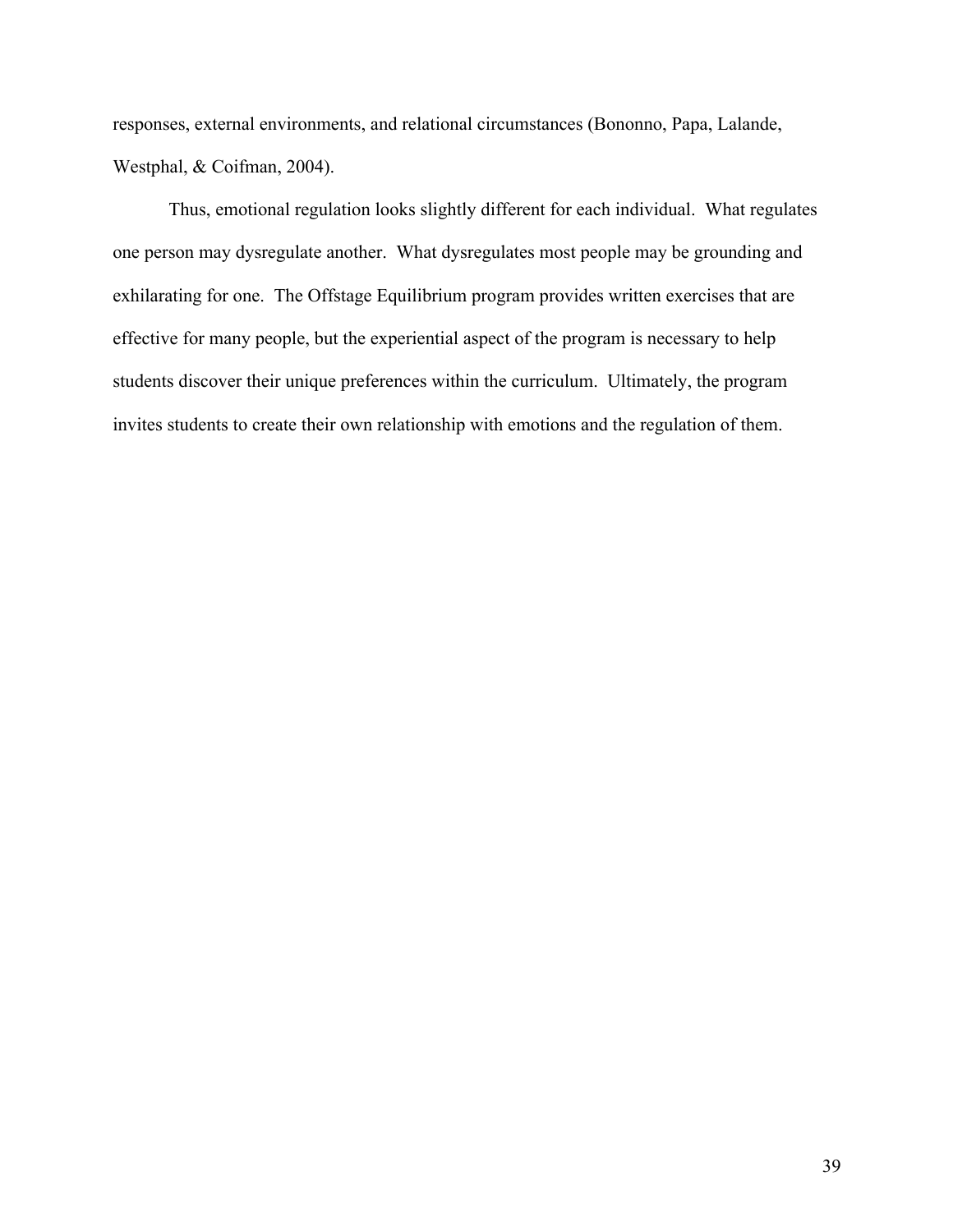### **Chapter Five: Discussion**

The goal of this program development project was to collaborate with experts in the fields of therapy, acting, and acting pedagogy in creating a program that addresses issues of emotional dysregulation in populations of actors. The program does this by providing actors with psychoeducation about the signs of emotional dysregulation and teaching dance/movement therapy skills that actors can use to regulate emotion after the embodiment of character and emotion. The hope is that, if implemented, this program would decrease the prevalence of emotional dysregulation disorders in populations of actors, which improves actor quality of life and the sustainability of a career in the arts.

## **Process of Creating the Program with Collaborators**

## **Round one.**

The relationship with my collaborators was brief, however it was instrumental in helping me organize my thoughts and create the exercises for the program. For me, the most useful round of the Delphi Method was Round One during which I did individual interviews with each collaborator.

The interviews with collaborators provided me with only a few fully formed ideas for exercises; however, it did help me recognize commonalities and themes that appeared in multiple interviews, which I then prioritized as issues to address in my creation of exercises. For example, six of the seven collaborators stated that it was highly important for actors to be taught how to set boundaries. This is significant because I asked no questions about boundaries or consent, nor did I use the word boundaries in any of these conversations. The six collaborators who made these statements explicitly mentioned that actors must be encouraged to say no to doing roles or activities for their creative work that undermine their mental and physical health.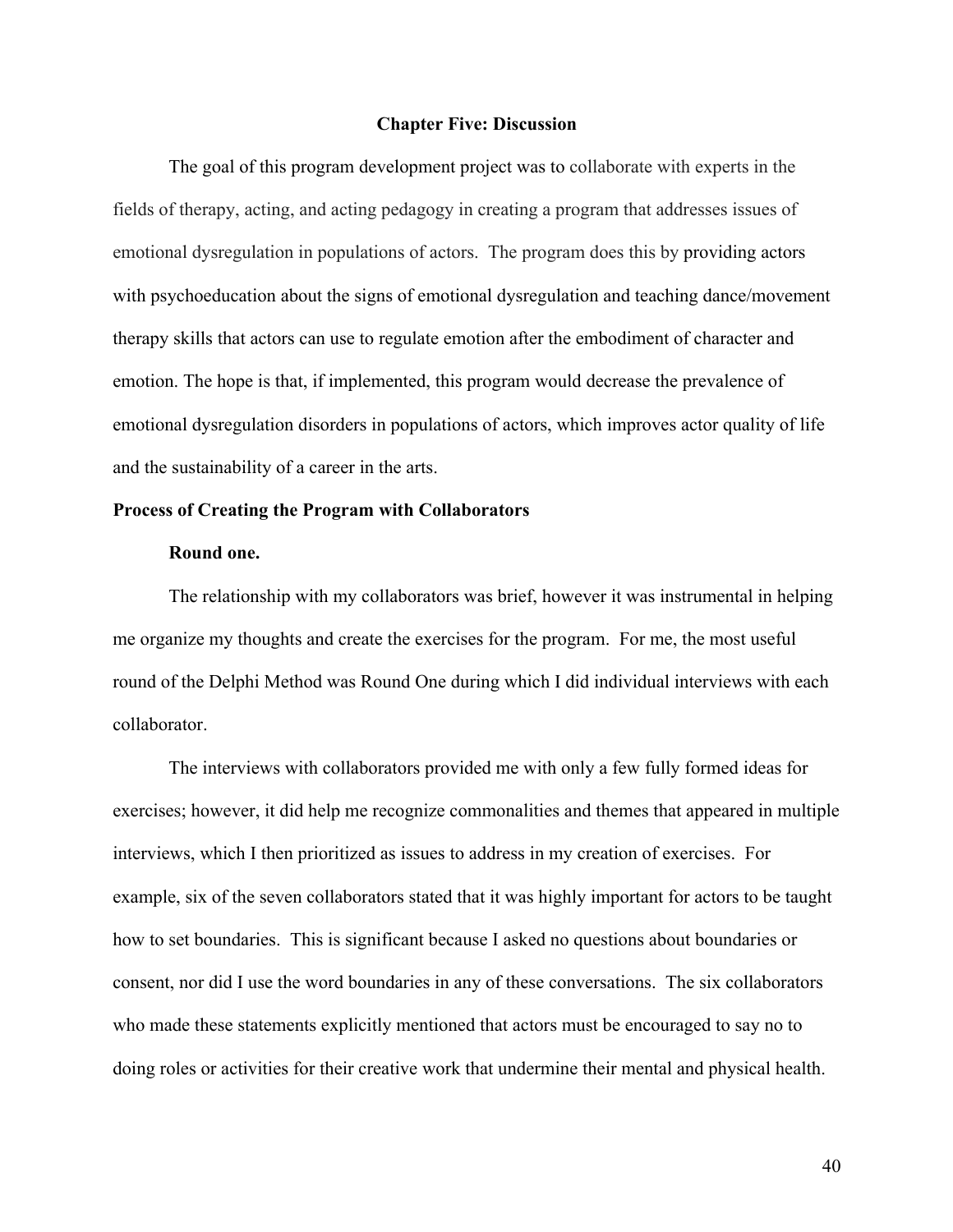Additionally, several collaborators recognized the challenges that actors face in being ostracized within their field for setting boundaries. For this reason, I created exercises in the self-care module that allow actors to practice boundary-setting.

Another theme that arose in Round One interviews was self-care. Several collaborators emphasized the importance of actors doing intentional self-care outside of rehearsal and performance times. One collaborator described the lack of self-care and executive functioning skills some of her college acting students have. Originally, I was planning to only focus on emotional regulation and exiting character skills, however these reflections led me to believe that self-care needed to be the first module because it is a skill that needs to be taught and I believe it is a precursor to emotional regulation.

Lastly, several of my collaborators brought my awareness to my own biases around what facilitates emotional regulation. During the interviews, I was operating from assumptions that what helps me regulate emotion is stabilizing for others. Although there are some interventions that are scientifically shown to facilitate emotional regulation, for example slowing breath rate (Berking et al., 2008a; Berking et al., 2008b; Brown et al., 2013; Buruck et al., 2016; Linehan, 2015; Sargunaraj et al, 1996), many collaborators reminded me that what regulates a person's emotions is to some extent individualized. This helped me frame the exercises in more open ways, and encouraged me to explicitly state the individual nature of finding practices that are emotionally stabilizing in my psychoeducation for the program.

I was surprised and delighted by the different perspectives that arose from collaborators in different fields. When I asked therapist collaborators the question, "What techniques do you use to help clients self-regulate?" I found that collaborators who had training in DMT named multiple techniques that facilitate emotional regulation; therapist collaborators with theoretical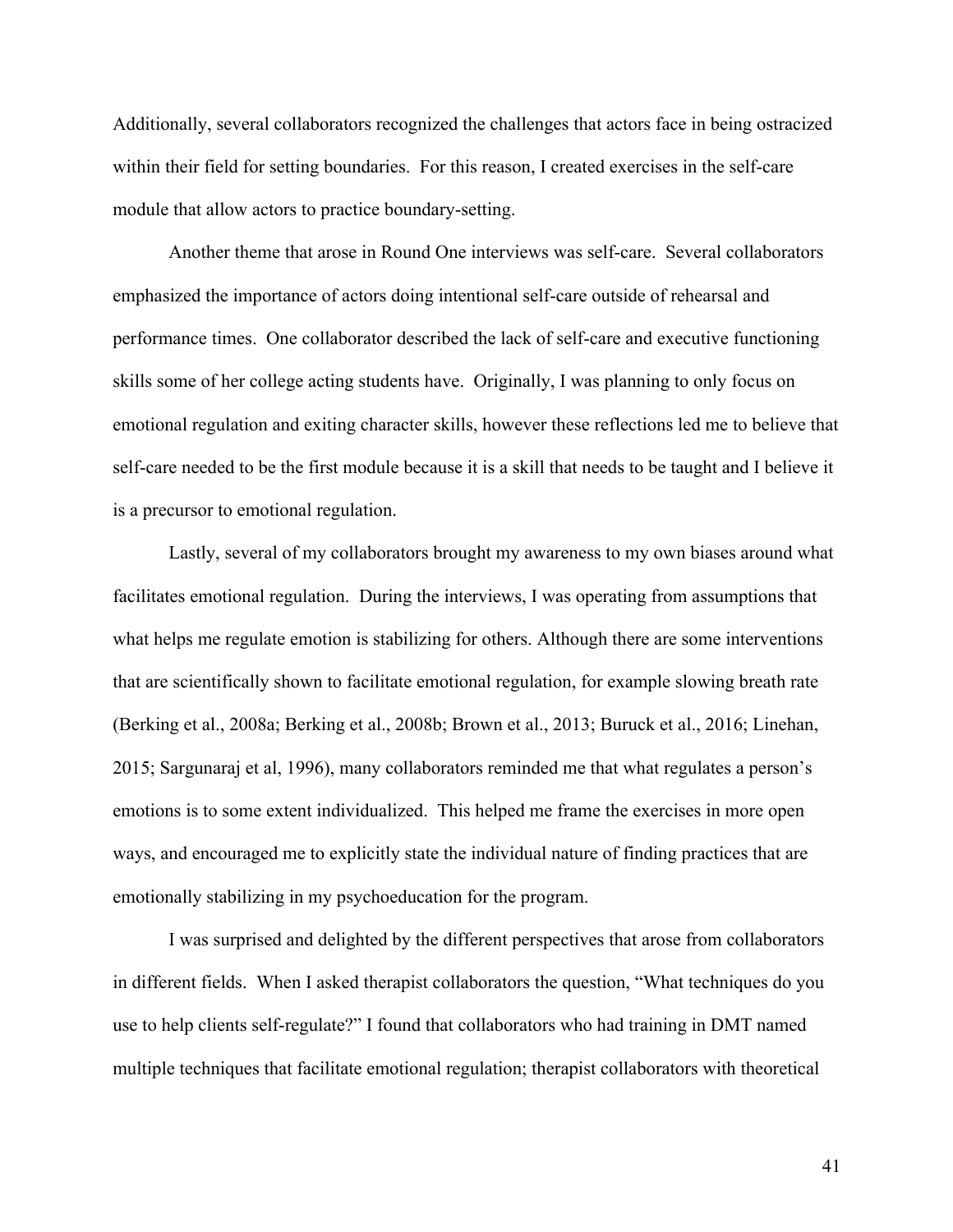orientations other than DMT saw emotional regulation as a relational process but did not list many concrete techniques they use to teach it to clients. The collaborators who are currently actors and theatre professionals, Trina Fischer, Rachel Flesher, and Jessica Beck, each brought different expertise within the theatre field. Trina and Jessica are both advanced teachers of Alba Method and Rachel is a stage violence and intimacy choreographer. Jessica is also a practitioner of the Feldenkrais Method. Interestingly, I found that the collaborators who are acting/theatre professionals very much ascribed to the theories of emotion that state there are universal physical patterns associated with basic emotions. I found that DMTs (both my collaborators and other DMTs I have consulted with in the field) are less likely to believe this universal theory and highly emphasize personal and cultural differences in emotional expression. These differences in opinion were notable, considering my program's emphasis on emotion.

## **Round two.**

The second round of interaction with collaborators simply involved me providing collaborators with my logic model for the program (Appendix B) and an online survey to gain feedback about the viability of the logic model. I did not get very much feedback during this round of information gathering. Altogether Rounds One and Three were the most helpful to me in crafting the program.

## **Round three.**

During the final round of the Delphi method, I sent collaborators four exercises from the program and an online survey to help me gain feedback about suggestions for improvement on these exercises. This round helped me streamline my language in the exercises and brought my attention to ways I could simplify directions.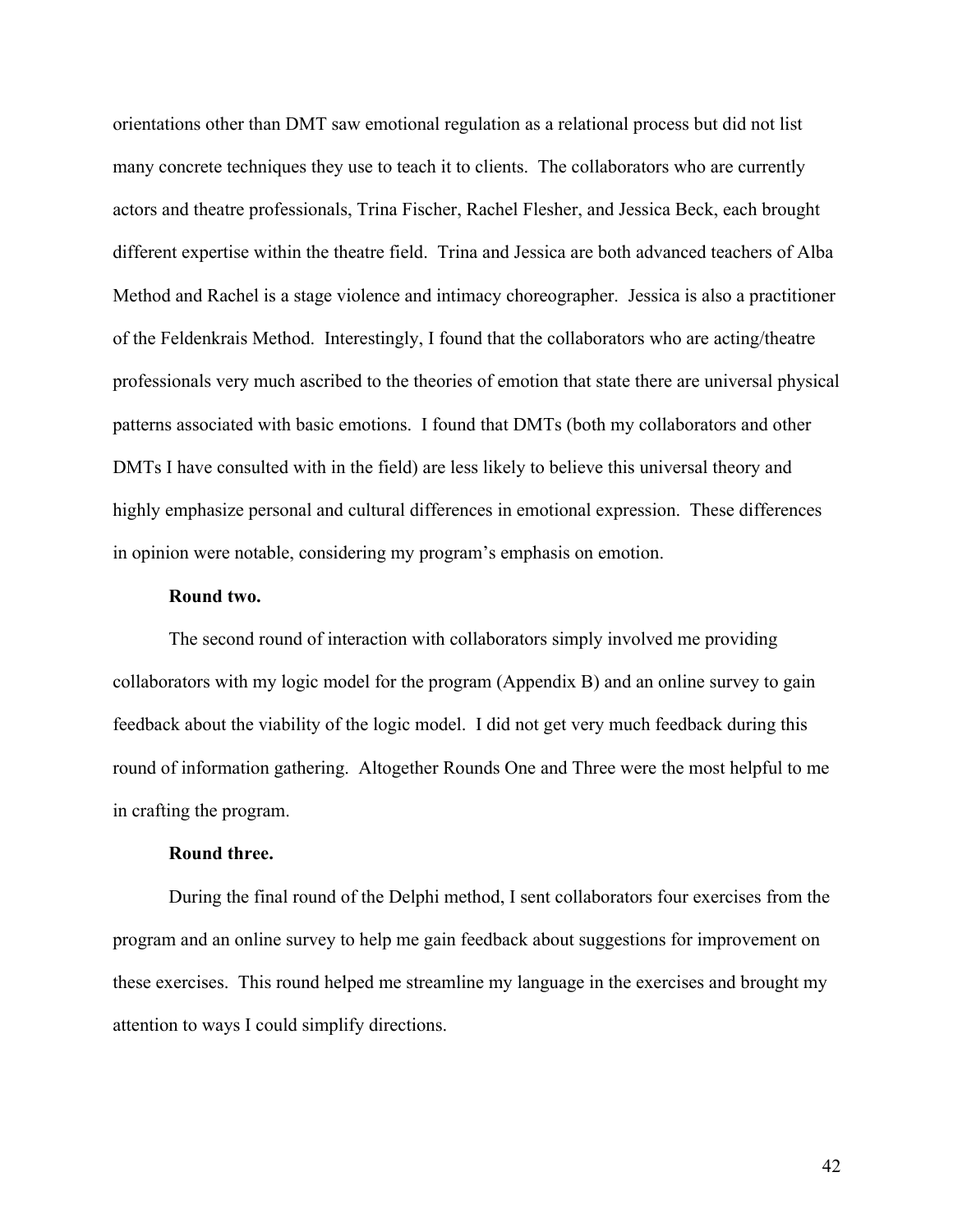This round also gave me important information about what audiences are able to interact with the exercises by reading them. Collaborators who had training in DMT and collaborators who are working theatre professionals were able to easily read and imagine the exercises; collaborators who were therapists but not DMTs or working theatre professionals had a bigger challenge reading and comprehending how the exercises would look and feel. This reaffirmed my belief that it is necessary for a DMT to implement the program.

### **Sustaining Program Goals**

During the information gathering process of this thesis, collaborators expressed that the long term goals of Offstage Equilibrium may be most achievable if the culture of the BFA and MFA programs that host the modules continue to reinforce the values of the modules throughout the years their students are enrolled. This could look many different ways including professors assigning the practice of Offstage Equilibrium exercises as homework, providing verbal reminders encouraging students to utilize the tools of the program throughout the semester, or verbally identifying moments when students are struggling with something that could be addressed through the Offstage Equilibrium exercises. This requires several professors to be familiar with program content and to support the program, which I as the program creator cannot control. Making actors' mental health a priority of undergraduate and graduate programs would entail a culture shift of these training programs. Although this shift may benefit the field of acting and the sustainability of a career as a performing artist, such a shift is beyond what Offstage Equilibrium can catalyze alone.

### **Limitations**

The first potential limitation is that the program requires a dance/movement therapist who has additional training in acting or acting pedagogy to implement it. This dual credential is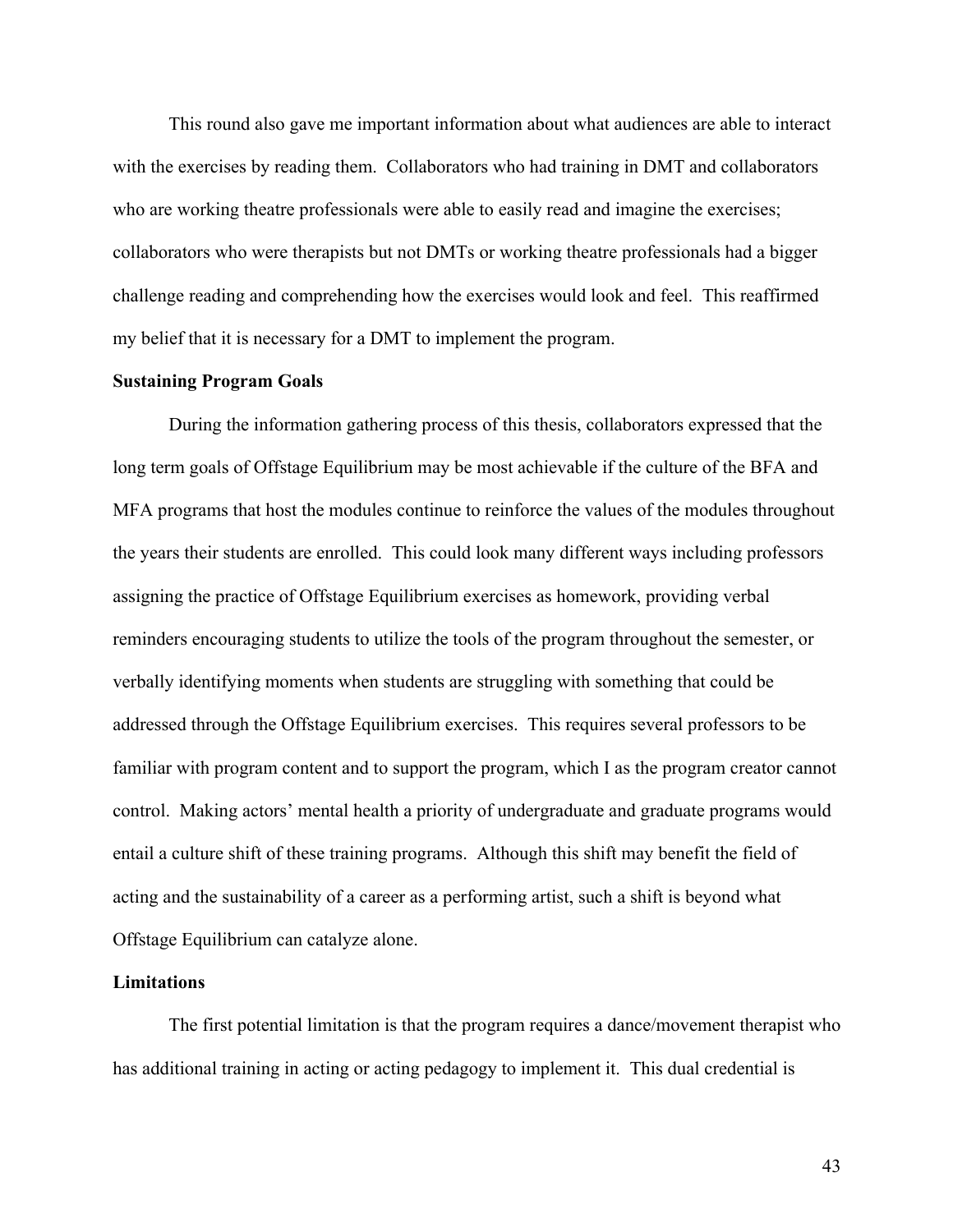necessary because the program relies heavily on knowledge of Laban Movement Analysis, dance/movement therapy theory, and how these approaches can be used in the context of an actor's work. Although several acting teachers are experienced in Laban Movement Analysis, navigating a student's psychological distress is not within their scope of practice as they do not have training and licensure for this type of intervention, and also because interacting with students in a therapeutic manner would create a problematic dual relationship. A dance/movement therapist who does not have theatre training would have the expertise to help actors learn skills for self-care and emotional regulation; but without knowledge of an actor's work, a DMT would lack some information about how actors could integrate the program's exercises into their creative processes. It is possible that I could train DMTs to implement the program, however I would need to create a separate training for facilitators and I do not have the structure for this created at this time.

Another limitation of the program is that the goals are generalized and do not take into account the status of individual students' mental health at time of the program's implementation. Students with pre-existing traumas, substance abuse, or serious mental illness may not gain as much benefit from the program because they need individualized therapeutic support to manage underlying issues that are separate from the stresses related to acting.

Many factors besides an actor's baseline mental health could impact the effectiveness of the program. An individual's level of maturity, their ability to practice self-care, their financial resources and access to sufficient nutrition, and their interest in applying the exercises in Offstage Equilibrium to their creative process are all factors that determine whether the program is successful in addressing symptoms of emotional dysregulation in individual students.

## **Ethical Considerations**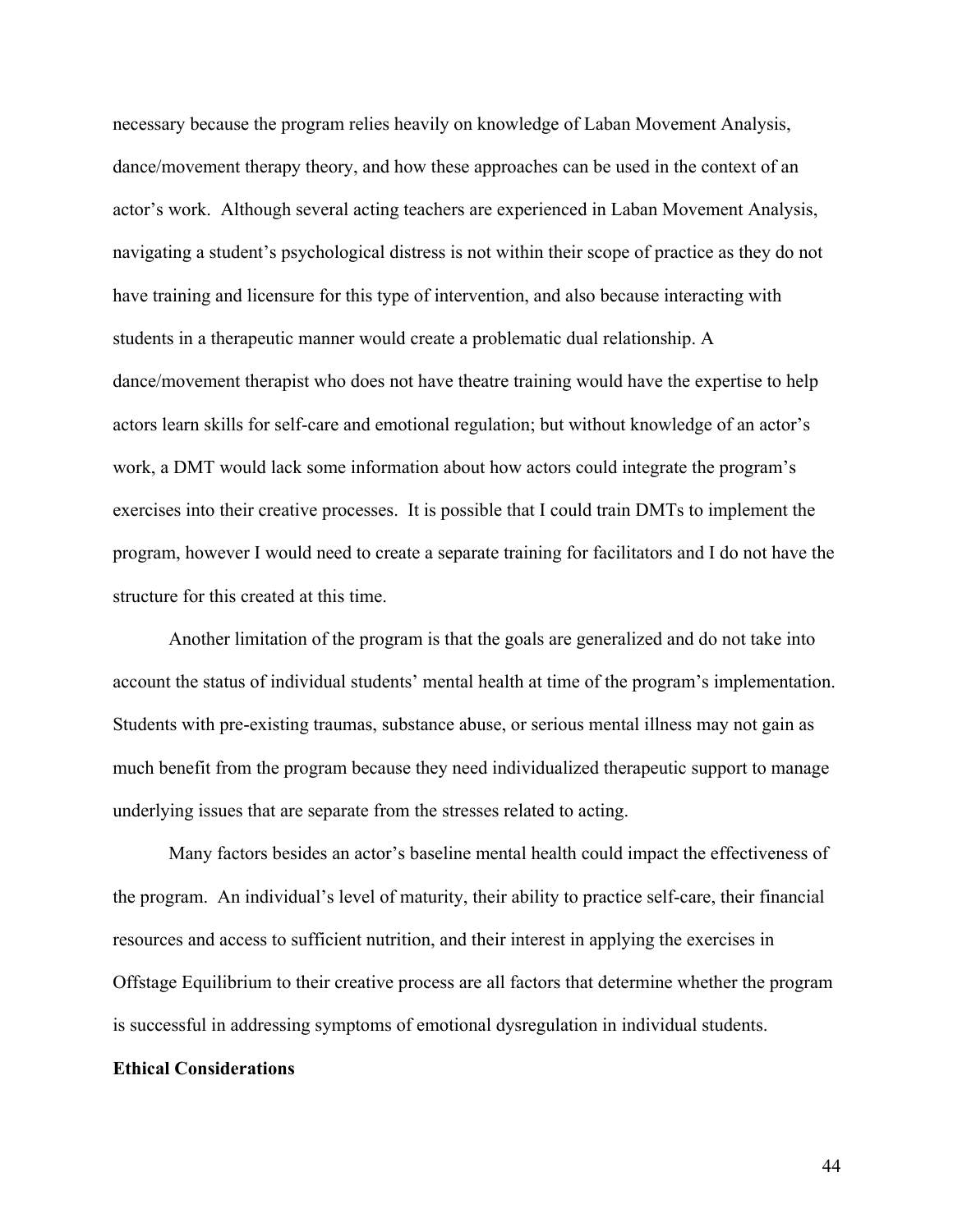# **Language.**

In writing the exercises, I struggled to find language that would facilitate actors' experiences with Laban's Efforts, while not too narrowly prescribing and manipulating their explorations. Using images to help people access Motion Factors has been helpful to me as a student and was recommended by one of my collaborators, however it is challenging to find images that work for everyone. In the end, I chose to use images in my Introduction to Laban's Efforts exercise, despite the issues attached to the use of images, because they are helpful in bringing the Efforts alive in my experience.

I also deliberately chose to use the pronoun *they* in the program when referring to an individual. The APA Publication Manual endorses the use of "he or she" when referring to a hypothetical individual (American Psychological Association, 2010), however as a queer person and an advocate for using language that includes individuals who do not identify as male or female, I have created my program to use gender-neutral language throughout. In 2017, the Associated Press Stylebook, which is one of the foremost authorities on grammar in journalism, added "they" as a singular gender-neutral pronoun (Andrews, 2017). Given the cultural shifts around this use of pronouns and the issues of inclusion involved, I feel justified in making a stylistic choice that is not in accordance with the APA Publication Manual.

#### **Omitting deeply therapeutic material.**

One issue I originally sought to address in the program was the challenge of actors' personal trauma being triggered by portraying violence onstage. My first draft of the program included an exercise in Module 3 that was a comprehensive way of reprocessing personal trauma and separating an actor's traumatic memories from the actions they are portraying onstage. The purpose of the exercise was to prevent actors from being consistently re-traumatized in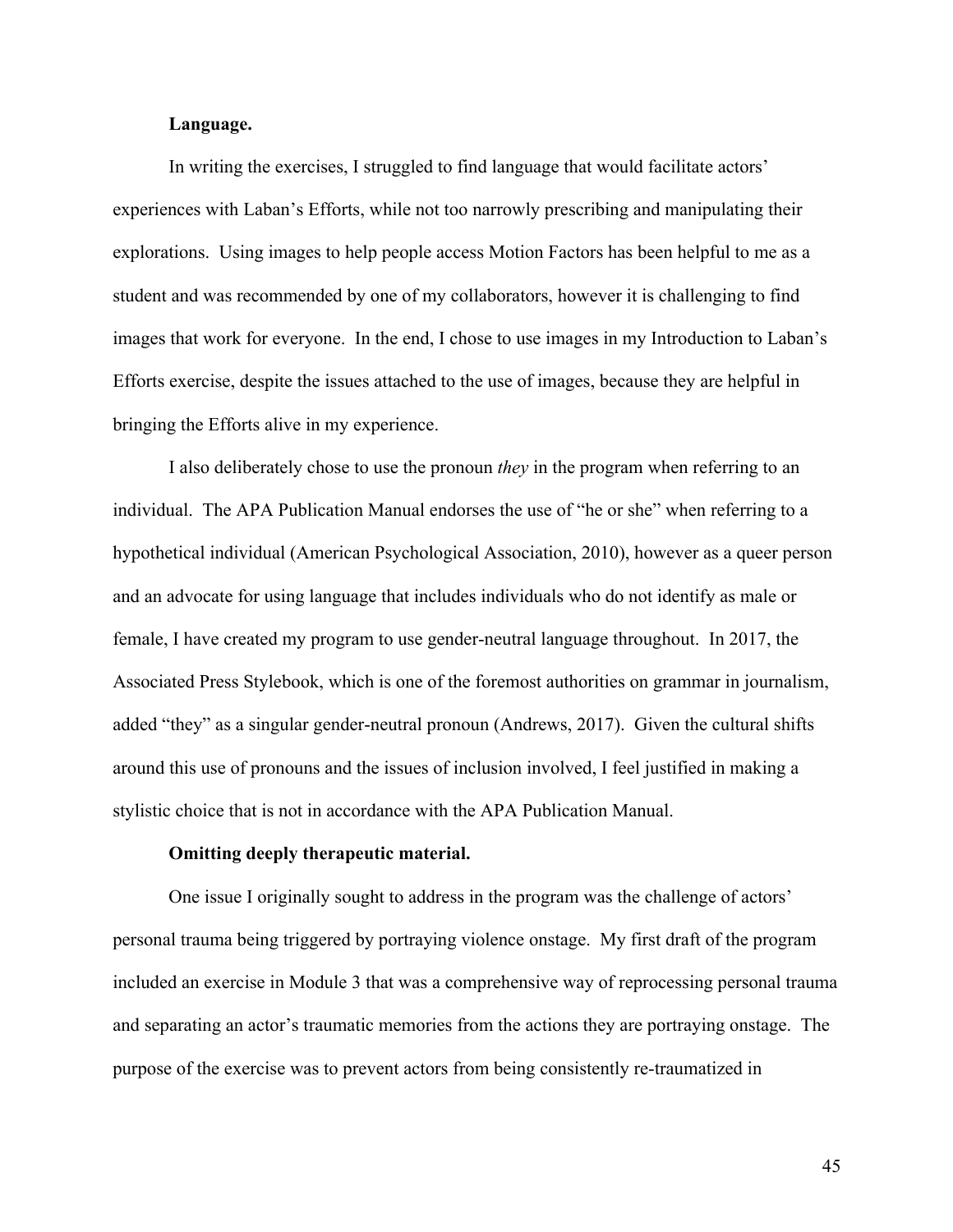rehearsals and performance by portraying something that paralleled personal traumatic experiences. Although I felt the exercise had the potential to be powerful and effective, I chose to omit it from the program for two reasons: 1) The exercise required the presence of a therapist and I could not guarantee that actors would not do the exercise on their own once they had the printed workbook, and 2) Doing an exercise that involves such intimate disclosure of traumatic material in the context of a school setting with students who are in classes together is ethically problematic.

Knowing the school-based context of my program led me to make the exercises less about therapeutic process and more focused on skills building.

### **Participation.**

The program is built for implementation in a school setting, so it is my belief that participation should be voluntary. Because the program advocates for personal choice and boundary setting, I believe it should extend that choice to actors from the very beginning in the invitation to participate. Also, because some of the work is not therapy but is therapeutic, there could be an ethical issue with grading students on therapeutic participation. If the program were to be implemented as a college course, I advise that the course be recommended but not required, and that the grading criteria not be related to the ways students interact with vulnerable exercises or self-disclosure within the classroom setting.

## **Cultural Considerations**

There are several cultural considerations that impact the relevance and/or effectiveness of the Offstage Equilibrium program. One of the collaborators in this program development has obtained most of her acting training in the United Kingdom and has lived and worked in London for the duration of her professional career. She shared the perspective that issues of boundary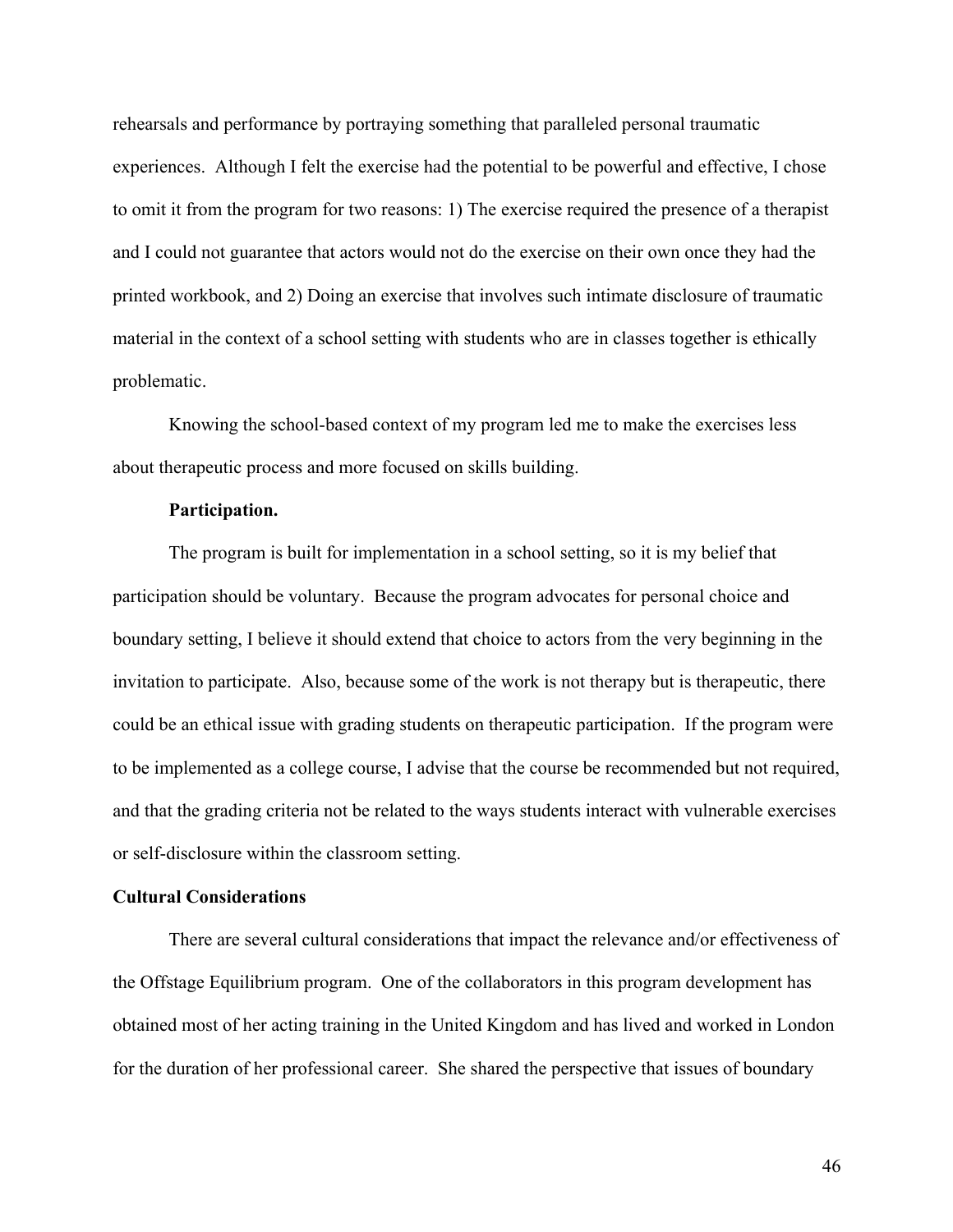blurring between actor and character as well as the amount of emotional dysregulation resulting from the portrayal of emotion is not as severe amongst actors in the United Kingdom, in her experience. She stated that this could be because the approaches to acting training in the United Kingdom differ significantly from those in the United States. According to this collaborator, trainings she has experienced in London do not use psychological approaches to inducing emotion and she hypothesized that this helps actors to contain character and emotion within the context of the show. She also stated that the culture of acting in the United Kingdom does not romanticize losing oneself to character or emotion in the way that the culture of acting in the United States does. She stated that being able to exit character and emotion easily once the rehearsal or performance is complete is considered a sign that one is a disciplined and competent actor.

It seems like the British culture provides positive reinforcement of an actor's ability to exit emotion and character and that this may have an impact on actors' investment in growing this skill. I have certainly experienced some acting teachers in the United States providing positive reinforcement of actors losing control emotionally and I have seen instances of profound emotional dysregulation used as examples of successful acting. Perhaps the emotional dysregulation that results from the embodiment of emotion and character can be navigated when the culture rewards an actor's ability to regulate emotion as a marker of competence. Perhaps the ways the American culture of acting rewards loss of control as a marker of competence magnifies and reinforces the issue. This would make sense from the perspective of operant conditioning that states if a behavior is continually met with positive reinforcement, this will increase the frequency and magnitude of the behavior (Skinner, 1938).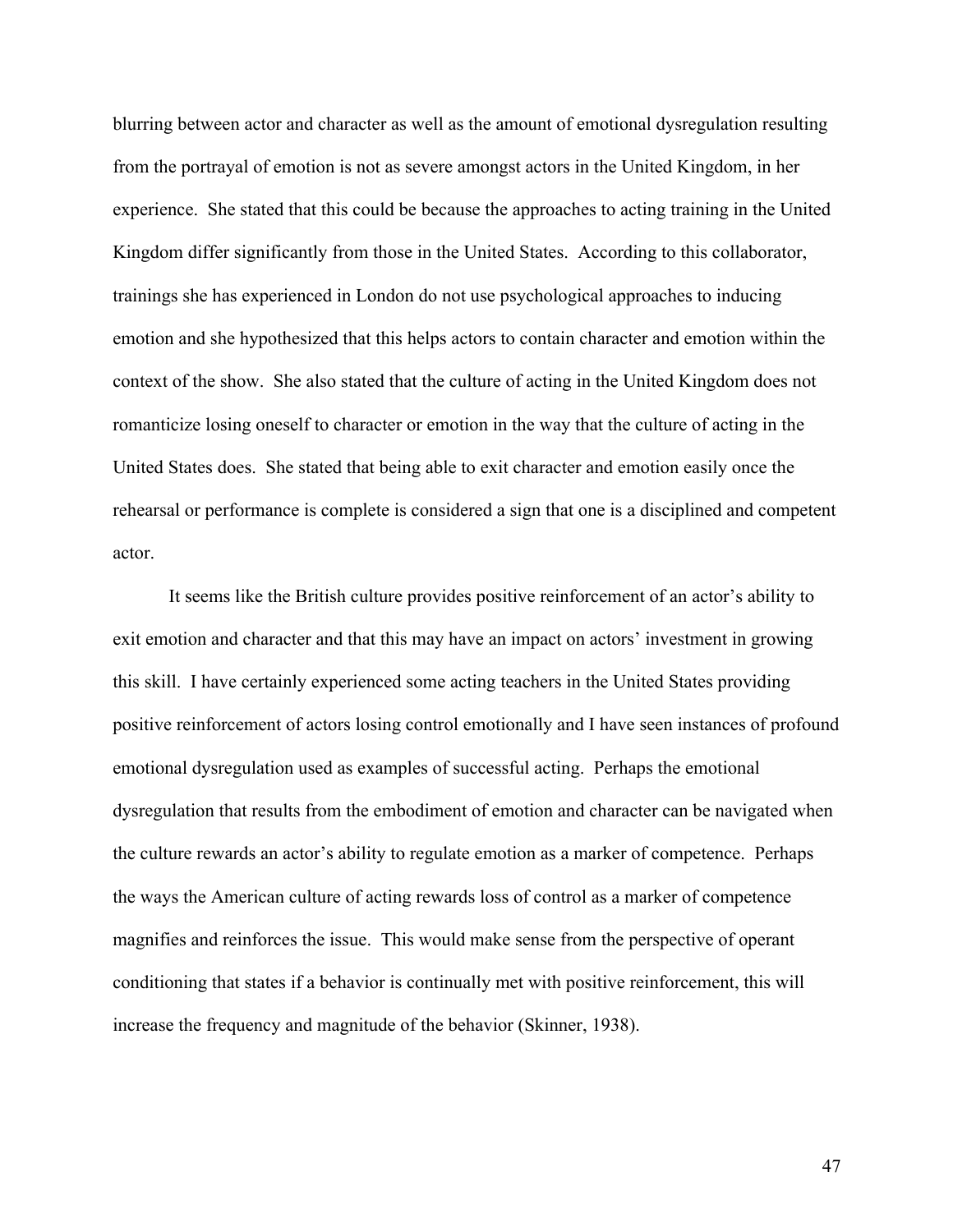This collaborator's report that emotional dysregulation is less of an issue amongst actors in the United Kingdom also brought me to wonder about the factors that influence this perception. It is possible that the British culture around expressing emotions in public is different from that in the United States or that admitting to experiencing mental health issues is more stigmatized in the United Kingdom. These cultural differences may also influence this collaborator's perception that actors do not struggle with emotional dysregulation: perhaps actors in the United Kingdom have the same struggles as actors in the United States, but they manage them more privately. Perhaps a lifetime of managing emotions in a certain way that is influenced by British culture inoculates British actors from experiencing emotional dysregulation in the first place. Perhaps by coincidence this collaborator has interacted with actors who have stable mental health, although this may not represent the majority of British actors. Brian Bates' book *The Way of the Actor* describes experiences he had as a psychologist working with actors at the Royal Academy of Dramatic Arts in London, and he dedicates several chapters of his book to describing actors' struggles with boundary blurring between self and character (Bates, 1987). This book may reveal another subset of British actors who do experience the struggles I have noted in this thesis.

During my MFA thesis process I led a research residency in Wroclaw, Poland, the findings of which lead me to believe that emotional dysregulation may be more of a shared issue amongst actors of different trainings and cultures than is publicly evident in communities of British actors. The purpose of the research, which was approved by the Goddard College Institutional Review Board, was to test and further develop techniques actors can use to maintain psychological health. My friend and colleague, Julianna Bloodgood, hosted me to do this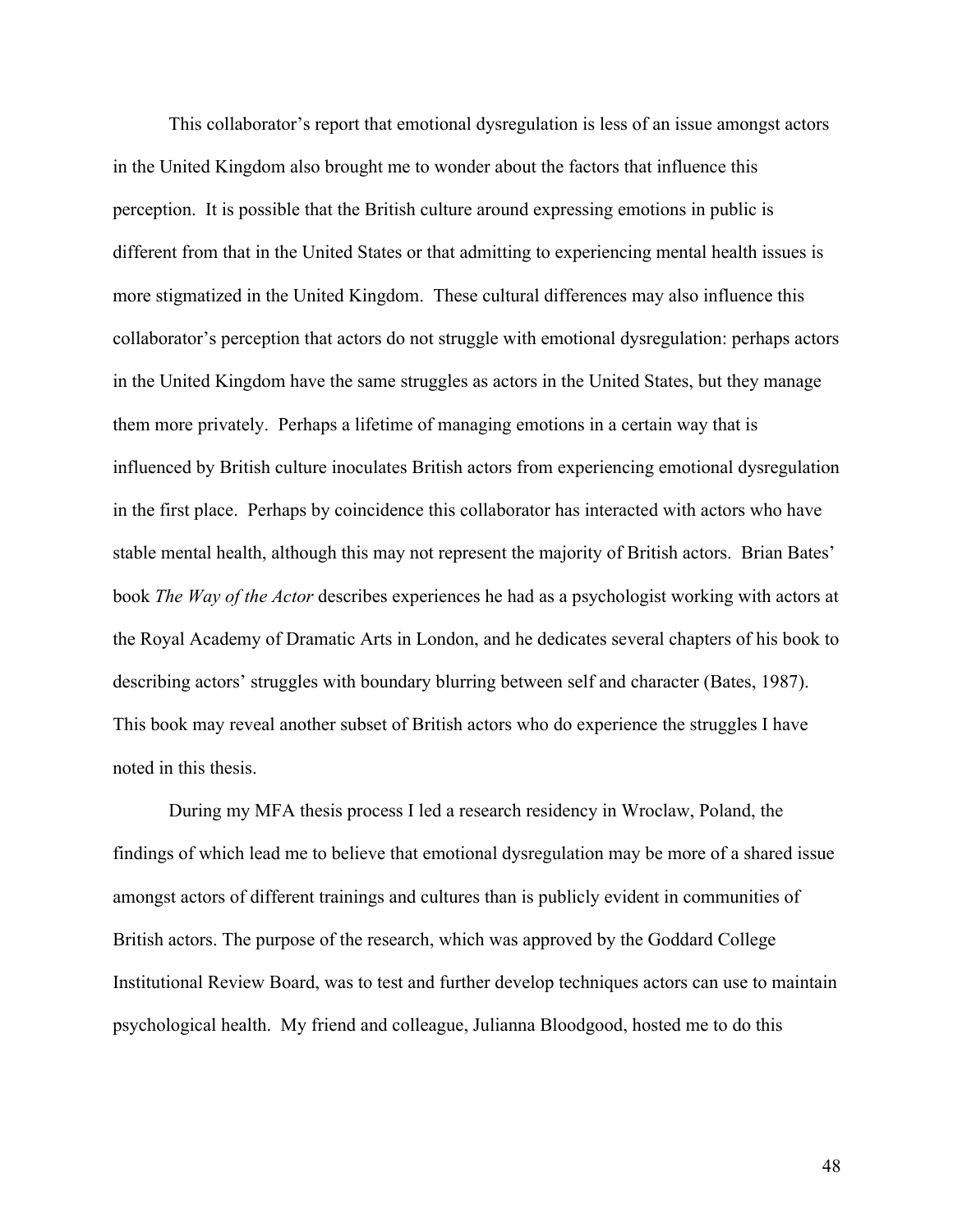research at The Song of the Goat Theatre where she is a resident company member. The research participants were a group of professional actors from Norway, Poland, Spain, and the UK.

All of the research participants came from different cultures including the UK. They also had different acting training backgrounds, however they all reported experiencing boundary blurring between self and character as well as emotional dysregulation while involved in a show that required them to embody intense emotions (Wolf, 2016). It was these destabilizing experiences that drew them to participate in the research.

My research was only one study with six participants, so this hardly represents a majority of European actors. The differences in perception of whether emotional dysregulation is a shared experience amongst actors from different countries and cultures cannot be reconciled with the available research. Additionally, my research and my collaborator's experiences are based in Western culture; these issues may be different or nonexistent in populations of actors from Asian, African, Indian, Australian, or South American cultures.

#### **Subcultures within the United States**

Collaborators brought my attention to subcultures within the United States population of actors that could impact the efficacy of the program. Firstly, there are several differences between actors who mainly work onstage and actors who work in film and television. The creative processes of these performance mediums differ significantly, as do the aesthetics and expectations of casting for these mediums. Because the stresses of acting are slightly different between onstage and on screen actors, it is possible that actors' mental, physical, and emotional health are impacted in different ways depending on the medium they work in most. Because I am an actor who has trained and worked primarily onstage, the Offstage Equilibrium program may be more sensitive toward the needs, experiences, and aesthetics of stage actors. This bias is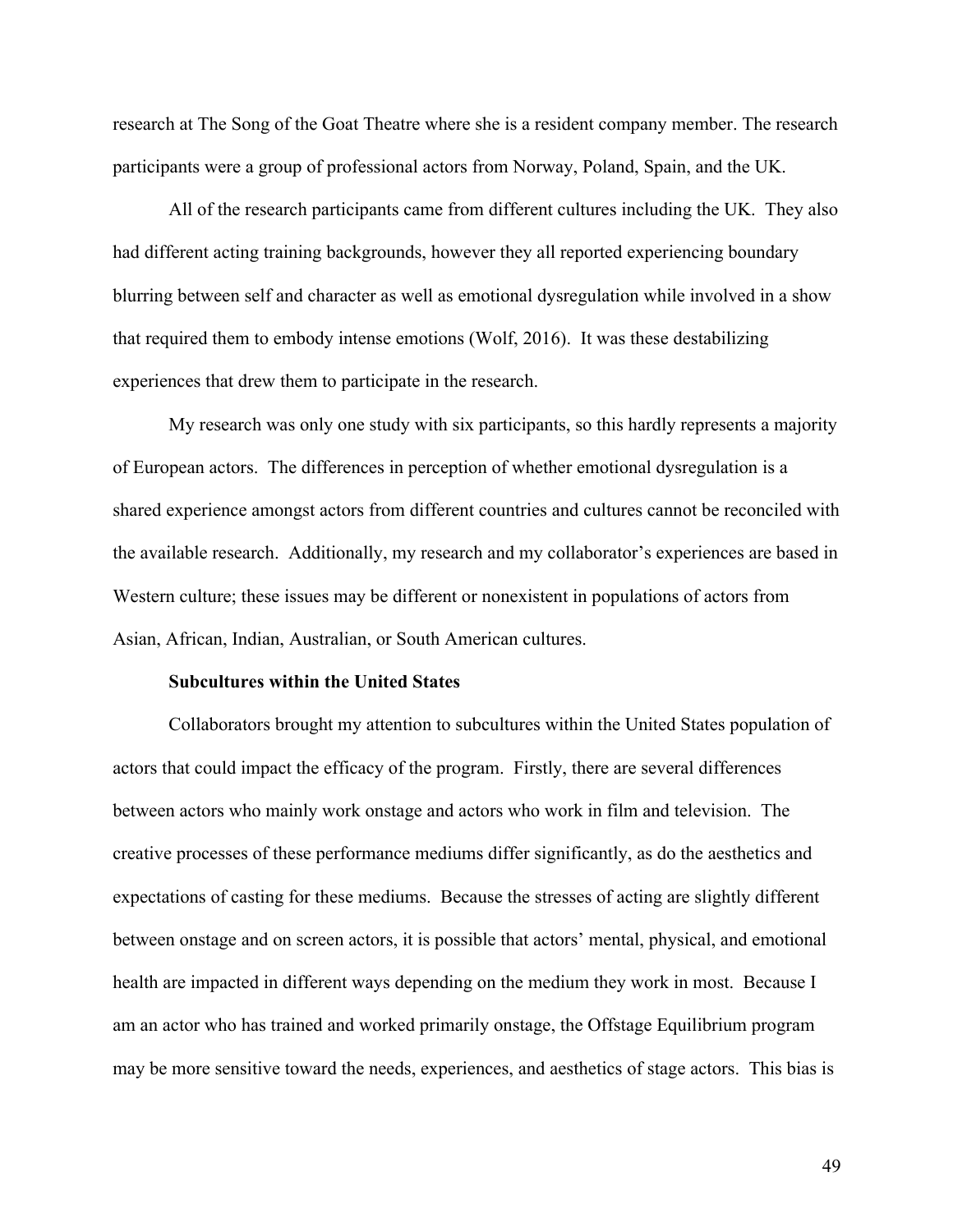evident in the title of the program, which refers to being offstage – not off screen. One question that could be examined in the evaluation of the Offstage Equilibrium program is whether it is equally effective for actors who work on screen and actors who work onstage.

Finally, there is a subculture of actors within the United States that takes pride in losing themselves to the characters they portray and in sustaining the perspective and emotions of the character during daily life. The Offstage Equilibrium program may not be interesting or effective for actors who consider boundary blurring between self and character to be a valuable part of their creative processes. This is one limitation of the program being offered within undergraduate and graduate acting training programs: some universities may make participation required instead of chosen, even for actors who may not be interested in achieving the goals of the program. This is another factor to be considered during the future evaluation of the program.

## **Evaluation Suggestions**

In order for this program to be evaluated in the most objective way, it will be necessary to have an external evaluator design and implement the evaluation. A few suggestions for this evaluation is that it utilize a focus group of students within a first year cohort of acting students in a BFA program. I strongly recommend that the participating students be voluntarily involved in the program, and that the program not be a requirement, for two reasons. First, a major focus of the program is empowering students in setting boundaries and exercising choice within their artistic work. It would therefore be hypocritical of the program to require participation. It is also my belief that experiences are inherently more empowering when they are chosen. Second, students who are voluntarily involved are most likely to be invested in the goals of the program. Some actors may prefer an approach to acting that is antithetical to the program's goals and may not have interest in separating from emotion and character. Participating in the program would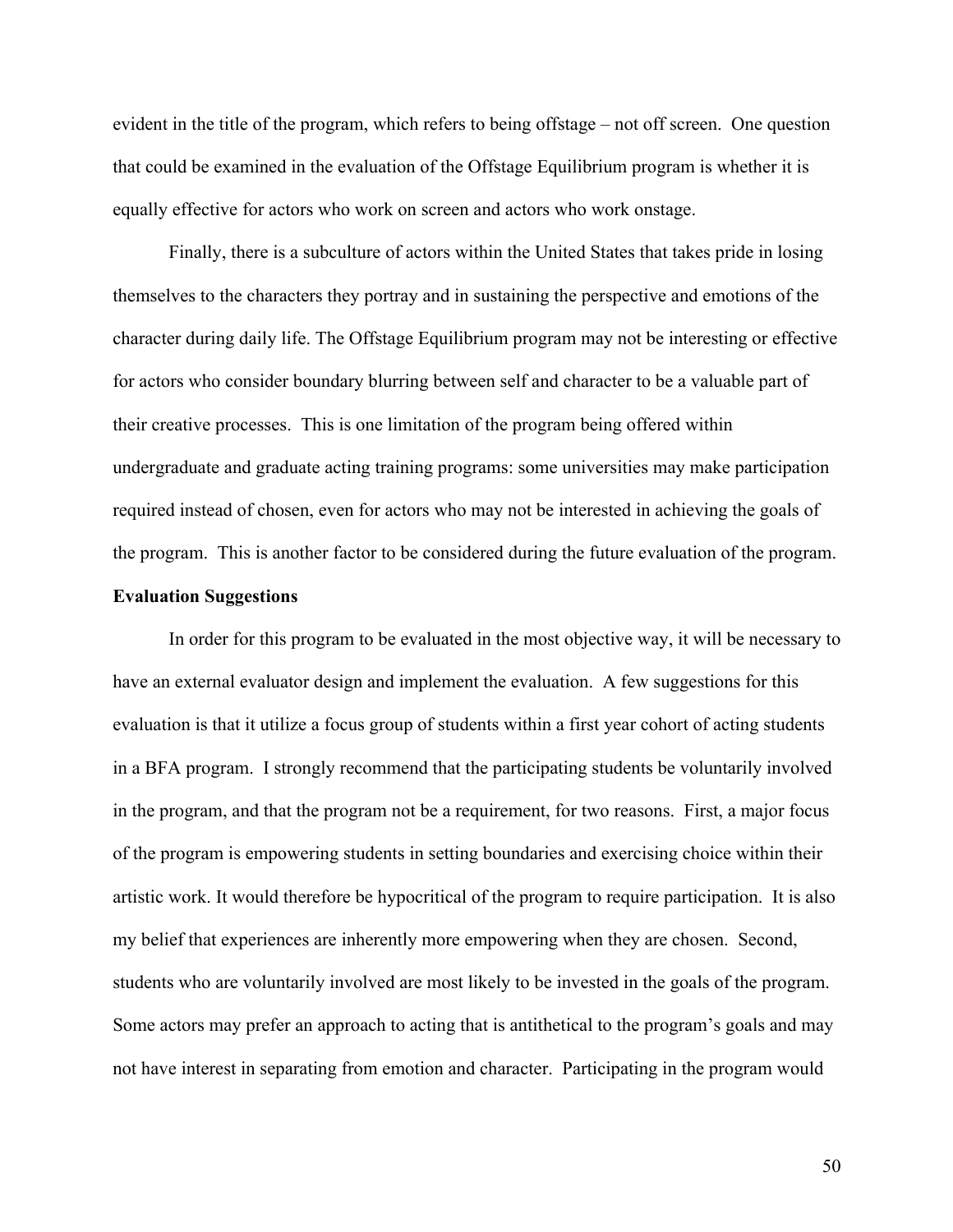likely be frustrating and unhelpful to someone whose creative process is at odds with the program content. Additionally, it may pose challenges to evaluating the efficacy of the program if participants are not interested in working toward the program's goals.

Prior to the program's implementation, I recommend that the participants' baseline mental health and current stress levels be evaluated through some sort of survey assessment tool. Gathering baseline information is an essential part of evaluating whether a program has created change (Church & Rogers, 2006). Surveys could also be utilized to evaluate participant progress toward program goals at several points during the program's implementation and certainly after they have completed all three modules of the program. It may be worthwhile to survey the students about retention and continued utilization of the program's skills a year or more after the program is complete.

It may be helpful for the evaluator to also meet with faculty who teach and/or direct the students to get more perspectives aside from student self-report on whether the program is making an impact.

# **Future Ideas**

After the Offstage Equilibrium program is implemented and evaluated, future iterations of the program could include more exercises to be added to the current three modules, and the addition of other modules that would address issues of substance abuse, self-esteem, perfectionism, and/or body image, which clinical literature notes as relevant issues in populations of actors. If the demand for the program calls for it, a teacher training could also be developed because the program requires a specific skill set of the practitioner who implements it.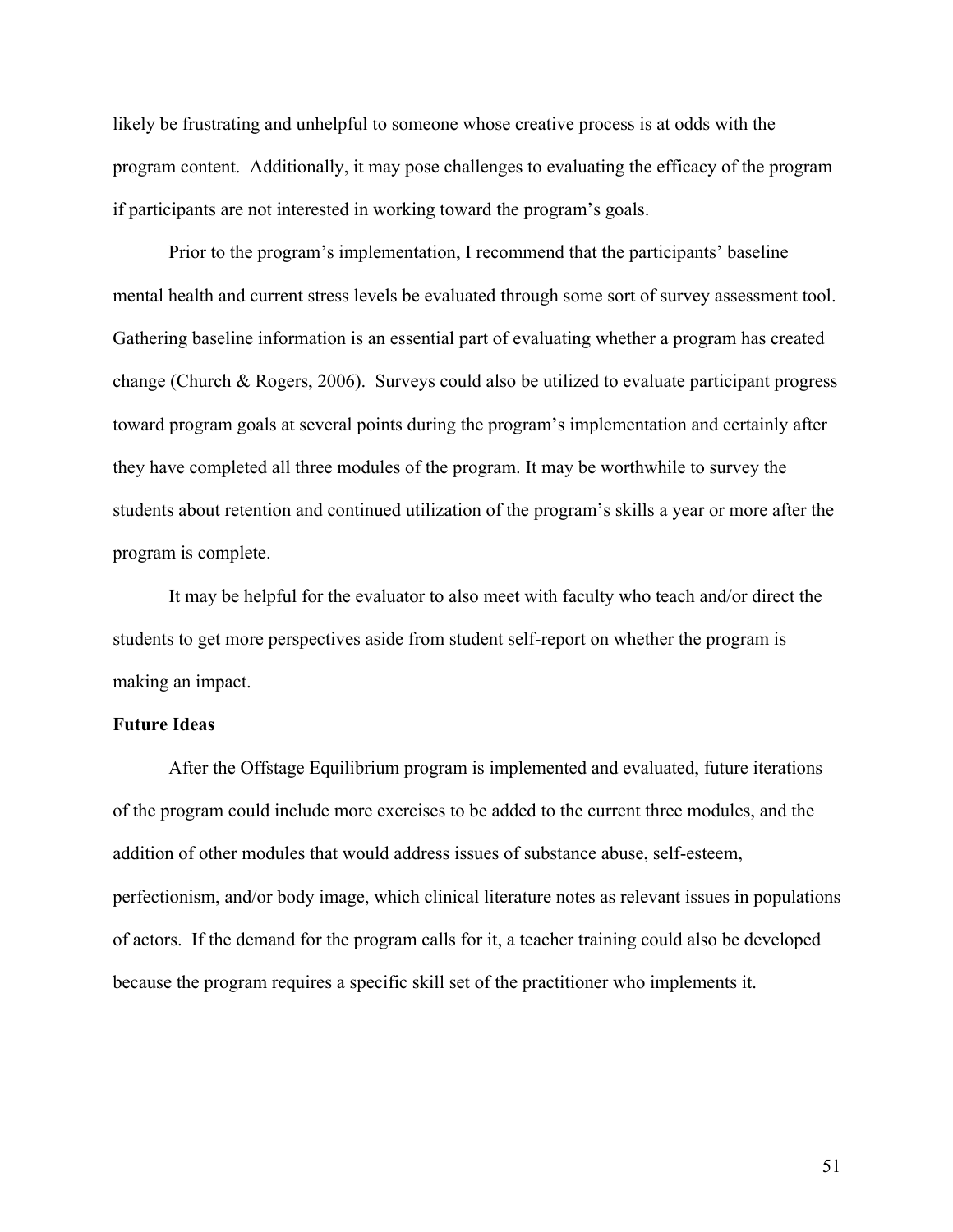## **Conclusion**

For as long as I have been an actor, I have heard stories of my career's casualties – mental breakdowns, overdoses, relational dissolutions – in the news, in books, in dressing rooms, and amongst whispers at cast parties. These stories were always told with an air of inevitability, as though actors were bound to go mad at some point, and no one knew why, but we all knew how it looked. We rarely wondered *if* we would be negatively impacted by our work; most of us wondered *when* it would happen and if we would make a successful rebound from it.

With science advancing our understanding of emotion and the interconnectedness of mind and body, actors can now be empowered with the knowledge of why we are impacted by embodying emotion for our work. This knowledge demystifies a longstanding shadow in the field of theatre, film, and television. Understanding how to navigate this challenge of the profession can help actors not be swallowed by it.

There is currently a movement toward more humane treatment for actors in Hollywood, New York, and Chicago. I believe the professional acting environments that value the mental and physical health of actors are instigating similar changes in acting training programs. As these changes occur, I believe actors can gain the skills to transform the challenges of the profession into an integrated capacity to both express and contain emotion. My greatest desire is that the Offstage Equilibrium program can support this cultural shift.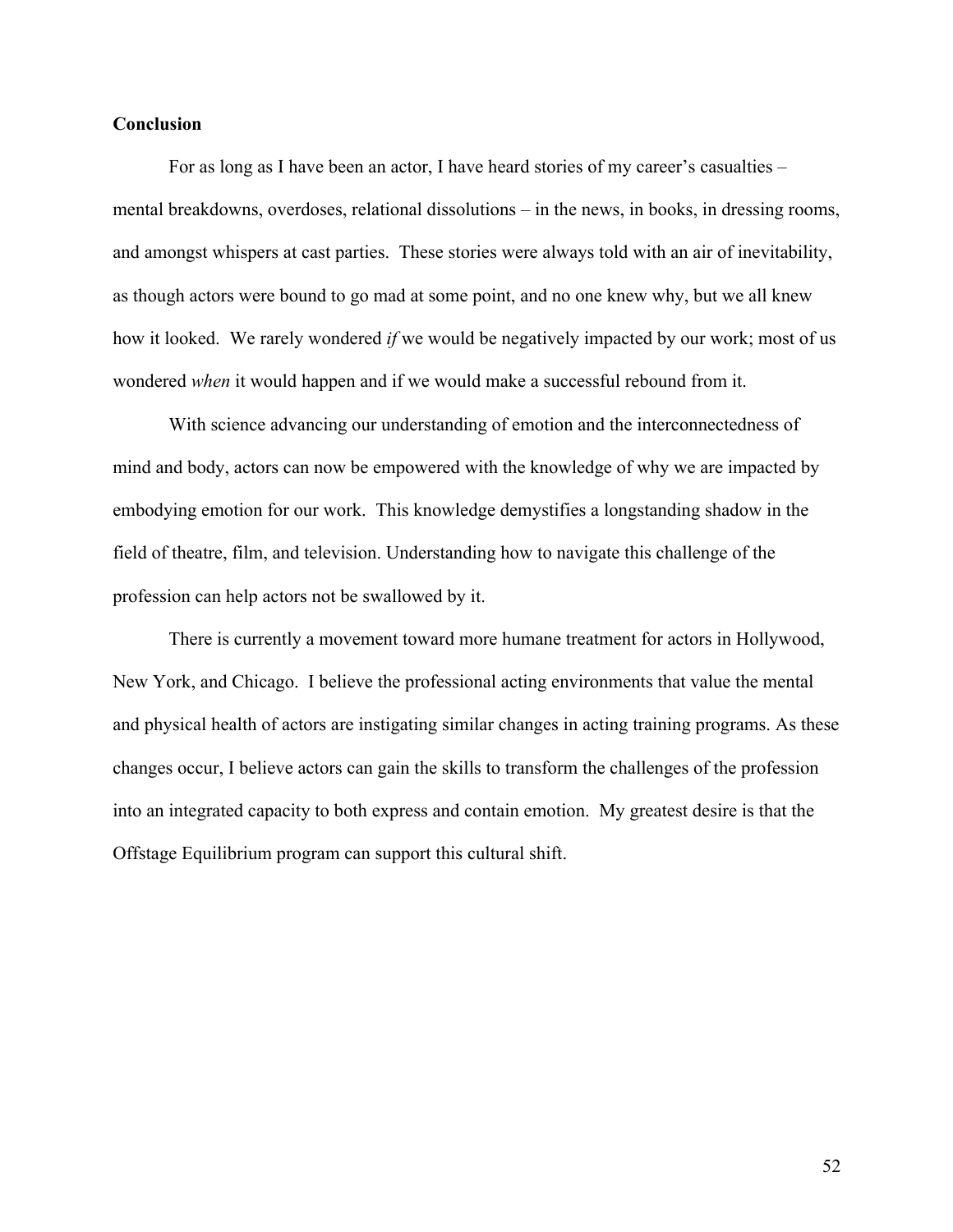### **References**

Aaron, S. (1986). *Stage fright: its role in acting*. Chicago, IL: University of Chicago Press.

- Actor. (2018). In *English Oxford Living Dictionaries*. Retrieved from https://en.oxforddictionaries.com/definition/actor
- American Dance Therapy Association. (2016). About dance/movement therapy. Retrieved from http:// www.adta.org/Default.aspx?pageId=378213
- American Psychiatric Association. (2013). *Diagnostic and statistical manual of mental disorders: DSM-5*. Washington, D.C.: American Psychiatric Association.
- American Psychological Association. (2010). *Publication Manual of the American Psychological Association* (6<sup>th</sup> ed.). Washington, DC: American Psychological Association.
- Amighi, J. K., Loman, S. Lewis, P., & Sossin, K.M.. (1999). *The meaning of movement: Developmental and clinical perspectives of the Kestenberg Movement Profile*. New York: Overseas Publishers Association. ISBN 978 905 700 5282
- Andrews, T. (2017, March 28). The singular, gender-neutral 'they' added to the Associated Press Stylebook. *The Washington Post..* Retrieved from https://www.washingtonpost.com/news/morning-mix/wp/2017/03/28/the-singulargender-neutral-they-added-to-the-associated-pressstylebook/?noredirect=on&utm\_term=.df1442050d94
- Aposhyan, S. (2004). *Body-mind psychotherapy: Principles, techniques, and practical applications.* New York: W. W. Norton & Company.
- Appelhans, B. M., & Luecken, L. J. (2006). Heart rate variability as an index of regulated emotional responding. *Review of General Psychology, 10*(3), 229–240. doi: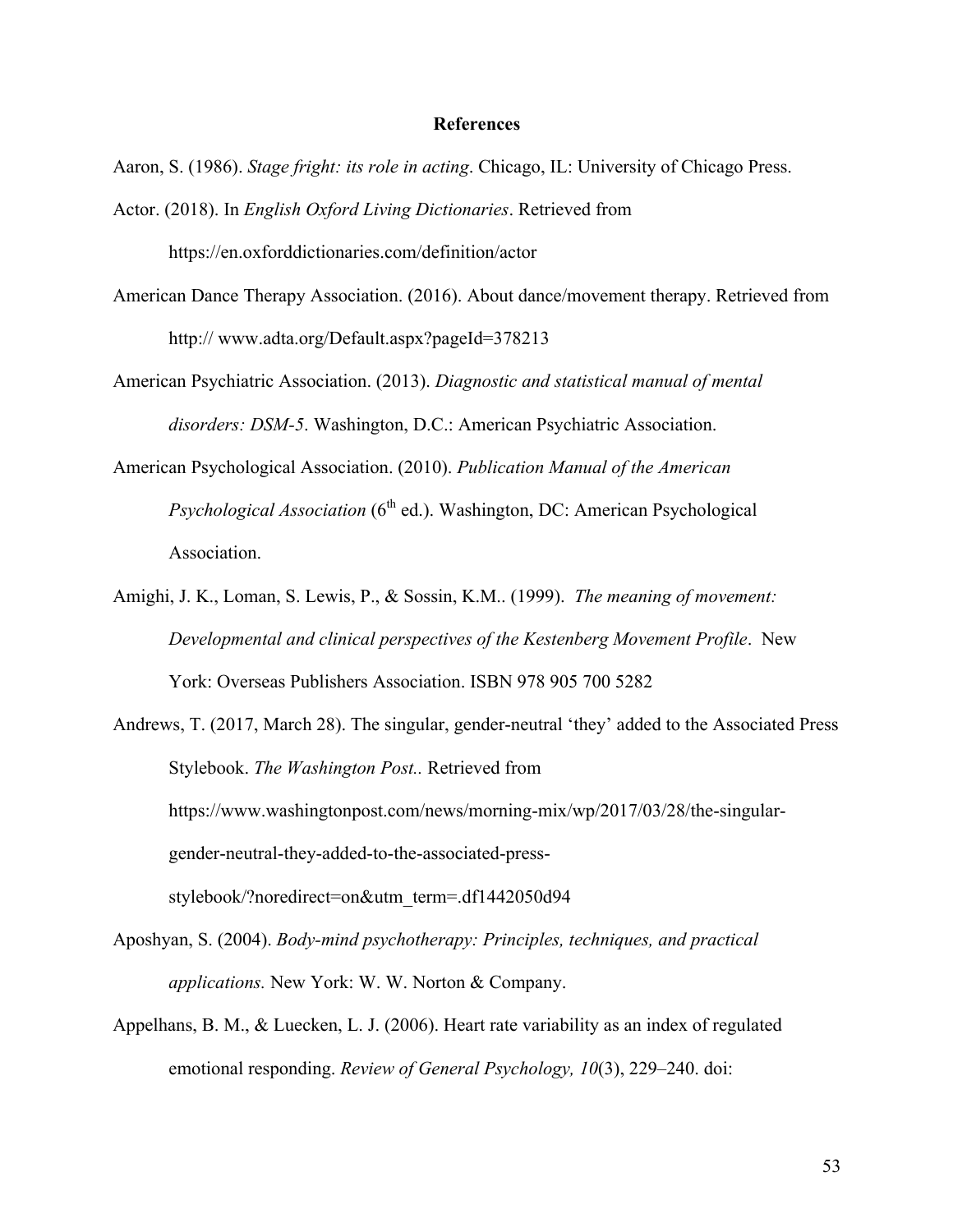10.1037/1089-2680.10.3.229

- Baker, A. K. (2008). *Alba Emoting: A Safe, Effective, and Versatile Technique for Generating Emotions in Acting Performance*. Retrieved from Brigham Young University ScholarsArchive, All Theses and Dissertations. https://scholarsarchive.byu.edu/etd/
- Bennett, J. (2018, January 5). The #MeToo Moment: What's Next?. *The New York Times.*  Retrieved from https://www.nytimes.com/2018/01/05/us/the-metoo-moment-whatsnext.html?rref=collection%2Fseriescollection%2Fmetoomoment&action=click&contentCollection=us&region=stream&module=stream\_unit&ve rsion=latest&contentPlacement=8&pgtype=collection
- Barsalou, L. W. (2008). Grounded cognition. *Annual Review of Psychology, 59*, 617–645.
- Barrett, L.F. (2017). *How Emotions are Made: The Secret Life of the Brain.* Boston, MA: Houghton Mifflin Harcourt.
- Bates, Brian. (1987). "Possession: Finding Inner Selves." *The Way of the Actor: A Path to Knowledge & Power*. 69-84. Boston, MA: Shambhala.
- Berking, M., Wupperman, P., Reichardt, A., Pejic, T., Dippel, A., & Znoj, H. (2008a). Emotionregulation skills as a treatment target in psychotherapy. *Behavior Research and Therapy. 46*(11). 1230-1237.
- Berking, M., Orth, U., Wupperman, P., Meier, L. L., Caspar, F. (2008b). Prospective effects of emotion-regulation skills on emotional adjustment. *Journal of Counseling Psychology, 55*(4), 485-494.
- Bernstein, P.L. (1986). *Theoretical approaches in dance-movement therapy* (Vol. 1). Dubuque, IA: Kendall/Hunt.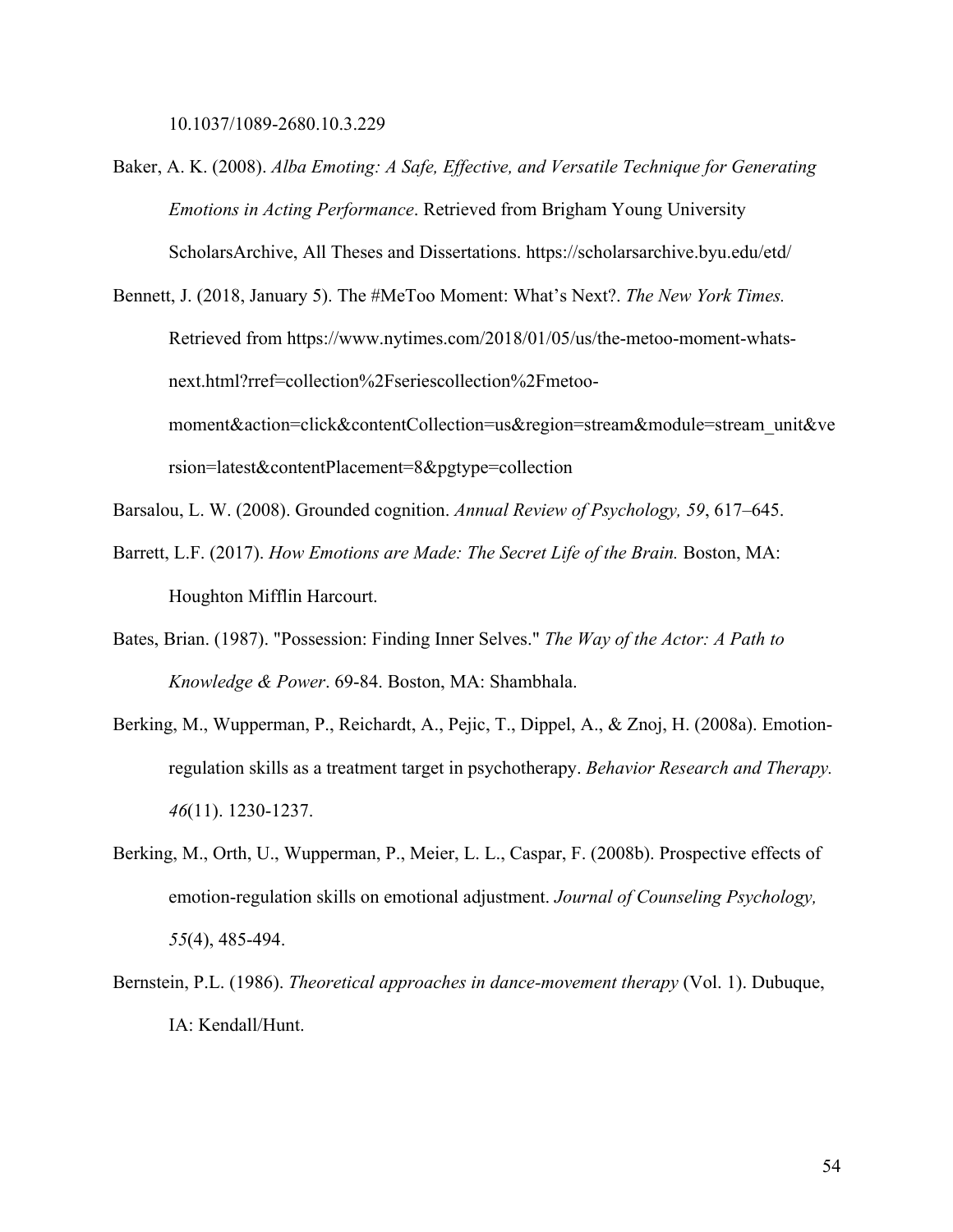- Bloch, S. (1993). ALBA EMOTING: A Psychophysiological Technique to Help Actors Create and Control Real Emotions. *Theatre Topics. 3*(2). 121-138.
- Bloom, S. L. (1997). By the crowd they have been broken, by the crowd they shall be healed: The social transformation of trauma. In R. Tedeschi, C. Park, & L. Calhoun (Eds.), *Posttraumatic growth: Theory and research on change in the aftermath of crises* (pp. 57–71). Mahwah, NJ: Lawrence Erlbaum Associates.
- Boiten, F.A., N.H. Frijda, and C.J. E. Wientjes. (1994). Emotions and Respiratory Patterns: Review and Critical Analysis. *International Journal of Psychophysiology, 17,* 103-128.
- Bononno, G. A., Papa, A., Lalande, M., Westphal, M., & Coifman, K. (2004). The importance of being flexible: The ability to both enhance and suppress emotional expression predicts long-term adjustment. *Psychological Science, 15*(7), 482-487.
- Brown, R. P., Gerbarg, P. L., & Muench, F. (2013). Breathing practices for treatment of psychiatric and stress-related medical conditions. *Psychiatric Clinics of North America, 36*(1), 121–140. doi: 10.1016/ j.psc.2013.01.001
- Burgoyne, S., Poulin, K., & Rearden, A. (1999). The impact of acting on student actors: Boundary blurring, growth, and emotional distress. *Theatre Topics, 9,* 157–179. http://dx.doi.org/10.1353/tt.1999
- Burton, C. L., & Ancelin-Schutzenberger, A. (1977). Nonverbal communication in the verbal and nonverbal interaction: A research approach. American Journal of Dance Therapy,  $1(2)$ ,  $20-24$ .
- Buruck, G., Dörfel, D., Kugler, J., & Brom, S. S. (2016). Enhancing well-being at work: The role of emotion regulation skills as personal resources. *Journal Of Occupational Health Psychology, 21*(4), 480-493. doi:10.1037/ocp0000023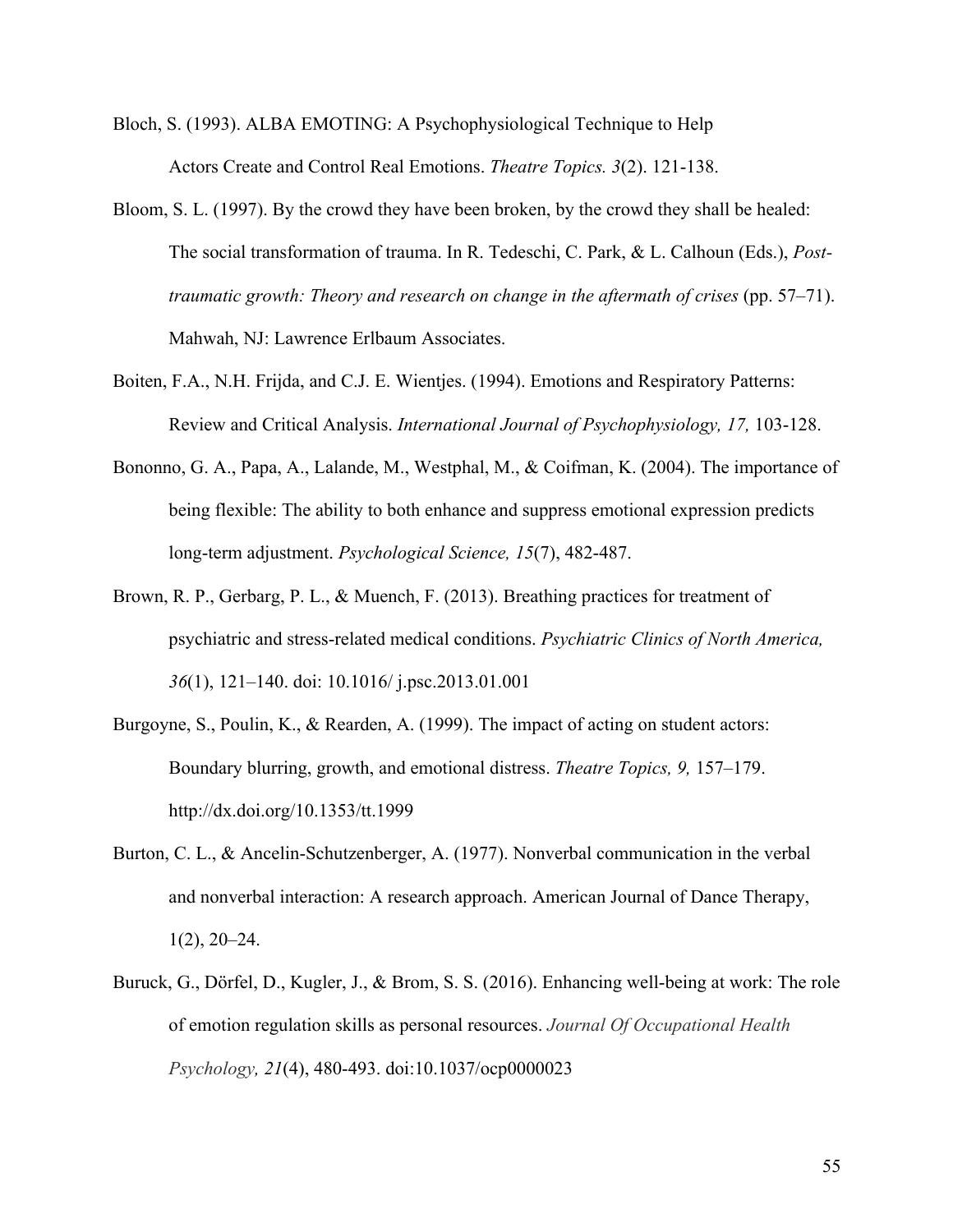- Cacioppo, J. T., & Freberg, L. (2013). "The Troubled Mind: Psychological Disorders." *Discovering Psychology: The Science of Mind*. (pp. 706). Belmont, CA: Wadsworth Cengage.
- Campbell, J. (2013), Symbolism of the Lunar Month. On *Joseph Campbell Audio Collection, Volume 4 – Man and Myth, Lecture 1.4.5 Personal Myths* [CD]. Chicago, IL: Joseph Campbell Foundation. (Recorded at the Analytical Psychiatrists Club on October 22, 1972).
- Carlson, E.A. (1998). A prospective longitudinal study of attachment disorganization/disorientation. *Child Development, 69*, 1107–1128.
- Carlson, E.A., Yates, T.M., & Sroufe, L.A. (2009). Dissociation and development of the self. In P.F. Dell & J.A. O'Neil (Eds.), *Dissociation and the dissociative disorders: DSM-V and beyond* (pp. 39–52). New York, NY: Routledge.
- Carney D. R., Cuddy A. J. C., & Yap A. J. (2010). Power posing brief nonverbal displays affect neuroendocrine levels and risk tolerance. *Psychol. Sci. 21*. 1363–1368. doi:10.1177/0956797610383437
- Carson, S. H., Peterson, J. B., & Higgins, D. M. (2003). Decreased latent inhibition is associated with increased creative achievement in high-functioning individuals. *Journal of Personality and Social Psychology, 85*, 499–506.
- Ceunen, E., Vlaeyen, J., & Van Diest, I. (2016). On the Origin of Interoception. *Front. Psychol., 23*, https://doi.org/10.3389/fpsyg.2016.00743
- Chekhov, M. (1991). *On the Technique of Acting.* M. Gordon & M. Powers (Eds.). New York: NY: Harper Collins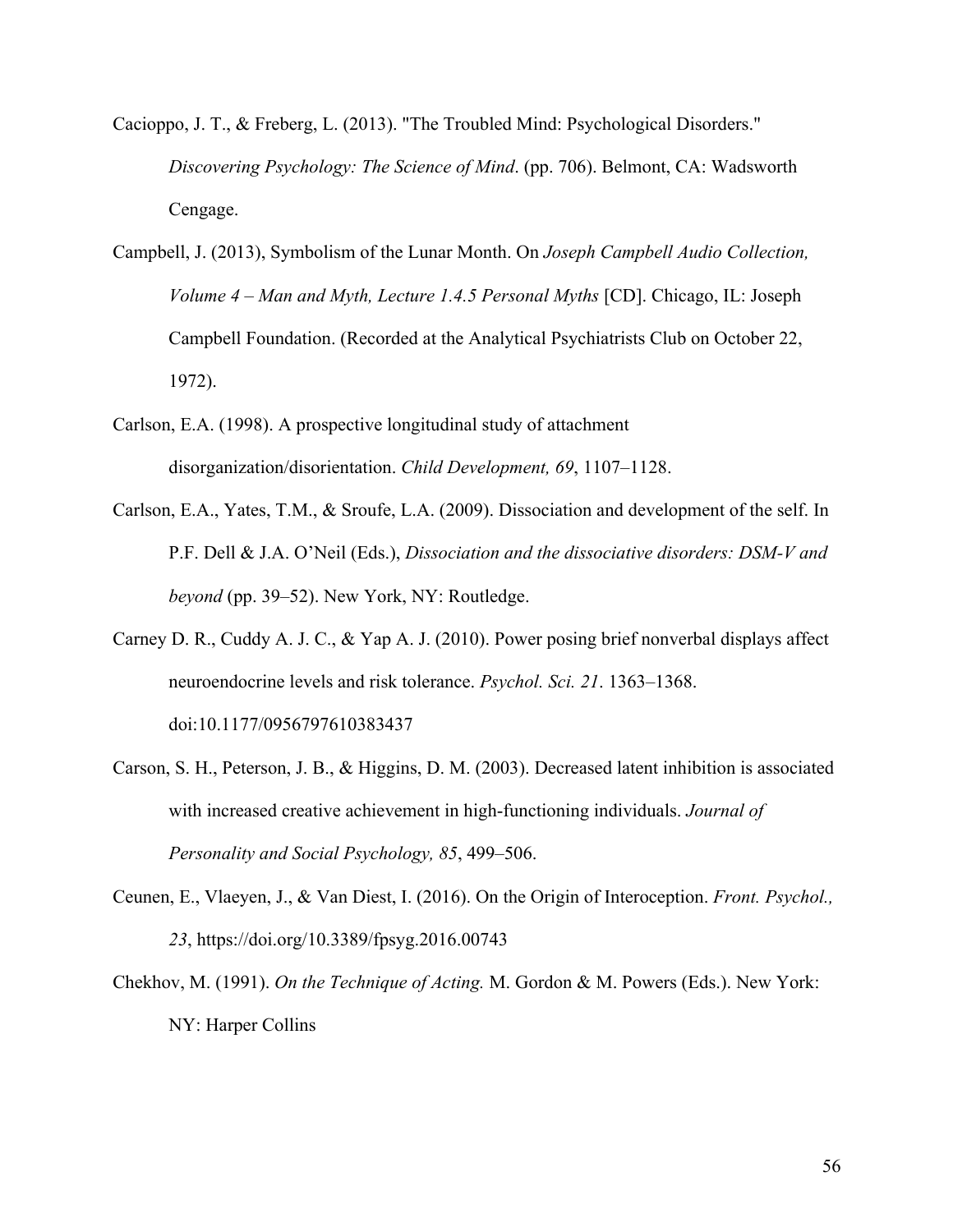- Chen, H. (2005). *Practical program evaluation: Assessing and improving planning, implementation and effectiveness*. Thousand Oaks, CA: Sage.
- Chodorow, J. (1991) *Dance Therapy & Depth Psychology: The Moving Imagination.* New York, NY: Routledge.
- Church, C. & Rogers, M. M. (2006)*. DESIGNING FOR RESULTS: Integrating Monitoring And Evaluation In Conflict Transformation Programs*. Retrieved from https://www.sfcg.org/Documents/manualpart1.pdf
- Clarke, A. J., & Butler, L.T. (2008). Dissociating word stem completion and cued recall as a function of divided attention at retrieval. *Memory, 16*(1), 763-772.
- Cole, P. M., & Deater-Deckard, K. (2009). Emotion regulation, risk, and psychopathology. *Journal of Child Psychology and Psychiatry*, *50*(11), 1327-1330
- Coomarasamy, A., & Khan, K.S. (2004). What is the evidence that postgraduate teaching in evidence based medicine changes anything? A systematic review. *British Medical Journal, 329,* Retrieved from https://www.bmj.com/content/329/7473/1017.
- Corbi, A. (2005). *Addressing Chronic Pain through Effort Modulation: An approach to health Through Laban Movement Analysis.* (Unpublished master's thesis). Retrieved from Columbia College Electronic Library.

Cornell, J. (2006) *Mandala: Luminous Symbols for Healing*. Illinois, US: Quest Books.

- Creswell, J.W. (2013). *Qualitative inquiry and research design: Choosing among five approaches.* (3<sup>rd</sup> Ed.). Thousand Oaks, CA: Sage.
- Culbertson, R. (1995). Embodied memory, transcendence and telling: Recounting trauma, reestablishing the self. *New Literary History, 26*, 169–195.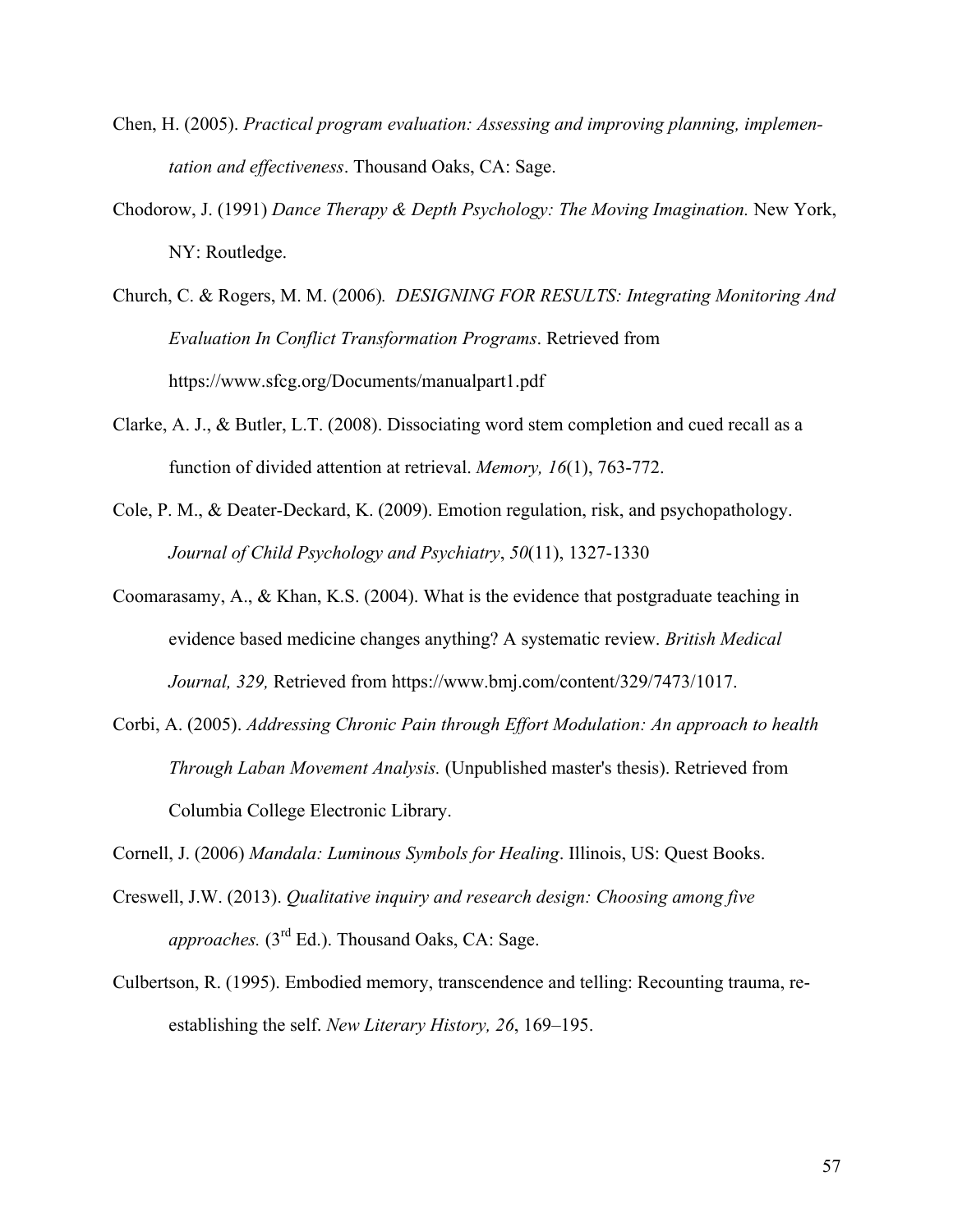- Damasio, A. (1999). *The feeling of what happens: Body and emotion in the making of consciousness.* New York: Harcourt Brace and Company.
- Damasio A., Carvalho G. B. (2013). The nature of feelings: evolutionary and neurobiological origins. *Nat. Rev. Neurosci. 14.* 143–152. 10.1038/nrn3403
- Davidson, R. J., Scherer, K. R., & Goldsmith, H. H. (eds). (2003). *Handbook of affective sciences.* New York: Oxford University Press.
- DePrince, A. P., & Freyd, J. J. (1999). Dissociative tendencies, attention and memory. *Psychological Science, 10*, 449–452.
- deRuiter, M. B., Phaf, R. H., Veltman, D. J., Kok, A., & van Dyck, R. (2003). Attention as a characteristic of nonclinical dissociation: An event-related potential study. *Neuroimage, 19*, 376–390.
- Duclos S. E., Laird J. D. (2001). The deliberate control of emotional experience through control of expressions. *Cogn. Emot. 15.* 27–56. doi:10.1080/0269993004200088
- Ekman, P. (2007) *Emotions Revealed, Second Edition: Recognizing Faces and Feelings to Improve Communication and Emotional Life.* New York, NY: Owl Books, Henry Holt and Company.
- Ekman, P., & Lama, D. (2009). *Emotional awareness: Overcoming the obstacles to psychological balance.* New York: Holt Paperbacks.
- Eliade, M. (2004). *Shamanism: Archaic Techniques of Ecstasy*. Princeton, NJ: Princeton University Press.
- Ellis, D., & Mills, R. (2016, July 19). *Actors highly vulnerable to mental health problems.* Retrieved from https://www.adelaide.edu.au/news/news86362.html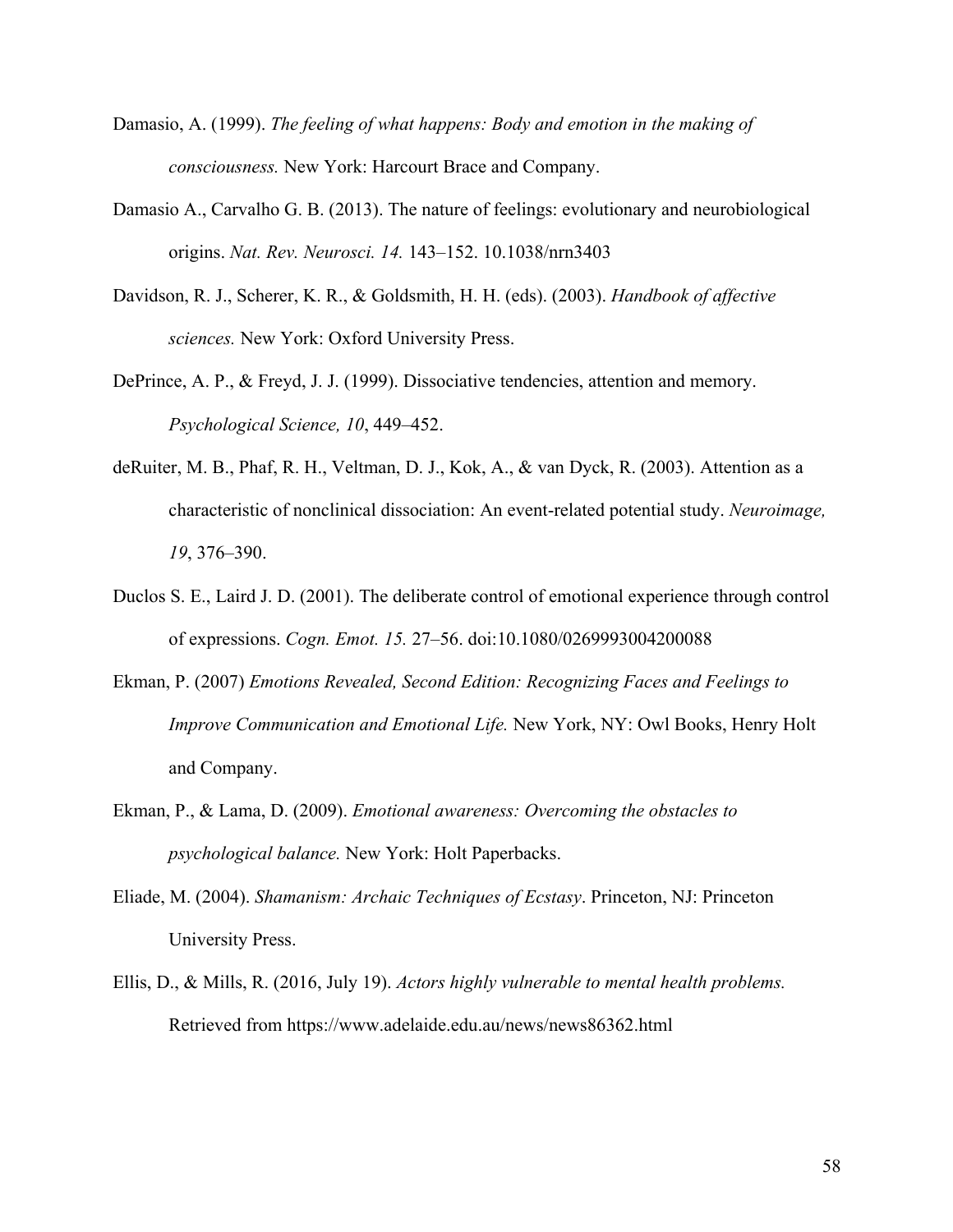- Ellsworth, P. C., & Scherer, K. R. (2003). Appraisal processes in emotion. In R. J. Davidson, K. R. Scherer, & H. H. Goldsmith (Eds.), *Handbook of affective sciences* (pp. 572-595). New York: Oxford University Press
- EMDR Institute, Inc. (2018). *What is EMDR?* Retrieved from http://www.emdr.com/what-isemdr/
- Endler, N. S., & Parker, J. D. A. (1990). *Coping inventory for stressful situations: Manual* (2<sup>nd</sup>) ed.). Toronto: Multi-Health Systems.
- Eusanio, J., Thomson, P., & Jaque, S. V. (2014). Perfectionism, Shame, and Self-concept in Dancers A Mediation Analysis. *Journal Of Dance Medicine & Science, 18*(3), 106. doi:10.12678/1089-313X.18.3.106
- Farina, B., Speranza, A. M., Imperatori, C., Quintiliani, M. I., & Marca, G. D. (2015). Change in heart rate variability after adult attachment interview in dissociative patients. *Journal of Trauma and Dissociation, 16*, 170-180. Available from http://dx.doi.org/10.1080/15299732.2014.975309.
- Galati, D., Scherer, K.R., & Ricci-Bitti, P.E. (1997). Voluntary Facial Expression of Emotion: Comparing Congenitally Blind with Normally Sighted Encoders. *Journal of Personality and Social Psychology, 73*, 1363-1379.
- Geer, R. O. (1993). Dealing with Emotional Hangover: Cool-down and the Performance Cycle in Acting. *Theatre Topics, 3*(2), 147-158.
- Gevirtz, R. (2013). The promise of heart rate variability biofeedback: Evidence based applications. *Biofeedback, 41*, 110–120. doi:10.5298/ 1081-5937-41.3.01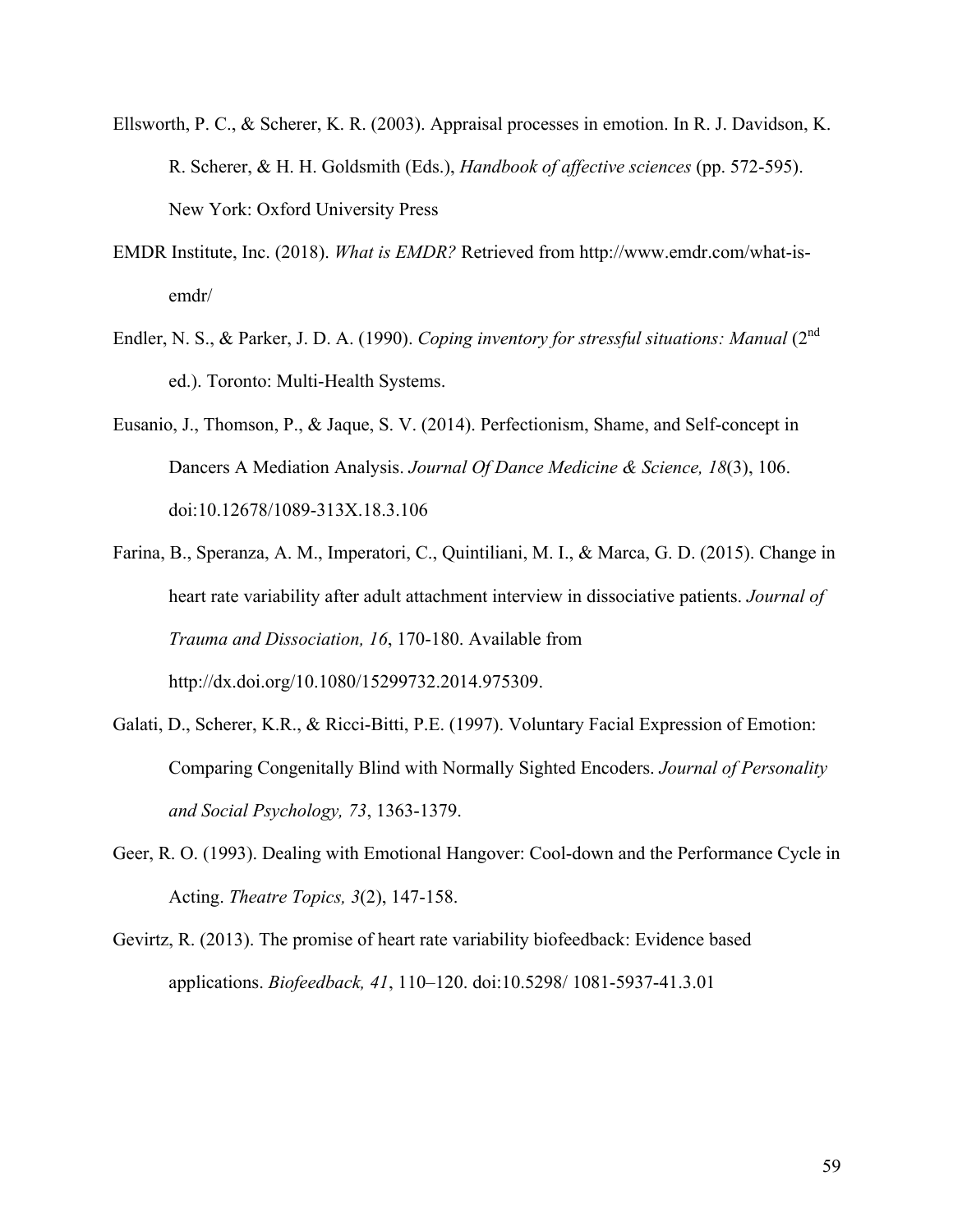- Giesbrecht, T., Geraerts, E., & Merckelbach, H. (2007). Dissociation, memory commission errors, and heightened autonomic reactivity. *Psychiatry Research, 150*(3), 277 285. Available from http://dx.doi.org/10.1016/j.psychres.2006.04.016
- Golland, Y., Keissar, K., & Levit-Binnun, N. (2014). Studying the dynamics of autonomic activity during emotional experience. *Psychophysiology,* 51(11), 1101-1111. Available from http://dx.doi.org/10.1111/psyp.12261
- Gratz, K. L., & Roemer, L. (2004). Multidimensional assessment of emotional regulation and dysregulation: Development factor structure, and initial validation of the difficulties in emotion regulation scale. *Journal of Psycho pathology and Behavioral Assessment, 26*(1), 41-54.
- Greenberg, L. S. (2011). *Theories of psychotherapy. Emotion-focused therapy.* Washington, DC, US: American Psychological Association.
- Gross, J. J. (2002). Emotion regulation: Affective, cognitive, and social consequences. *Psychophysiology, 39*, 281–291. doi: 10.1017.S0048577201393198
- Hackney, P. (1998). *Making connections: Total body integration through Bartenieff Fundamentals.* Gordon and Breach.
- Harris, A.L. (2009). *The development of Laban-based choreography: implications for effort modulation in health and healing.* (Unpublished master's thesis). Retrieved from Columbia College Electronic Library.

Harrison, M. 1998. *The Language of Theatre*. London: Routledge.

Hannah, M. T., Domino, G., Hanson, R., & Hannah, W. (1994). Acting and personality change: The measurement of change in self-perceived personality characteristics during the actors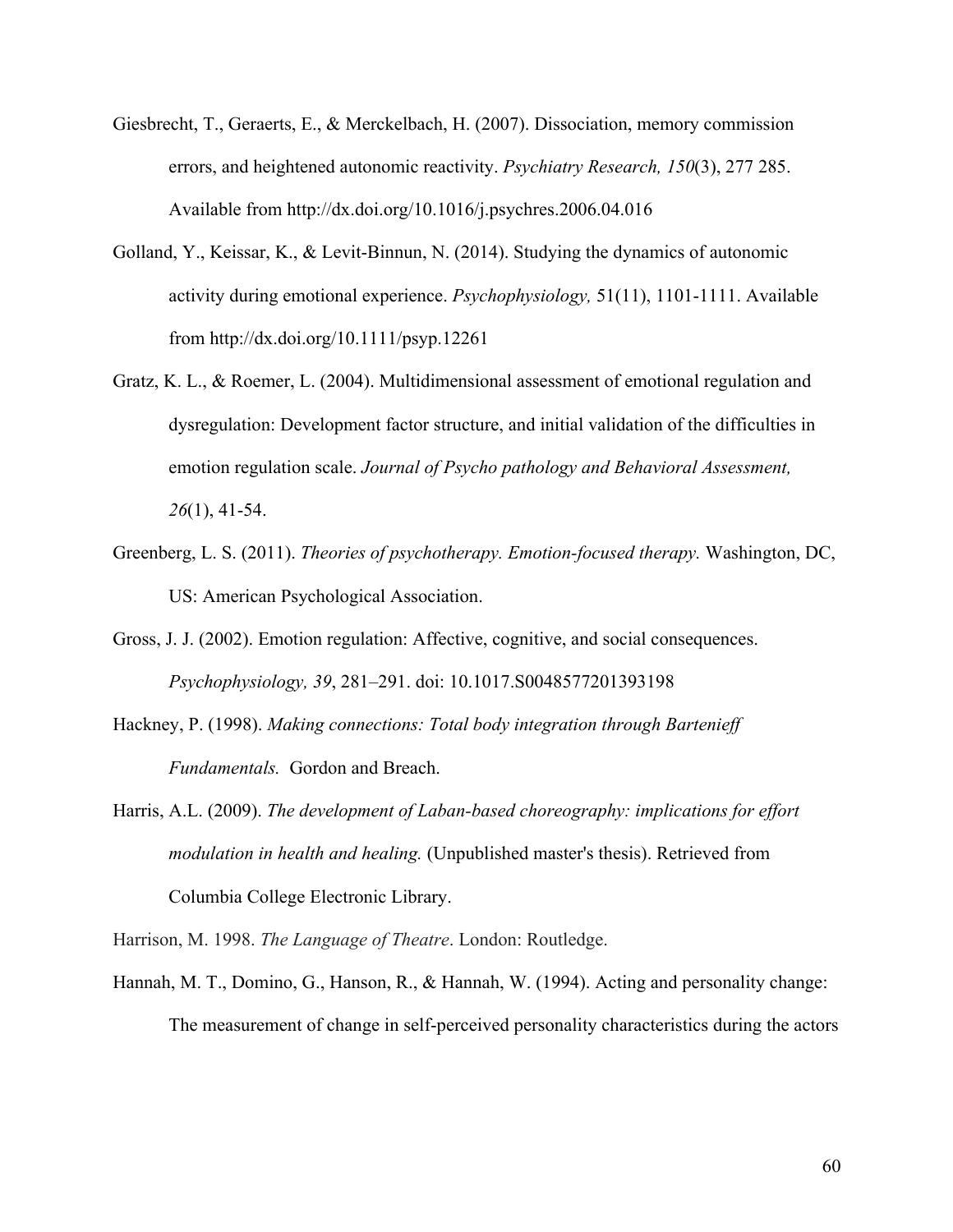character development process. *Journal of Research in Personality, 28,* 277–286. http://dx.doi.org/10.1006/ jrpe.1994.1020

- Herrero, N., Gadea, M., Rodríguez-Alarcón, G., Espert, R., & Salvador, A. (2010). What happens when we get angry? Hormonal, cardiovascular and asymmetrical brain responses. *Hormones and Behavior*, *57*(3): 276. DOI: [10.1016/j.yhbeh.2009.12.008](http://dx.doi.org/10.1016/j.yhbeh.2009.12.008)
- Hetzler, E.T. (2008). Actors and emotion in performance. *Studies in Theatre and Performance, 28*(1), 59-78. Available from http://dx.doi.org/10.1386/stap.28.1.59/3
- Hsu, C., Sandford, B.A. (2007). The delphi technique: Making sense of consensus. *Practical Assessment, Research & Evaluation, 12 (10).* Retrieved from http://pareonline.net/pdf/v12n10.pdf
- Ivecevic, Z., & Brackett, M. A. (2015). Predicting creativity: Interactive effects of openness to experience and emotional regulation ability. *Psychology of Aesthetics, Creativity, and the Arts, 9*(4), 480-487. Available from http:dxdoi.org/10.1037/a0039826
- Jamison, K. R. (1997). Manic depressive illness and creativity. *Scientific American Special Issue*, *7*(1), 44.
- Johnson, R. A. (1986) *Inner Work: Using Dream and Active Imagination for Personal Growth.*  New York, NY: Harper One.
- Jorba-Galdos, L. (2014). Creativity and dissociation. Dance/movement therapy interventions for the treatment of compartmentalized dissociation. *The Arts In Psychotherapy*, *41*(5), 467- 477. doi:10.1016/j.aip.2014.09.003
- Jung, C.G., & von Franz, M.-L. (1964). *Man and His Symbols.* New York, NY: Dell Publishing.
- Kalawski, J. P. (2011). Using Alba Emoting™ to work with emotions in psychotherapy. *Clinical Psychology & Psychotherapy*, *20*(2), 180–187. doi:10.1002/cpp.790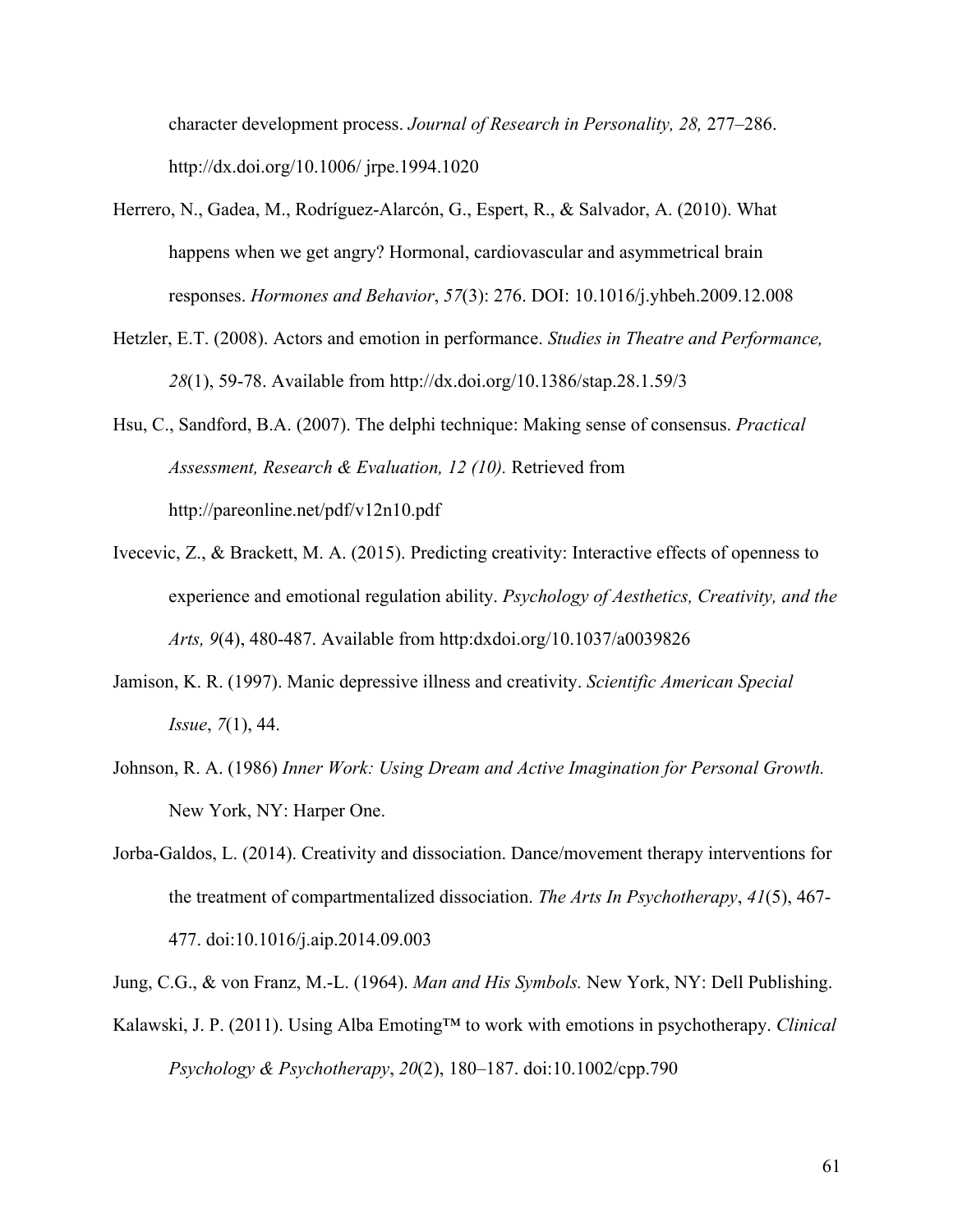- Koch S. C. (2014). Rhythm is it: effects of dynamic body feedback on affect and attitudes. *Front. Psychol. 5*:537. doi:10.3389/fpsyg.2014.00537
- Koch S. C., Fuchs T., & Summa M. (2014). Body memory and kinesthetic body feedback: the impact of light versus strong movement qualities on affect and cognition. *Mem. Stud. 7*, 272–284. doi:10.1177/1750698014530618
- Kornblum, R. (2002). *Disarming the playground: Violence prevention through movement and pro-social skills. Activity book.* Oklahoma City, OK: Wood & Barnes Publishing.
- Kreibig, S. (2010). Autonomic nervous system activity in emotion: A review. *Biological Psychology, 84*(3), 394-421.
- Laban, R. (1980). *The mastery of movement*. (4<sup>th</sup> rev. ed.). Estover, Plymouth, England: Macdonald & Evans, Ltd. (Original work published in 1950)
- Lambert, M. V., Senior, C., Phillips, M. L., Sierra, M., Hunter, E., & David, A. S. (2001). Visual imagery and depersonalization. *Psychopathology, 34*, 259–264.
- Laycock, Joseph. (2015) *Spirit Possession around the World: Possession, Communion, and Demon Expulsion across Cultures*. Santa Barbara, CA: ABC-CLIO
- Lehrer, P. M., & Gevirtz, R. (2014). Heart rate variability biofeedback: How and why does it work? *Frontiers in Psychology, 5*. doi:10.3389/ fpsyg.2014.00756
- Lehrer, P., Karavidas, M., Lu, S. E., Vaschillo, E., Vaschillo, B., & Cheng, A. (2010). Cardiac data increase association between self-report and both expert ratings of task load and task performance in flight simulator tasks: An exploratory study. *International Journal of Psychophysiology, 76*(2), 80–87.
- Lerner, H. (2004). Themes of early parent loss in My Life as a Dog. *Psychoanalytic Psychology, 21*, 463–472.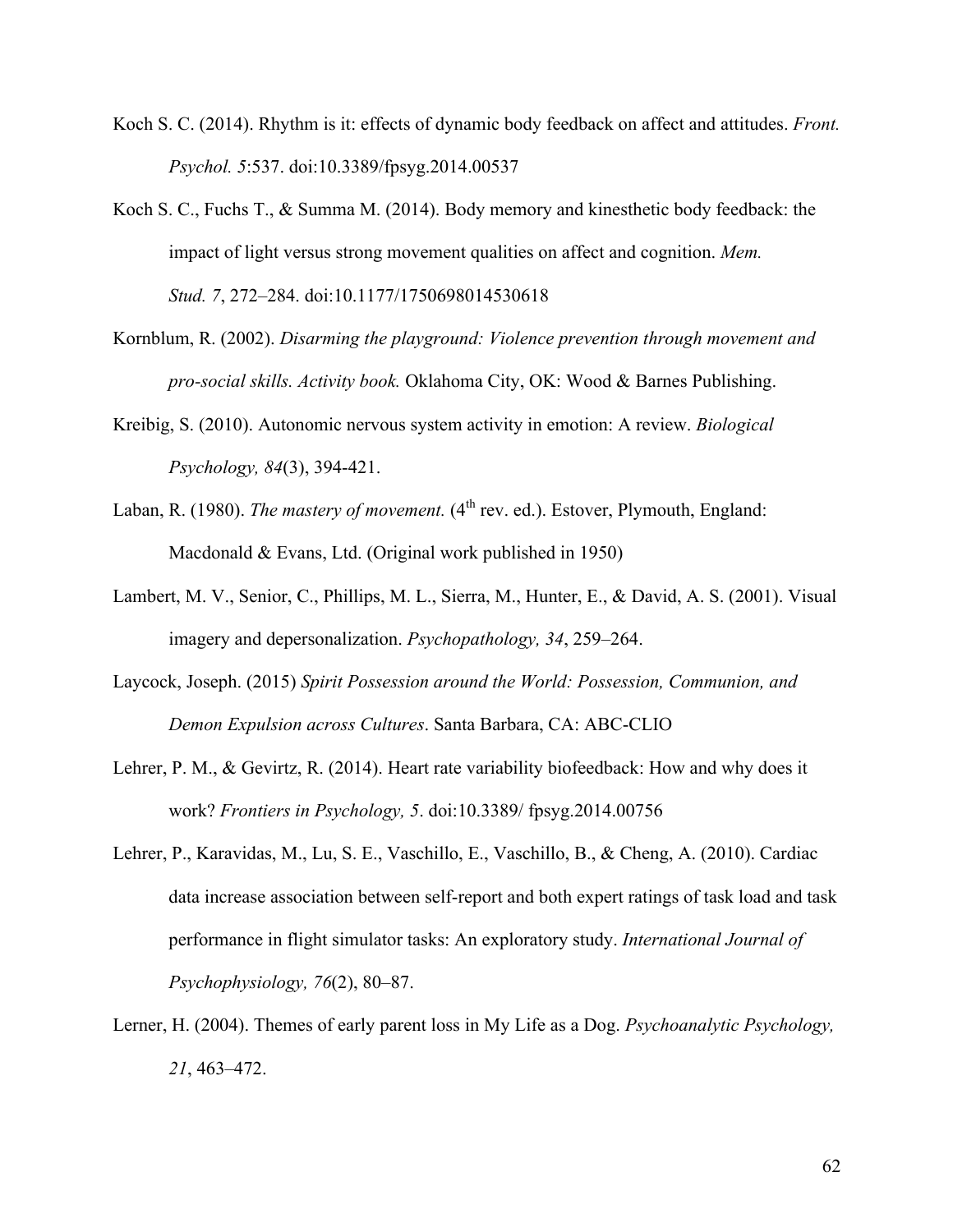- Levenson, R. W. (2003). Autonomic specificity and emotion. In R. J. Davidson, K. R. Scherer, & H. H. Goldsmith (Eds.), *Handbook of affective sciences* (pp. 212-224). New York: Oxford University Press.
- Levenson, R.W., Ekman, P., & Friesen, W. (1990). Voluntary facial action generates emotionspecific autonomic nervous system activity. *Psychophysiology, 27*(4). 363-384.
- Levenson, R.W., Ekman, P., Heider, K., & Friesen, W. (1992) Emotion and Autonomic Nervous System Activity in the Minangkabau of West Sumatra. *Journal of Personallity and Social Psychology, 62*(6). 972-988.
- Levy, F. (2005). *Dance movement therapy: A healing art*. Reston, CA: The American Alliance for Health, Physical Education, Recreation, and Dance.
- Linehan, M. M. (2015). *DBT Skills Training Manual, Second Edition*. New York, NY: The Guilford Press.
- Litchfield, P. M. (2003). A brief overview of the chemistry of respiration and the breathing heart wave. *California Biofeedback, 19*(1), 1–11.
- Lopez, R. (2016, January 19). Not in Our Theatre: The Fight Against Sexual Harrassment. *American Theatre.* Retrieved from https://www.americantheatre.org/2016/01/19/not-inour-theatre-the-fight-against-sexual-harassment/
- Lupien, S. J., Fiocco, A., Wan, N., Maheu, F., Lord, C., Scramek, T., et al. (2004) Stress hormones and human memory function across the lifespan. *Psychoneuroendocrinology, 30*(3), 225-242.
- Lynn, S. J., & Rhue, J. W. (1988). Fantasy proneness: Hypnosis, developmental antecedents and psychopathology. *American Psychologist, 43*, 35–40.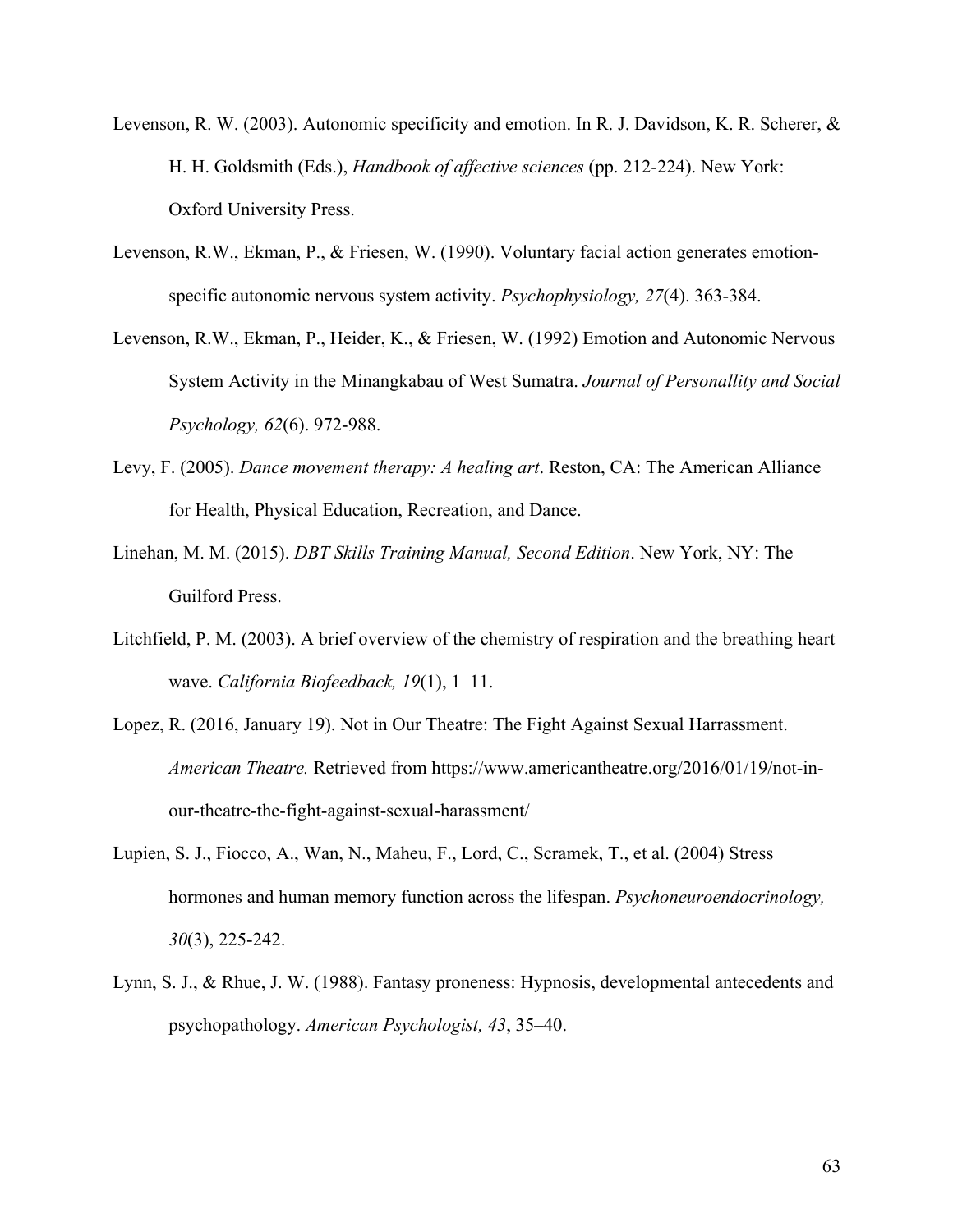- Macfie, J., Cicchetti, D., & Toth, S.L. (2001). The development of dissociation in maltreated preschool-aged children. *Development and Psychopathology, 13*, 233–254.
- Mackelden, A. (2018, January 7). The TIME'S UP Legal Defense Fund Has Reached Its \$15 Million Fundraising Goal. *Elle.* Retrieved from https://www.elle.com/culture/celebrities/a14769712/times-up-legal-defense-fundreached-their-15-million-goal/
- Macklem, G. L. (2008). Emotional dysregulation. In G. L. Macklem, Practitioner`s guide to emotion regulation in school-aged children (p. 13-20). Springer.
- Main, M., Goldwyn, R., & Hesse, E. (2003). *Adult attachment scoring and classification systems.* Unpublished manuscript, University of California at Berkeley.
- Mandell, J. (2017). Too hot not to cool down: most actors methodically warm up for taxing performances. But what do they do to recoup reality?. *American Theatre*, (3). 38-42.
- Manford, B. (2014). Insecure attachment and borderline personality disorder: Working with dissociation and the 'capacity to think'. *Body, Movement And Dance In Psychotherapy*, *9*(2), 93-105. doi:10.1080/17432979.2014.891261
- Marchant-Haycox, S. E., & Wilson, G. D. (1992). Personality and stress in performing artists. *Personality and Individual Differences, 13,* 1061– 1068. http://dx.doi.org/10.1016/0191- 8869 (92)90021-G
- May, R. (1970). Psychotherapy and the Daimonic. In J. Campbell (Ed.), *Myths, Dreams, and Religion*. New York: E.P. Dutton
- Mayfield, K. (1996). "Introduction." *Smart Actors, Foolish Choices: A Self-Help Guide to Coping with the Emotional Stresses of the Business.* 1<sup>st</sup> Ed. Toronto, CA: Back Stage Books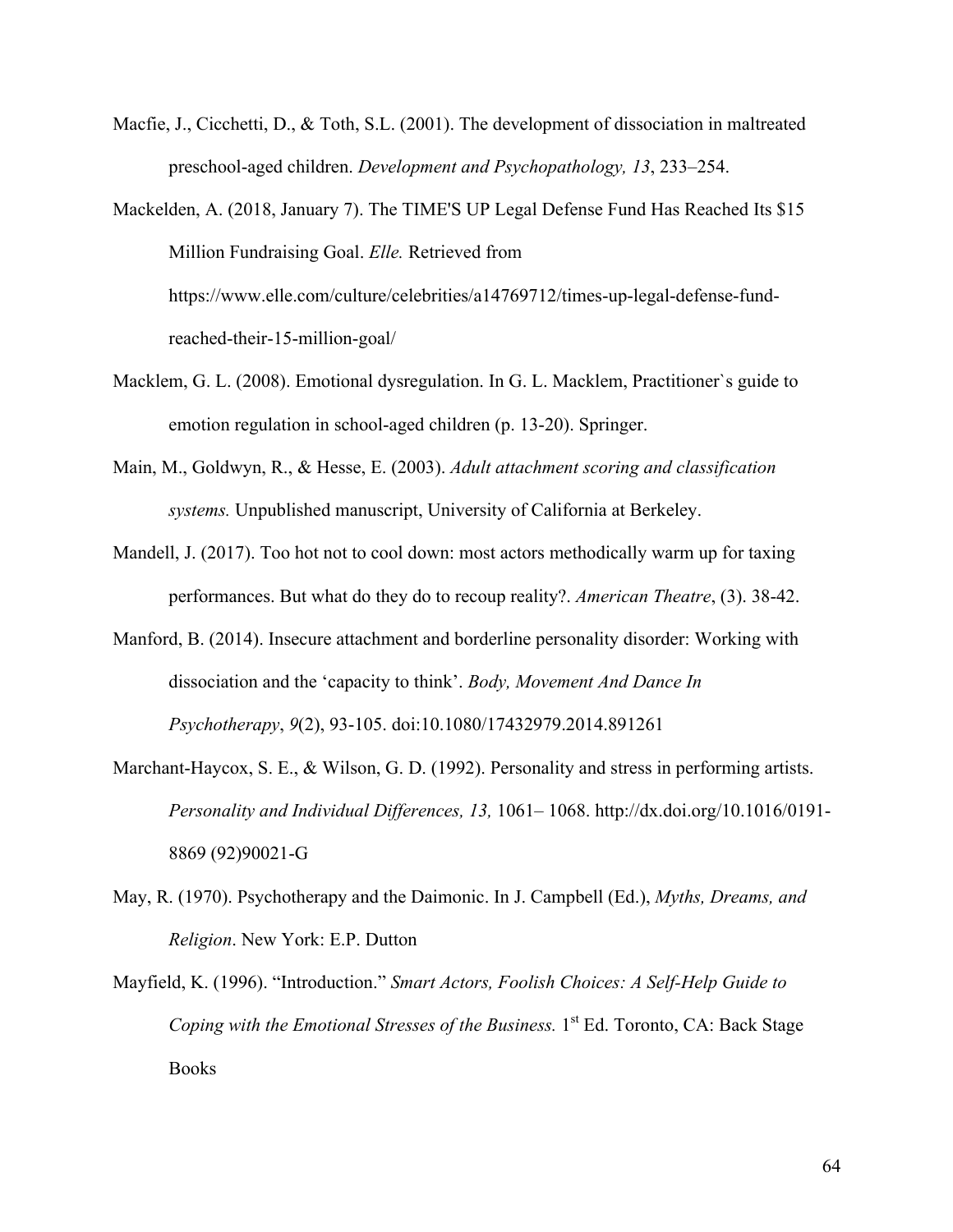- Miotto, G. M. (2005). Bearing witness and healing through creativity. *Family Medicine, 37*, 320– 321.
- Moskowitz, G.B., Grant, H.,(Eds. 2009). *The Psychology of goals*. New York, NY:Guilford Press.
- Myers, L., Fleming, M., Lancman, M., Perrine, K. and Lancman, M. (2013). Stress coping strategies in patients with psychogenic non-epileptic seizures and how they relate to trauma symptoms, alexithymia, anger and mood. *Seizure, 22,* 634-639. Available from http://dx.doi.org/10.1016/j.seizure.2013.04018
- Nagel, J.J. (2009). How to Destroy Creativity in Music Students: the Need for Emotional and Psychological Support Services in Music Schools. *Medical Problems of Performing Artists, 24*(1), 15-17.
- Navarro, P. (2017). *You, Me, and We: An artistic inquiry exploring embodied self awareness.* (Unpublished master's thesis). Retrieved from Columbia College Electronic Library.
- Nazarewicz, J., Verdejo-Garcia, A., & Giummarra, M. J. (2015). Sympathetic pain? A role of poor parasympathetic nervous system engagement in vicarious pain states. *Psychophysiology, 52*(11), 1529–1537. doi: 10.1111/psyp.12516
- Newlove, J. & Dalby, J. (2004). *Laban for all*. NY: Routledge.
- Ogawa, J.R., Sroufe, L.A., Weinfeld, N.S., Carlson, E.A., & Egeland, B. (1997). Development and the fragmented self: Longitudinal study of dissociative symptomatology in a nonclinical sample. *Development & Psychopathology, 9*(4), 855–879.
- Olpin, M., & Hessen, M. (2013). *Stress Management for Life: A research-based, experiential approach* (3<sup>rd</sup> ed.). Belmont, CA: Wadsworth, Cengage Learning.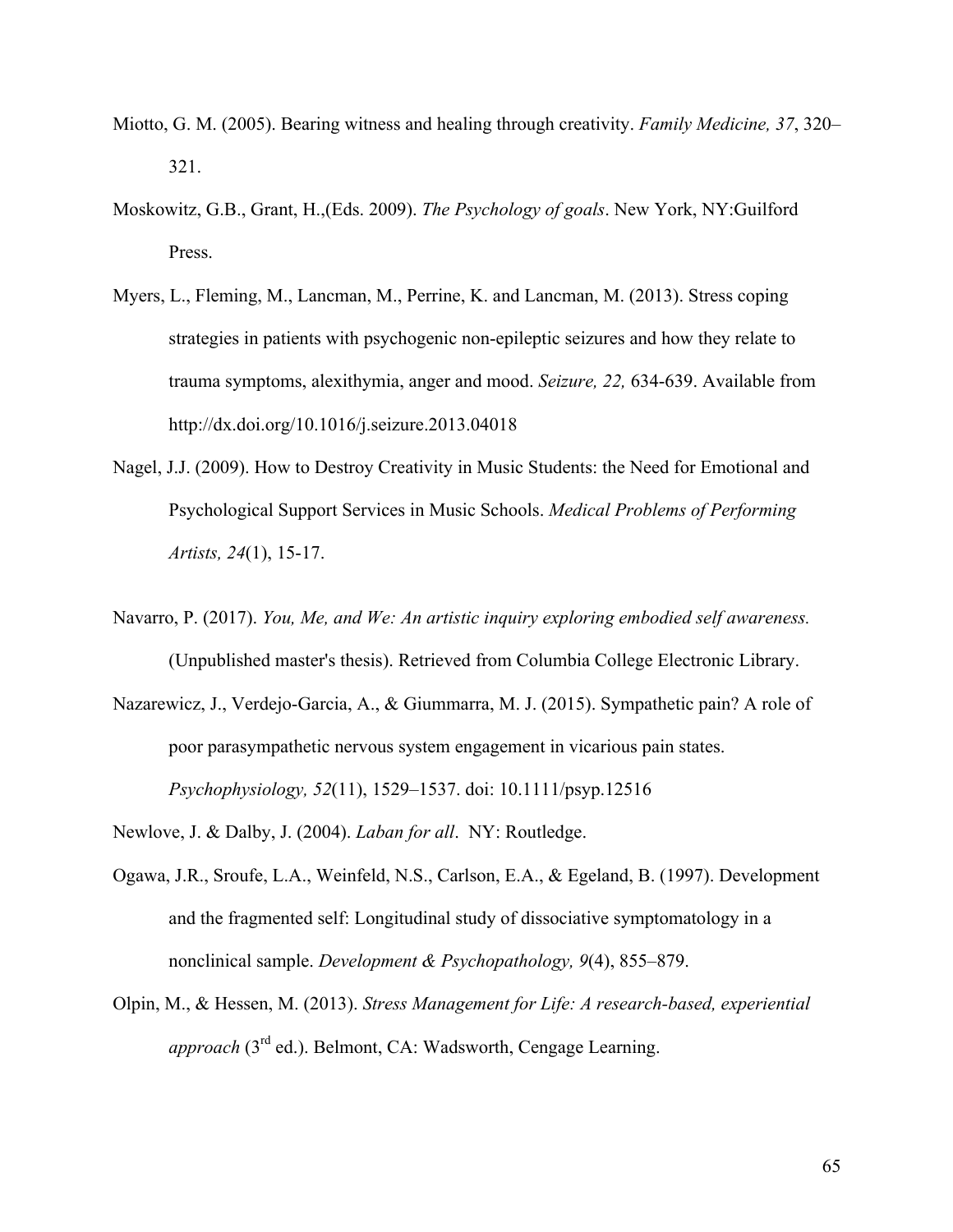- Paivio, S. C., & Greenberg, L. S. (1995). Resolving 'unfinished business': Efficacy of experiential therapy using empty-chair dialogue. *Journal Of Consulting And Clinical Psychology*, *63*(3), 419-425. doi:10.1037/0022-006X.63.3.419
- Panero, M. E., Goldstein, T. R., Rosenberg, R., Hughes, H., & Winner, E. (2016). Do actors possess traits associated with high hypnotizability?. *Psychology Of Aesthetics, Creativity, And The Arts*, 10(2), 233-239. doi:10.1037/aca0000044
- Philippot, Chapelle, & Blairy. (2002) Respiratory Feedback in the Generation of Emotion. *Cognition & Emotion. 16*(5), 605-627.
- Pierce, L. (2014). The integrative power of dance/movement therapy: Implications for the treatment of dissociation and developmental trauma. *The Arts In Psychotherapy*, *41*(1), 7- 15. doi:10.1016/j.aip.2013.10.002
- Porges, S. W. (2007). The polyvagal perspective. *Biological Psychology, 74*(2), 116–143. doi: 10.1016/j.biopsycho.2006.06.009
- Reinders, A. A. T. S., Nijenhuis, E. R. S., Paans, A. M. J., Korf, J., Willemsen, A.T. M., & den Boer, J. A. (2003). One brain, two selves. *Neuroimage, 20*, 2119–2125.
- Robb, A. E., Due, C. and Venning, A. (2016), Exploring Psychological Wellbeing in a Sample of Australian Actors. *Australian Psychologist*. doi: 10.1111/ap.12221
- Rochman, D., & Diamond, G. M. (2008). From unresolved anger to sadness: Identifying physiological correlates. *Journal of Counseling Psychology,* 55(1), 96-105. Available from http://dx.doi.org/10.1037/0022-0167.55.1.96
- Russell, M. E. B., Hoffman, B., Stromberg, S., & Carlson, C. R. (2014). Use of controlled diaphragmatic breathing for the management of motion sickness in a virtual reality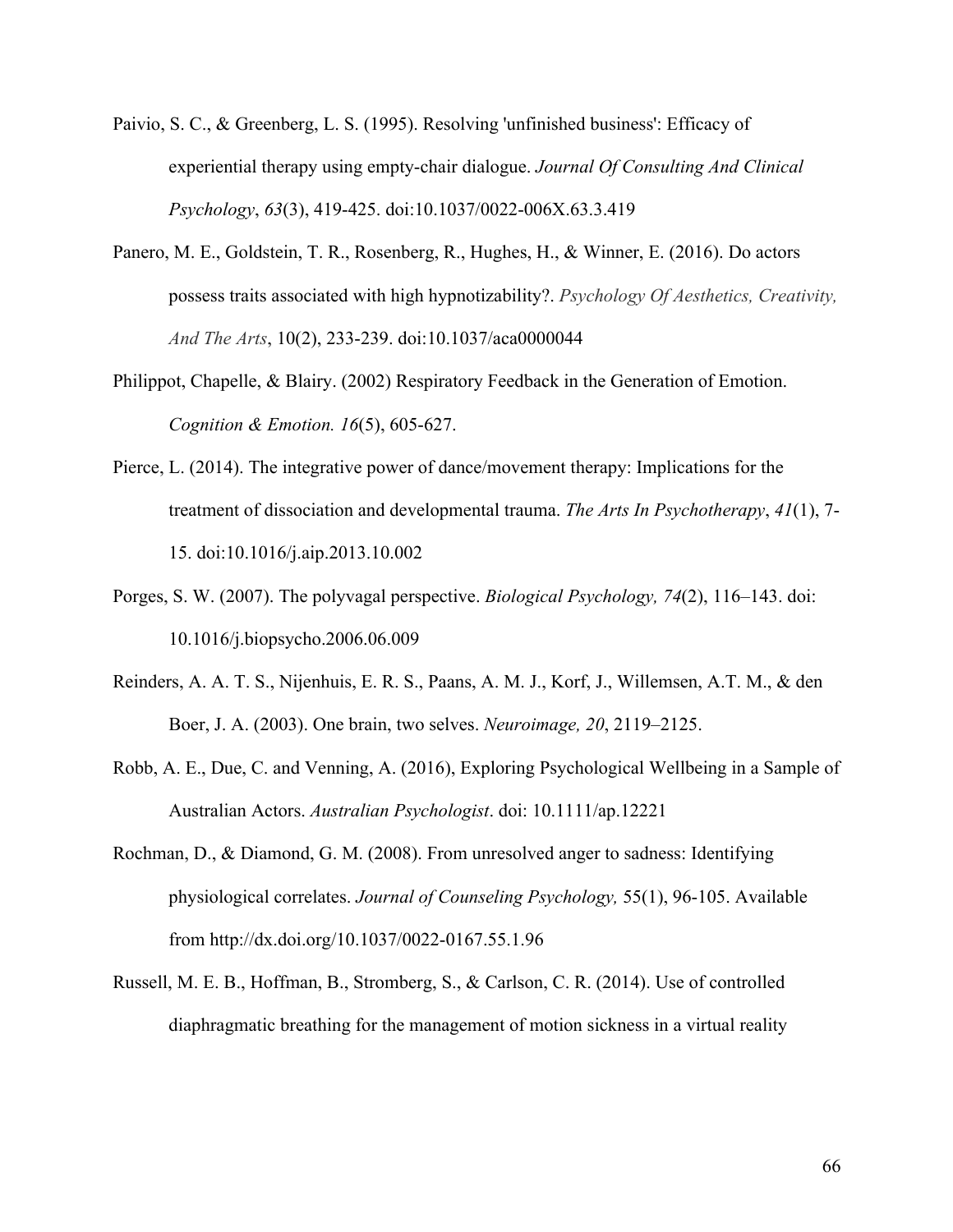environment. *Applied Psychophysiology and Biofeedback, 39*(4), 1–9. doi: 10.1007/s10484-014-9265-6

- Russell, M. B., Scott, A. B., Boggero, I. A., & Carlson, C. R. (2017). Inclusion of a rest period in diaphragmatic breathing increases high frequency heart rate variability: Implications for behavioral therapy. *Psychophysiology*, *54*(3), 358-365. doi:10.1111/psyp.12791
- Sanchez-Ruiz, M. J., Perez-Gonzales, J. C., & Petrides, K. V. (2010). Trait emotional intelligence profiles of students from different university faculties. *Australian Journal of Psychology, 62*(1), 51-57. Available from http://dx.doi.org/10.1080/00049530903312907.
- Sargunaraj, D., Lehrer, P. M., Hochron, S. M., Rausch, L., Edelberg, R., & Porges, S. W. (1996). Cardiac rhythm effects of 125-Hz paced breathing through a resistive load: Implications for paced breathing therapy and the polyvagal theory. *Biofeedback and Self-Regulation, 21*(2), 131– 147. doi: 10.1007/BF02284692
- Sears, S. F., Urizar, G. G., & Evans, G. D. (2000). Examining a stress-coping model of burnout and depression in extension agents. *Journal of occupational Health Psychology, 5*(1), 56- 62. Available from http://dx.doi.org/10.1037/1076-8998.5.1.56.
- Seligman, M. E., & Csikszentmihalyi, M. (2014). Positive Psychology: An Introduction. *Flow and the Foundations of Positive Psychology,* 279-298.

Seton, M. C. (2006) Post-dramatic stress: negotiating vulnerability for performance. *Proceedings of the 2006 Conference of the Australasian Association for Drama, Theatre and Performance Studies.* Retrieved from

http://ses.library.usyd.edu.au/bitstream/2123/2518/1/ASDA2006\_Seton.pdf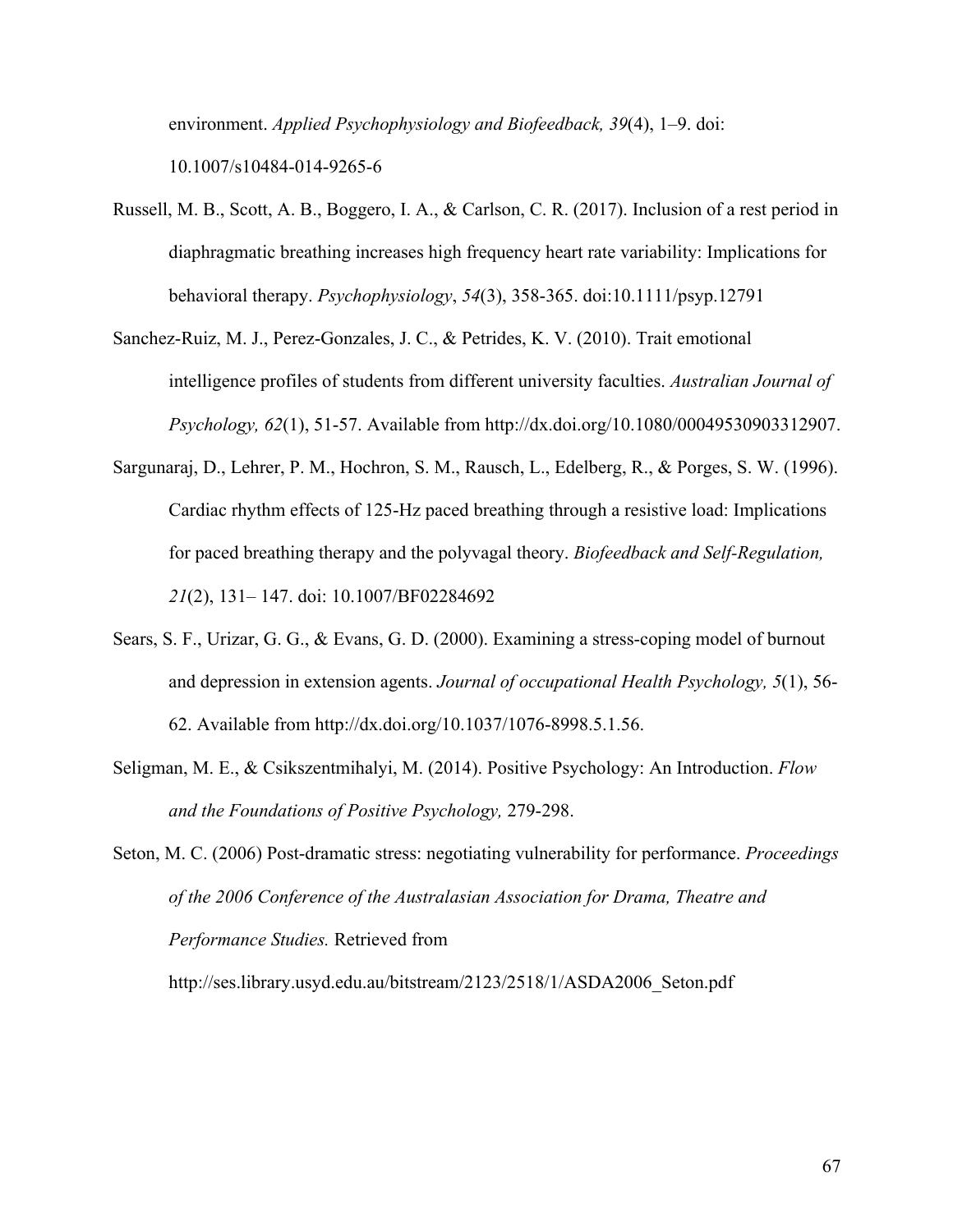Shafir T. (2015). Movement-based strategies for emotion regulation. In Bryant M. L*.* (Ed.) *Handbook on Emotion Regulation: Processes, Cognitive Effects and Social Consequences* (pp. 231–249). New York, NY: Nova Science Publishers, Inc.

- Shafir, T. (2016). Using Movement to Regulate Emotion: Neurophysiological Findings and Their Application in Psychotherapy. *Frontiers in Psychology*, *7*, 1451. http://doi.org/10.3389/fpsyg.2016.01451
- Shafir T., Taylor, S. F., Atkinson, A. P., Langenecker, S. A., & Zubieta, J. K. (2013). Emotion regulation through execution, observation, and imagery of emotional movements. *Brain Cogn. 82*, 219–227. doi:10.1016/j.bandc.2013.03.001
- Shafir, T., Tsachor, R. P., Welch, K. (2016). Emotion regulation through movement: unique sets of movement characteristics are associated with and enhance basic emotions. *Frontiers in Psychology.* 6:203010.3389/fpsyg.2015.02030
- Shakman, K., & Rodriguez, S. M. (2015). Logic Models for Program Design, Implementation, and Evaluation: Workshop Toolkit. Regional Educational Laboratory Northeast & Islands, Education Development Center, Inc., & National Center for Education Evaluation and Regional Assistance. Retrieved from http://www.eric.ed.gov/contentdelivery/servlet/ERICServlet?accno=ED556231
- Siegel, D. J. (2007). *The mindful brain: Reflection and attunement in the cultivation of wellbeing*  (2nd ed.). New York, NY: Norton & Company.
- Siegel, D. J., & Bryson, T. P. (2011). *The whole-brain child: Twelve revolutionary strategies to nurture your child's developing mind, survive every day parenting struggles, and help your family thrive*. New York, NY: Penguin Random House.

Siegel, D. J. (2015). *The developing mind* (2nd ed). New York, NY: The Guilford Press.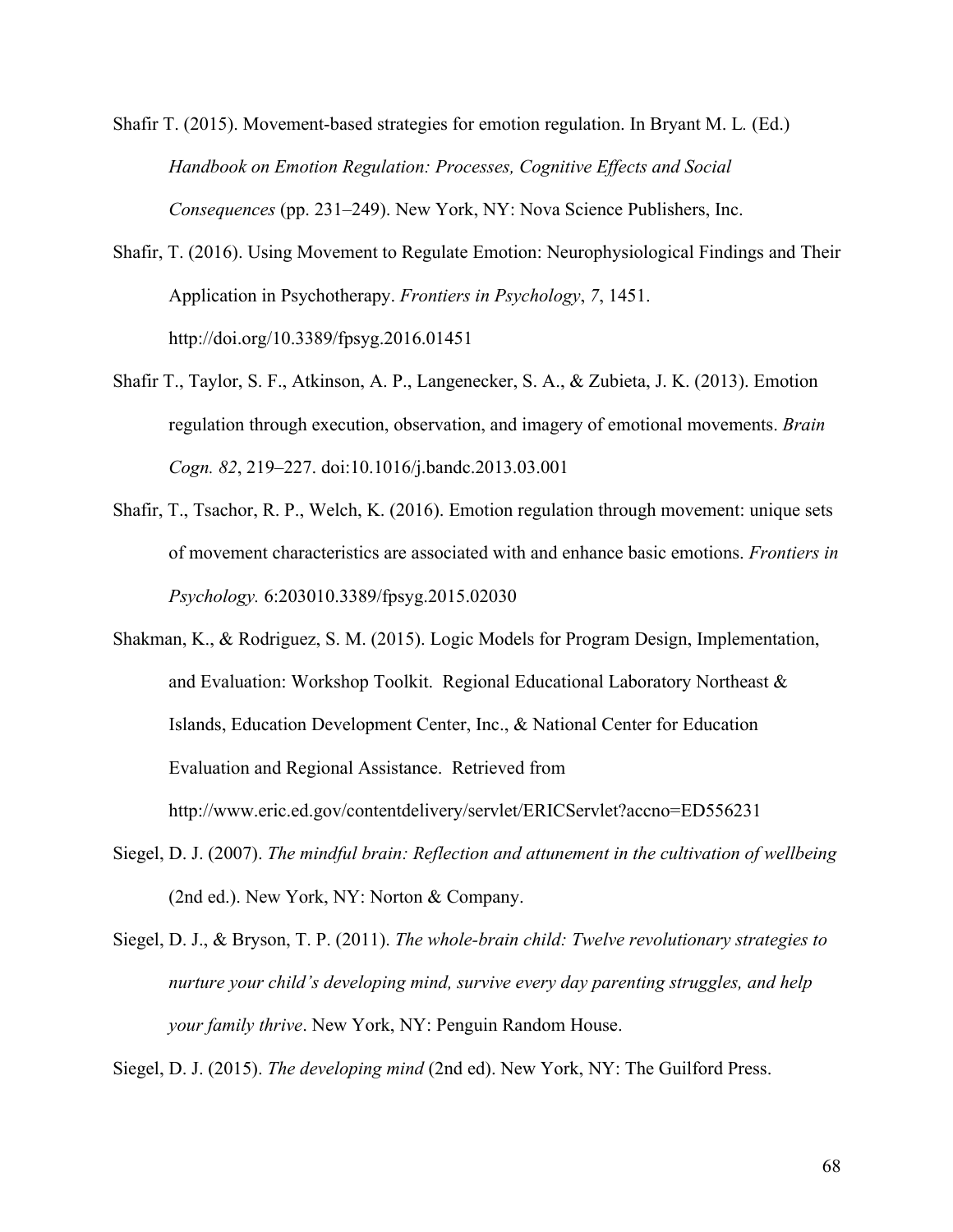- Simon-Thomas, E. R. (2017). Are Emotions Born or Made? *Greater Good Magazine.* Published by the Greater Good Science Center at UC Berkeley. Retrieved from https://greatergood.berkeley.edu/article/item/are\_emotions\_born\_or\_made
- Simonton, D. K. (2014). More method in the mad-genius controversy: A historiometric study of 204 historic creators. *Psychology of Aesthetics, Creativity, and the Arts, 8*(1), 53 61. Available from http://dx.doi.org/10.1037/a0035367.
- Šimundić, A. (2013). Bias in research. *Biochemia Medica*, *23*(1), 12-15. doi:10.11613/BM.2013.003
- Skinner, B. F. (1938). *The Behavior of Organisms; an Experimental Analysis*. New York, London: D. Appleton-Century, Incorporated.
- Stiles, A. S. (2004). Personal Versus Relational Boundaries: Concept Clarification and Therapeutic Interventions. *Journal Of Theory Construction & Testing*, *8*(2), 72-78.
- Substance Abuse and Mental Health Services Administration (2014). SAMHSA's concept of trauma and guidance for a trauma-informed approach. Rockville, MD: SAMHSA's Trauma and Justice Strategic Initiative.
- Sue, D., Sue, D. W., Sue, D., & Sue, S. (2016). "Understanding and Treating Mental Disorders." (p. 35). *Understanding Abnormal Behavior*. 11th ed. Stanford, CA: Cengage Learning.
- Thomson, P., & Jaque, S. V. (2011). Testimonial theatre-making: Establishing or dissociating the self. *Psychology Of Aesthetics, Creativity, And The Arts*, *5*(3), 229-236. doi:10.1037/a0021707
- Thomson, P., & Jaque, S. V. (2012a). Dissociation and the Adult Attachment Interview in artists and performing artists. *Attachment & Human Development, 14*(2), 145-160. doi:10.1080/14616734.2012.661602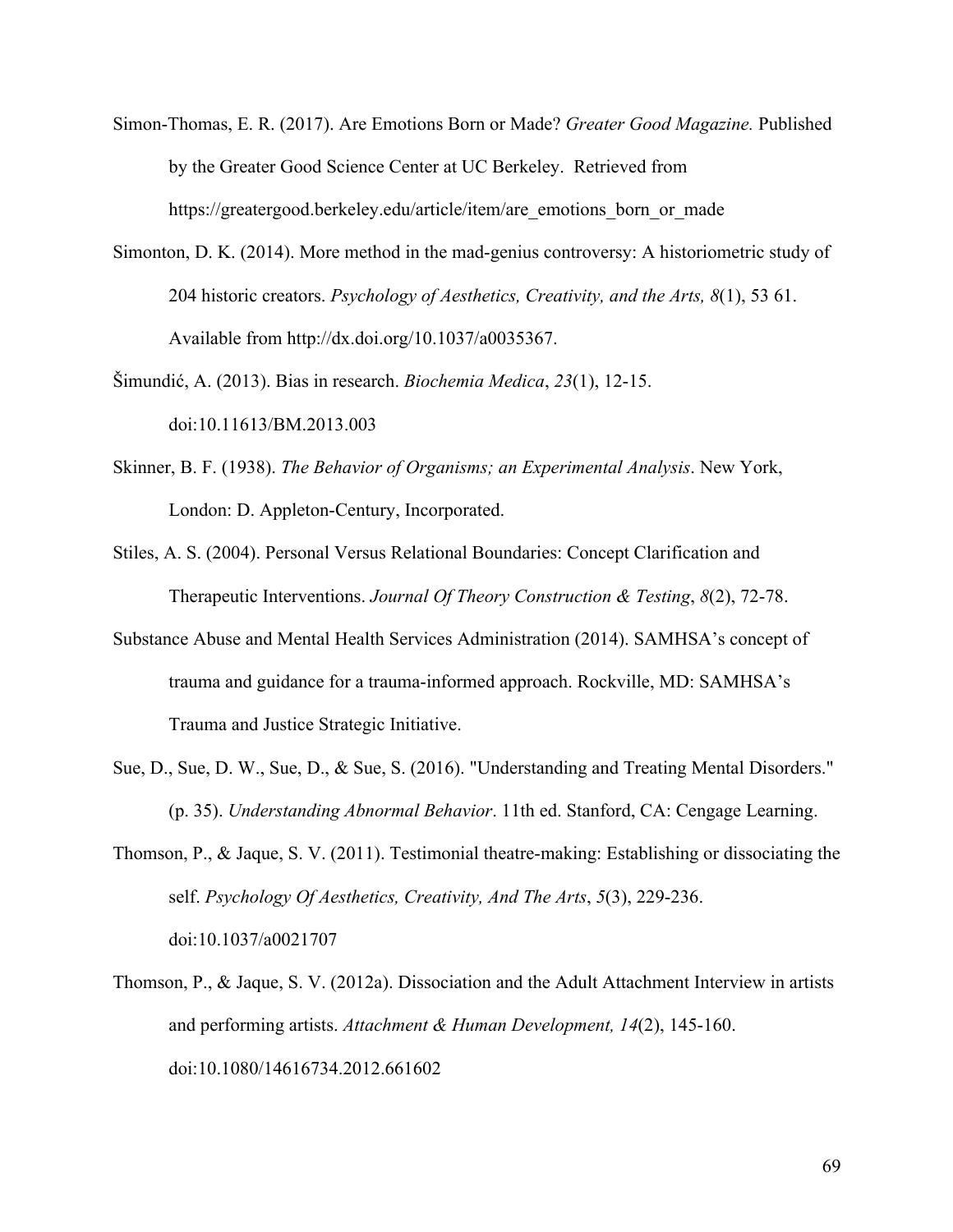- Thomson, P., & Jaque, S. V. (2012b). Holding a mirror up to nature: Psychological vulnerability in actors. *Psychology Of Aesthetics, Creativity, And The Arts*, *6*(4), 361-369. doi:10.1037/a0028911
- Thomson, P., & Jaque, S. V. (2016a). Overexcitability: A psychological comparison between dancer, opera singers and athletes. *Roeper Review, 38* (2), 84-92. Available from http://dx.doi.org/10.1080/02783193.2016.1150373
- Thomson, P., & Jaque, S. V. (2016b). Exquisite moments: Achieving optimal flow in three different activity-based groups regards of early childhood adversity. *American Journal of Play, 8*(3), 363-378.
- Thomson, P., & Jaque, S. V. (2016c). Visiting the Muses: Creativity, Coping, and PTSD in Talented Dancer and Athletes. *American Journal Of Play*, *8*(3), 363-378.
- Thomson, P., & Jaque, S.V. (2017). *Creativity and The Performing Artist.* San Diego, CA: Academic Press, Elsevier.
- Thomson, P., & Keehn, E. B. (2006, June). Creativity and volitional dissociation: A model of creative states. Paper presented at the 36th Annual Meeting of The Jean Piaget Society, Baltimore.
- Thomson, P., Keehn, E. B., & Gumpel, T. (2009). Generators and interpreters in a performing arts population: Dissociation, trauma, fantasy proneness, and affective states. *Creativity Research Journal, 21*(1), 72–91.
- van der Hart, O., Nijenhuis, E., Steele, K., & Brown, D. (2004). Trauma-related dissociation: Conceptual clarity lost and found. *Australian and New Zealand Journal of Psychiatry, 38*, 906–914.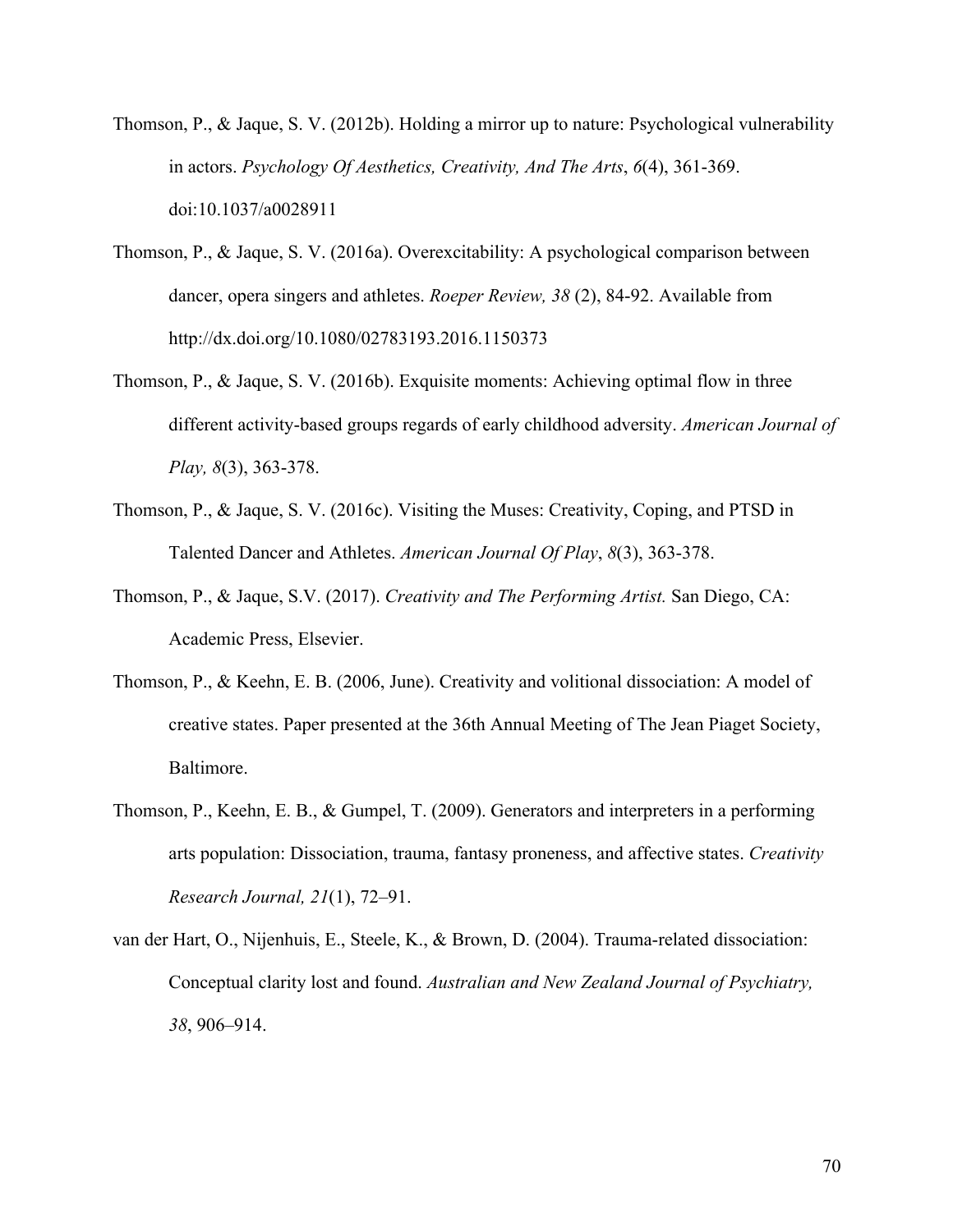- Van diest, I., Bradley, M. M., Guerra, P. Van den Bergh, O. & Lang, P. J. (2009). Fear conditioned respiration and its association with cardiac reactivity. *Biological Psychology*, 80, 212-217.
- van Dyck, E., Maes, P. J., Hargreaves, J., Lesaffre, M., & Leman, M. (2013). Expressing induced emotions through free dance movement. *Journal of Nonverbal Behavior, 37,*  175-190. Available from http://dx.doi.org/10.1007/s10919-013-0153-1.
- Vohs, K. D., & Baumeister, R. F. (2004). Understanding self-regulation. In R. F. Baumeister, & K. D. Vohs (Eds.), *Handbook of self-regulation: Research, theory, and application* (pp. 19). New York: The Guilford Press.
- Weine, S. M. (1996). The witnessing imagination: Social trauma, creative artists and witnessing professionals. *Literature and Medicine, 15*, 167–182.
- Wilson, G. (2002). *Psychology for performing artists* (2nd ed). London, England: Whurr Publishers Ltd.
- Wilson, S. C., & Barber, T. X. (1983). The fantasy-prone personality: Implications for understanding imagery, hypnosis and parapsychological phenomena. In A. A. Sheikh (Ed.), *Imagery: Current theory, research and application* (pp. 340–387). New York, NY: John Wiley & Sons.
- W.K. Kellogg Foundation (2004). *Logic model development guide.* Retrieved from http://www.wkkf.org/resourcedirectory/resource/2006/02/wk-kellogg-foundation-logicmodel-development-guide
- Wise, J. (2009). *Extreme fear: the science of your mind in danger*. New York, NY: Palgrave Macmillan.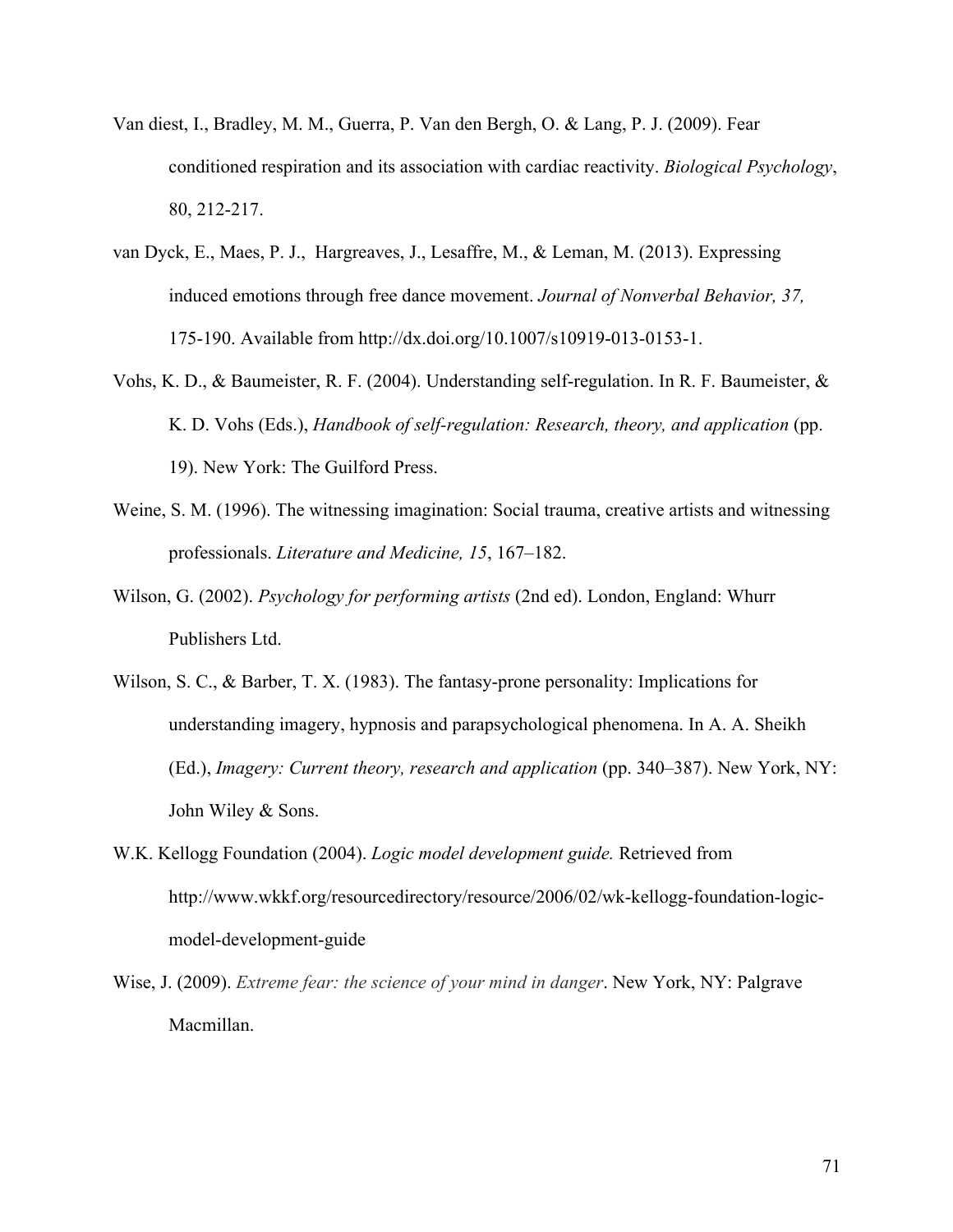Wolf, A.V. (2016). *Ecstasy and Embodiment: Research and Practice of a Theatremaker.*  (Unpublished master's thesis). Retrieved from Eliot D. Pratt Library Digital Collections, Digital Final Products.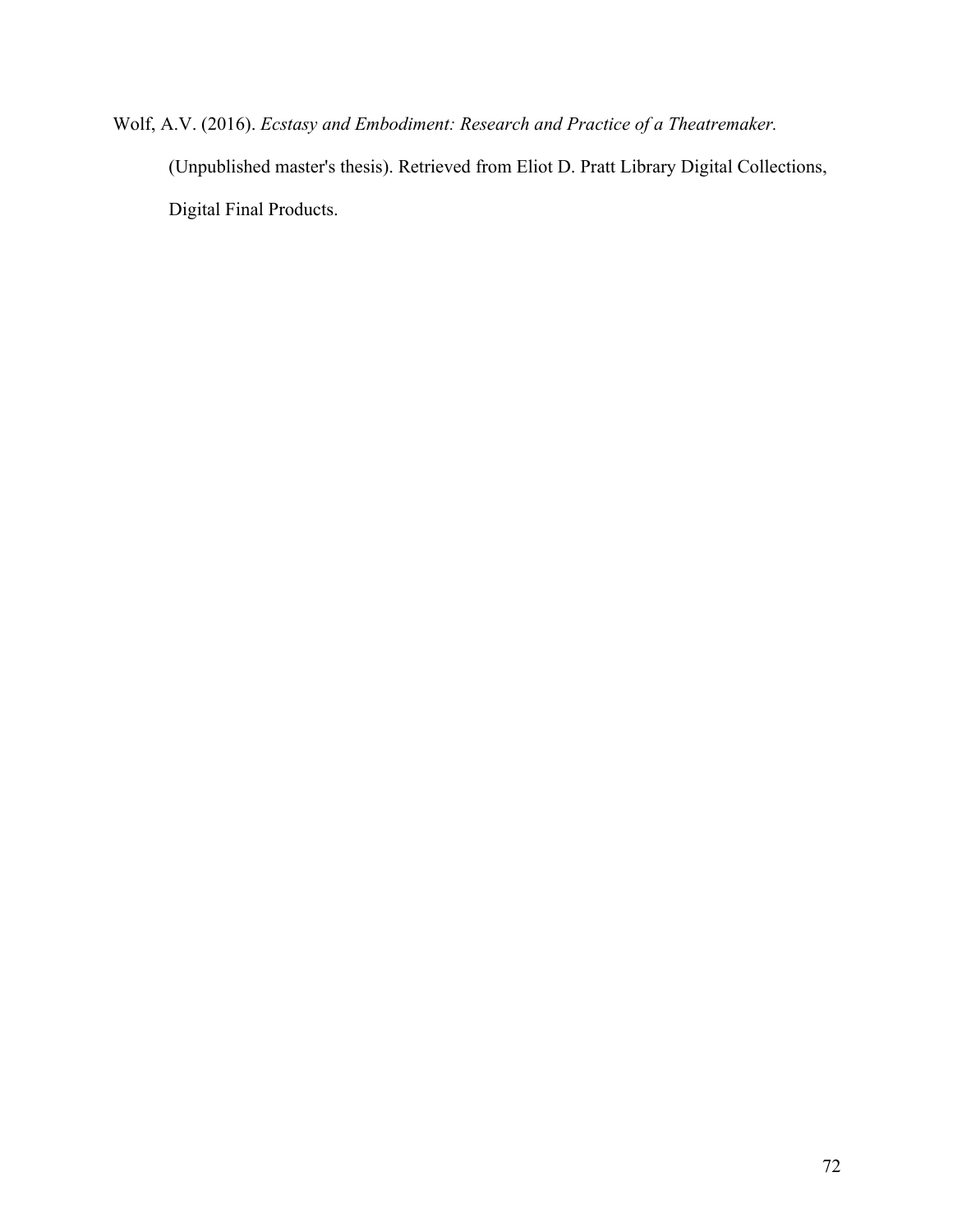## **Appendix A. Collaborator Agreement**

| This agreement is entered into between                                                     | (Collaborator) and |
|--------------------------------------------------------------------------------------------|--------------------|
| (Developer) on the date of                                                                 | for the project    |
| entitled "Dance/Movement Therapy Techniques for Helping Actors Exit Character and Emotion: |                    |
| A Program Development Project," which is the Developer's graduate thesis for Columbia      |                    |
| College Chicago.                                                                           |                    |

The purpose of the program that Alison Vodnoy Wolf will develop is to provide actors with practical self-regulation techniques that help them exit emotion and character. For the purposes of this program, self-regulation refers to a person's ability to control physiological and psychological responses within the self, in other words, to self-soothe.

You will be invited to participate in one semi-structured interview in person or via Skype, followed by two rounds of questionnaires via Survey Monkey. Interviews will be audio recorded and transcribed. Your participation in this project is unpaid, will take place between April 10, 2018 and June 1, 2018, and will require no more than two hours of time. It is your role as a Collaborator to provide opinions for the purpose of the program development. You are not responsible for the creation of program content and will have no rights to the program itself.

It is Alison Vodnoy Wolf's role as the Developer to gather information from a panel of collaborators in the fields of therapy and theatre in order to create her own program. In this process, some of your feedback as a Collaborator may be included in Alison's final program, and some of it may not be included. Alison Vodnoy Wolf will be the primary author of the program and will retain the sole rights to the program.

## **Confidentiality**

You have the option of remaining anonymous or to have your name listed as a Collaborator in the Acknowledgements section of Alison's thesis and in the program itself. None of your specific identifying information or responses from interviews or surveys will be revealed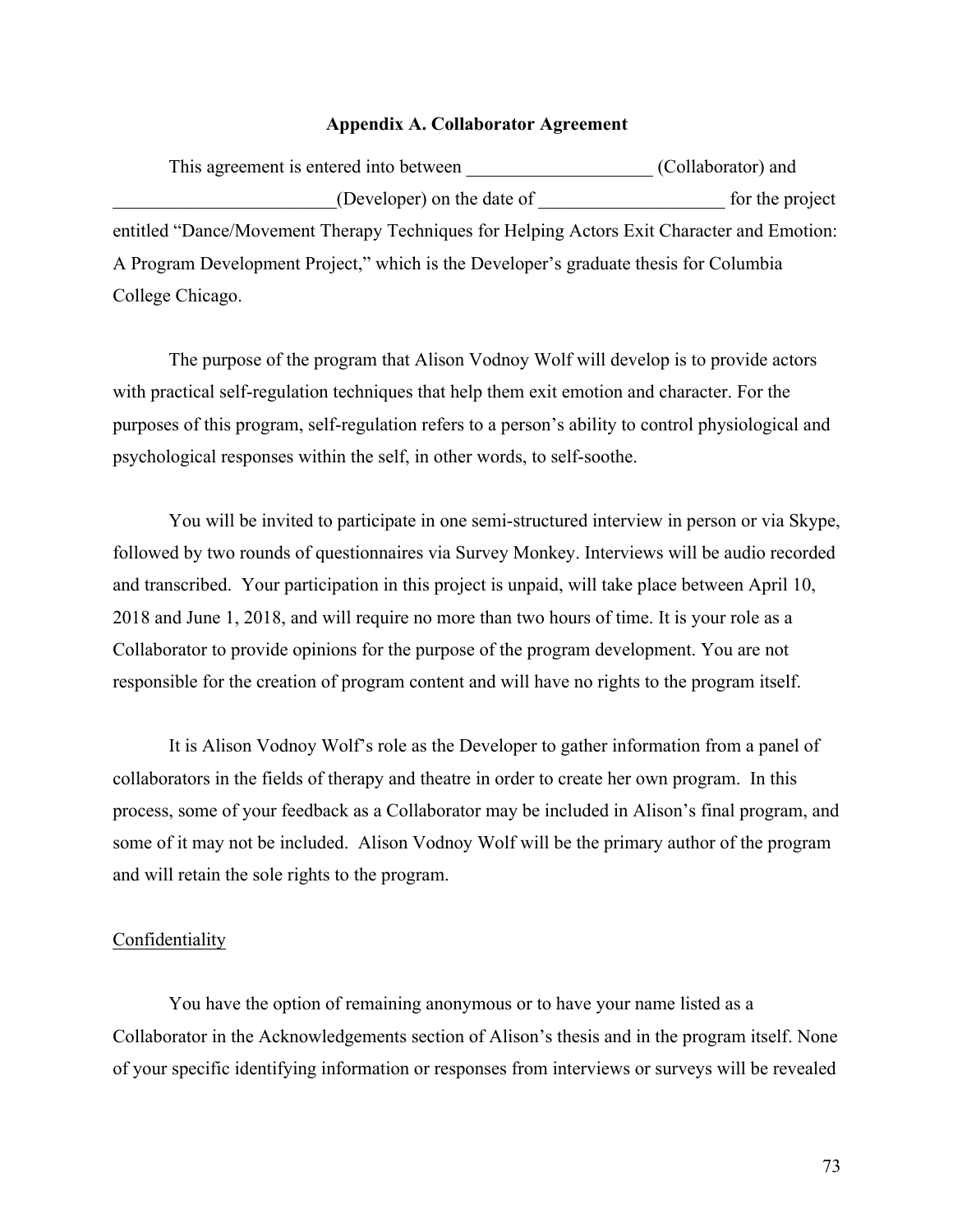in the thesis in order to protect confidentiality. Please check your preference to remain anonymous or to be listed in the Acknowledgements section of the thesis and program.

I would like to remain anonymous I would like to be acknowledged by name as a Collaborator\_\_\_\_\_\_\_\_\_\_\_\_

# Termination

You have the option of rescinding your involvement in this project at any time.

## Developer's Obligations

As the Developer of the program, Alison Vodnoy Wolf will uphold the following obligations to you as Collaborator:

- I will arrive to scheduled interviews on time.
- I will understand if you must withdraw your participation.
- I will not use an exact replica of your interventions or activities in the program without your express permission.
- I will invite all of your feedback on the program and my interpretations of your responses.

Signature of Collaborator

Date\_\_\_\_\_\_\_\_\_\_\_\_\_\_\_\_\_\_\_\_\_\_\_\_\_\_\_

| <b>Signature of Developer</b> |
|-------------------------------|
|-------------------------------|

Date\_\_\_\_\_\_\_\_\_\_\_\_\_\_\_\_\_\_\_\_\_\_\_\_\_\_\_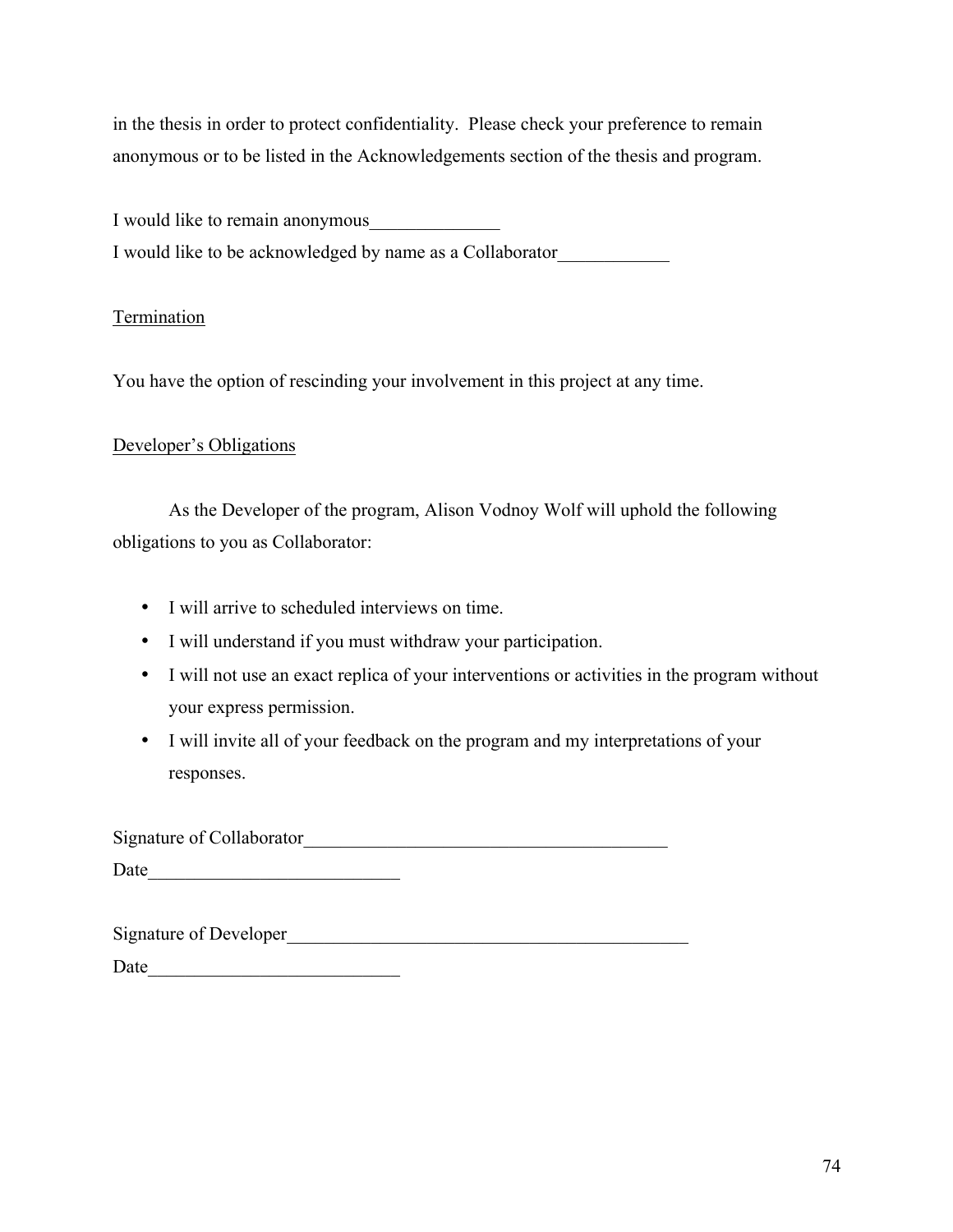

## **Appendix B. Logic Model for Offstage Equilibrium Program**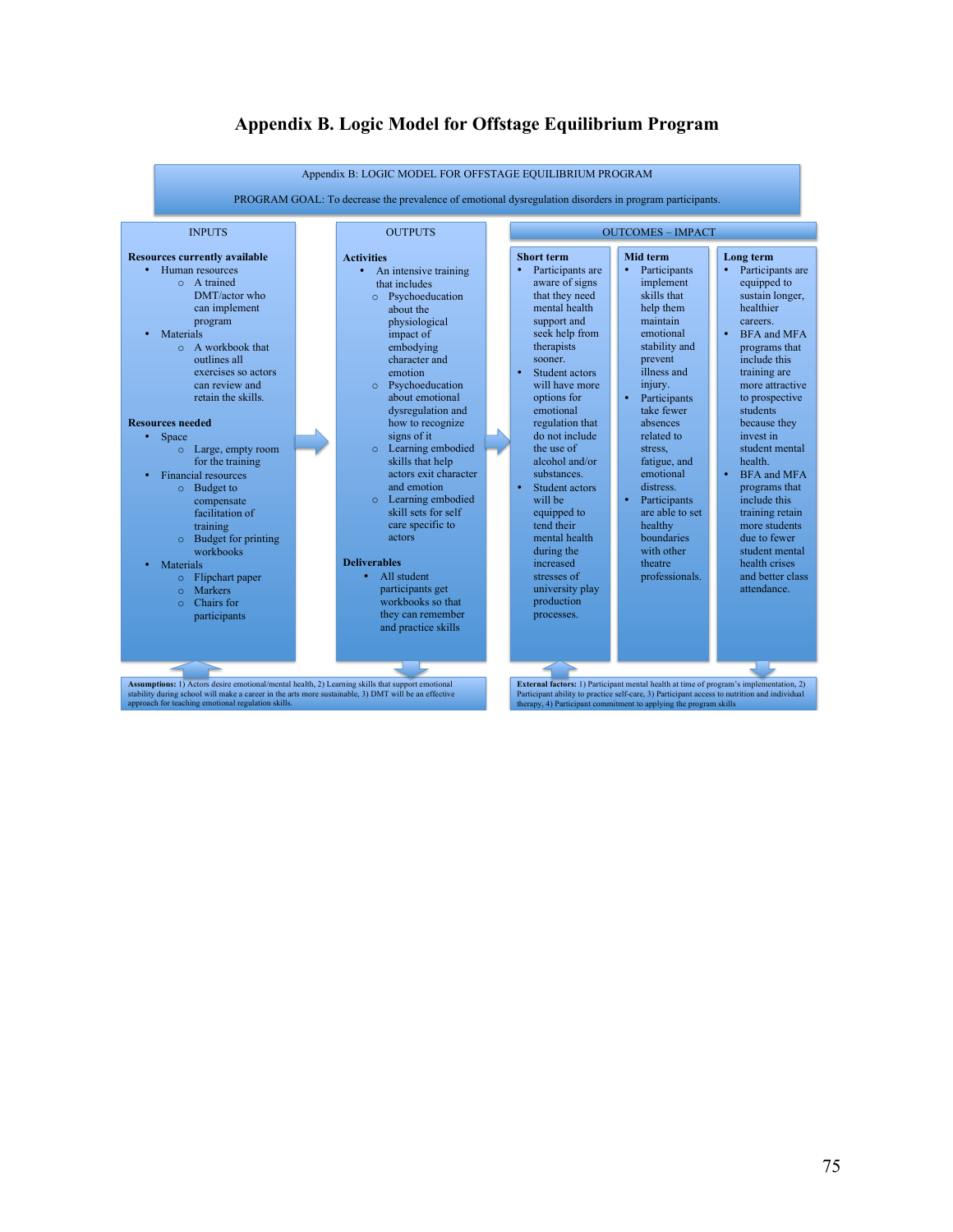# **Appendix C. Round 1 Semi-Structured Interview Questions for Actors/Acting Teacher Collaborators**

- 1. What self-regulation coping skills have been most effective for you as an actor?
	- a. Are there ways you titrate your exertion of energy during a long rehearsal or performance?
- 2. What skills are currently taught in acting programs that help actors navigate emotional dysregulation caused by the embodiment of emotion?
- 3. What gaps are there in acting training regarding self-regulation?
- 4. Actors have to cultivate behaviors that clinicians might read as manic or hypomanic, simply because they have to generate and project extreme physical/vocal energy onstage. I have noticed that many actors have a hard time exiting this extreme exertion of energy after rehearsals and performances and remain in a kind of "amped-up" state. What techniques can help actors intentionally come down from the high of performance?
- 5. Some roles intersect with parts of an actor's personal, unhealed history. These roles can evoke the actor's history in ways that are re-traumatizing, as opposed to re-processing. Are there ways to navigate these roles that could help actors intentionally engage with the personal material that they are reminded of, so that this material is healed instead of reinjured?
- 6. Actors are very skilled at crafting a character and becoming other people; many actors are also very good at taking directors' notes and behaving in ways that other people dictate. There is little emphasis on helping actors develop a strong sense of *personal* identity. Are there techniques that could help actors develop a strong sense of personal identity so that they know who they are returning to when they exit character?

76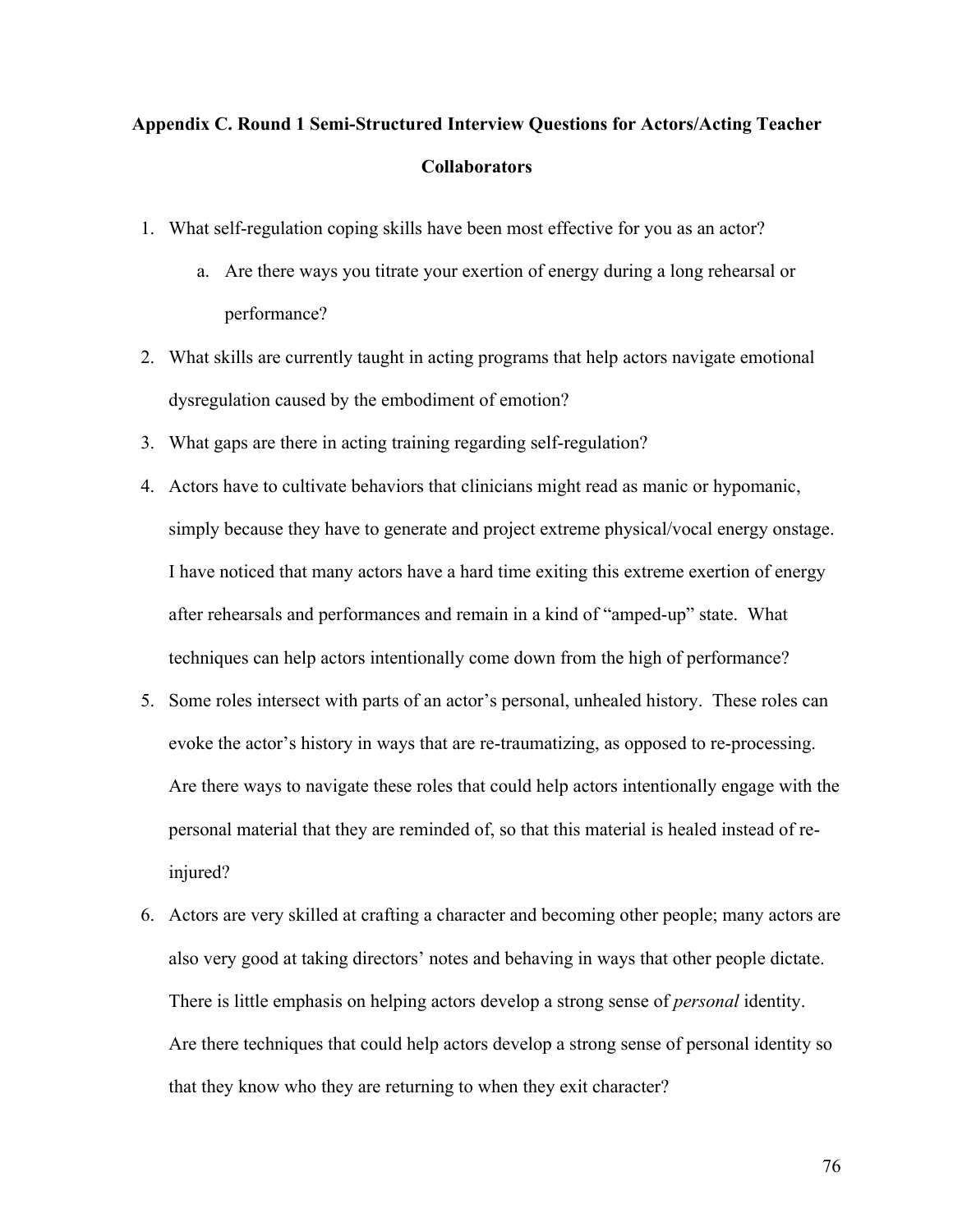- 7. What type of training has been most effective in helping actors exit intense emotion?
	- a. Can you describe this training or technique?
- 8. What type of training has been most effective in helping actors exit character?
	- a. Can you describe this training or technique?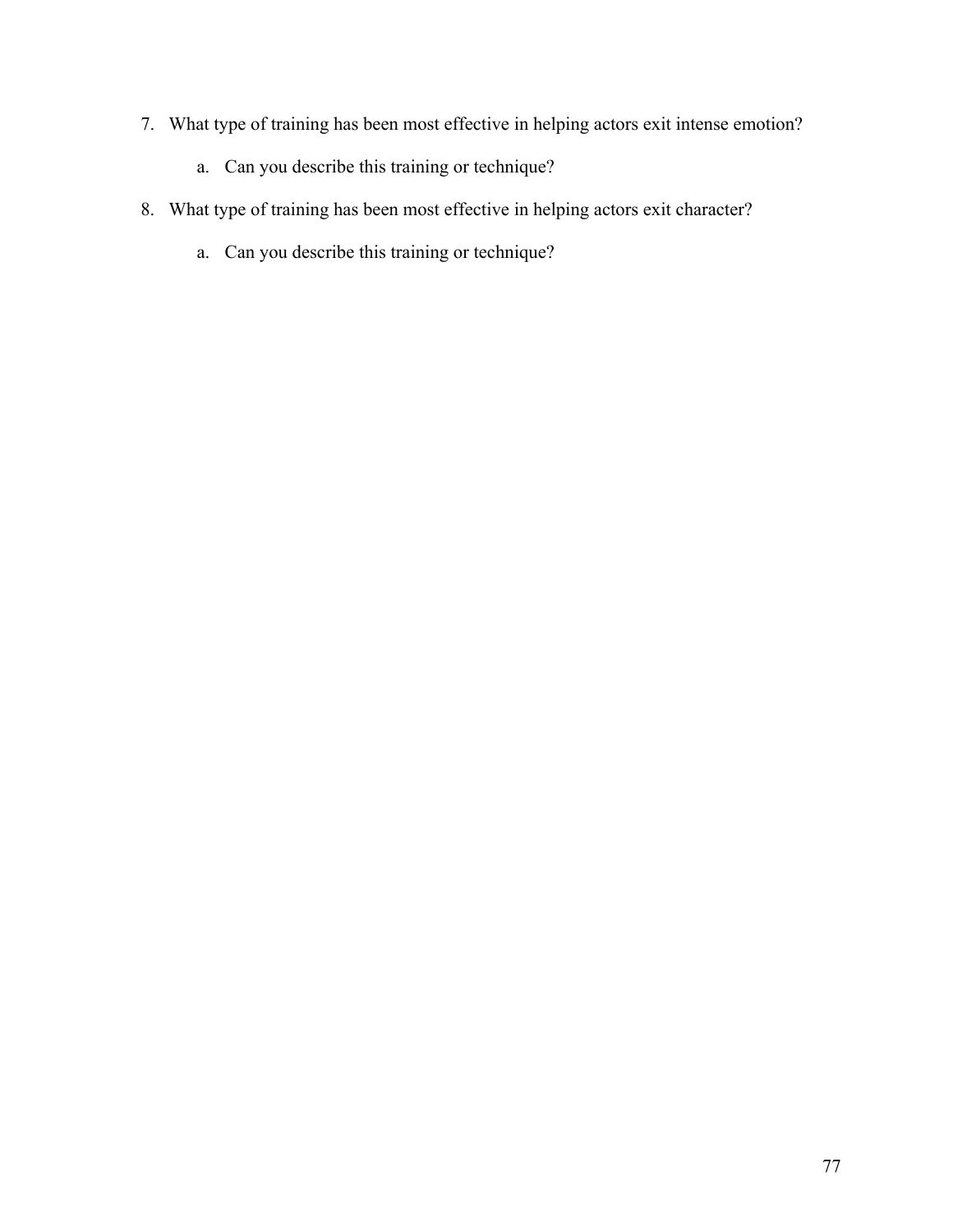## **Appendix D. Round 1 Interview Questions for Therapist Collaborators**

### Self-Regulation

- 1. What techniques do you use to help clients self-regulate?
- 2. How do you work with clients who experience out-of-control emotion?
	- a. Are there physical techniques or verbal prompts you use to help with appropriate expression and containment?
- 3. Actors have to cultivate behaviors that clinicians might read as manic or hypomanic, simply because they have to generate and project extreme physical/vocal energy onstage. I have noticed that many actors have a hard time exiting this extreme exertion of energy after rehearsals and performances and remain in a kind of "amped-up" state. What techniques can help actors intentionally come down from the high of performance?
- 4. What do you know about Laban's Knot Theory and is there a way to use Space Harmony approaches to help actors break the physical cycles that reinforce an emotional state?
- 5. How would you use the concept of exertion/recuperation to help actors titrate their energy during a long rehearsal or performance?

## Exiting Character

- 1. Have you ever done any role-play as part of therapy and how do you help people de-role?
- 2. Are there any therapeutic techniques that could be used to help actors establish clear psychological boundaries between self and character, and to fully exit character?
- 3. Some roles intersect with parts of an actor's personal, unhealed history. These roles can evoke the actor's history in ways that are re-traumatizing, as opposed to re-processing. Are there ways to navigate these roles that could help actors intentionally engage with the personal material that they are reminded of, so that this material is healed instead of re-

78